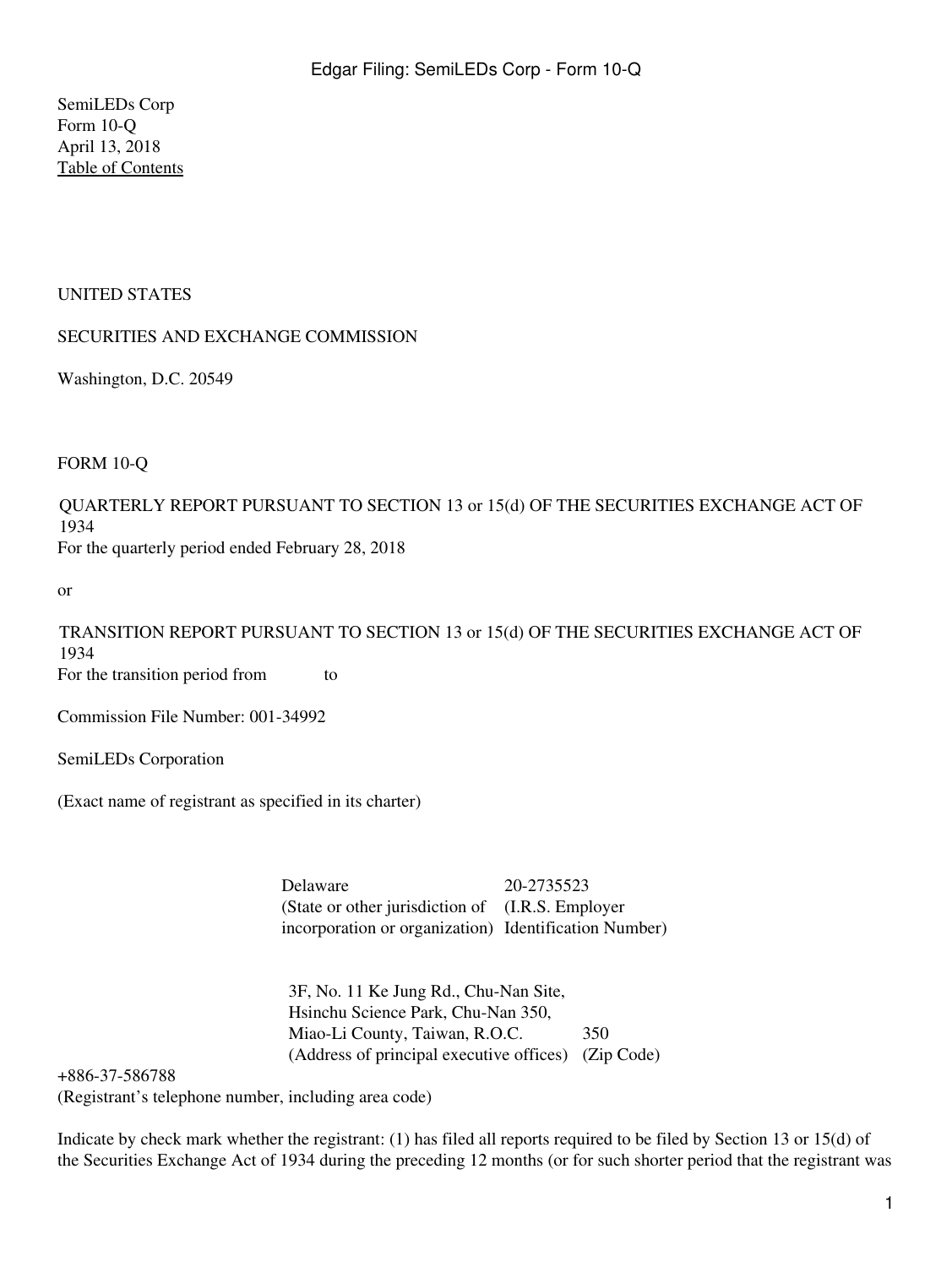required to file such reports), and  $(2)$  has been subject to such filing requirements for the past 90 days. Yes No

Indicate by check mark whether the registrant has submitted electronically and posted on its corporate Web site, if any, every Interactive Data File required to be submitted and posted pursuant to Rule 405 of Regulation S-T (§232.405 of this chapter) during the preceding 12 months (or for such shorter period that the registrant was required to submit and post such files). Yes No

Indicate by check mark whether the registrant is a large accelerated filer, an accelerated filer, a non-accelerated filer, smaller reporting company, or an emerging growth company. See definitions of "large accelerated filer," "accelerated filer," "smaller reporting company" and "emerging growth company" in Rule 12b-2 of the Exchange Act.

Large accelerated filer and the accelerated filer and the Accelerated filer and Accelerated filer Non-accelerated filer (Do not check if a smaller reporting company) Smaller reporting company

Emerging growth company

If an emerging growth company, indicate by check mark if the registrant has elected not to use the extended transition period for complying with any new or revised financial accounting standards provided pursuant to Section 13(a) of the Exchange Act.

Indicate by check mark whether the registrant is a shell company (as defined in Rule 12b-2 of the Exchange Act). Yes No

Indicate the number of shares outstanding of each of the issuer's classes of common stock, as of the latest practicable date: 3,545,290 shares of common stock, par value \$0.0000056 per share, outstanding as of April 6, 2018.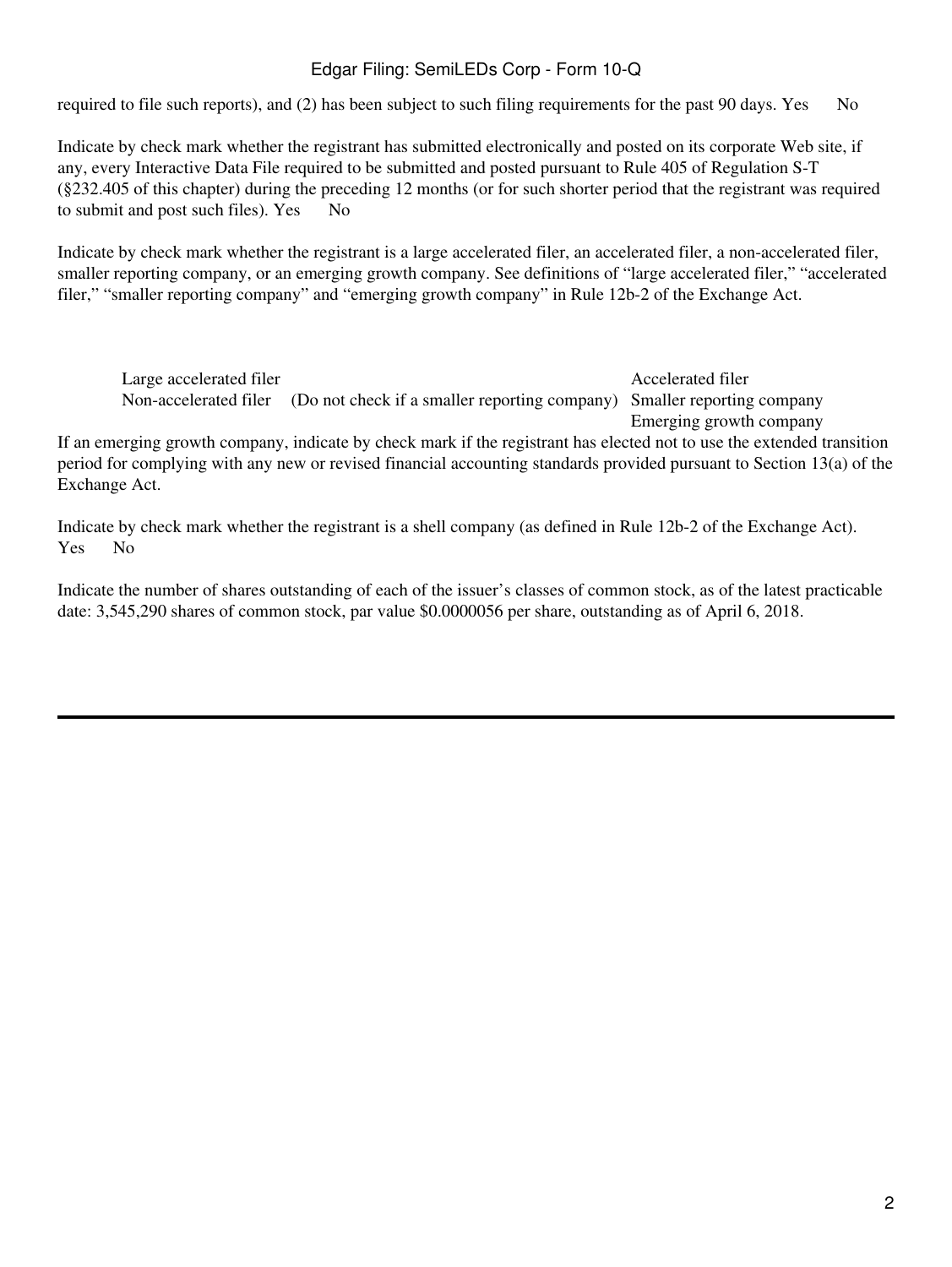# SEMILEDS CORPORATION

| FORM 10-Q for the Quarter Ended February 28, 2018 |  |  |  |  |  |  |
|---------------------------------------------------|--|--|--|--|--|--|
|---------------------------------------------------|--|--|--|--|--|--|

### <span id="page-2-0"></span>INDEX

# Page No.

# [Part I. Financial Information](#page-4-0)

| Item 1. Financial Statements                                                                                                       | 1              |
|------------------------------------------------------------------------------------------------------------------------------------|----------------|
| Condensed Consolidated Balance Sheets as of February 28, 2018 (unaudited) and August 31, 2017<br>(audited)                         | $\mathbf{1}$   |
| Unaudited Condensed Consolidated Statements of Operations for the three and six months ended<br>February 28, 2018 and 2017         | $\overline{2}$ |
| Unaudited Condensed Consolidated Statements of Comprehensive Loss for the three and six months<br>ended February 28, 2018 and 2017 | 3              |
| Unaudited Condensed Consolidated Statement of Changes in Equity for the six months ended<br>February 28, 2018                      | $\overline{4}$ |
| Unaudited Condensed Consolidated Statements of Cash Flows for the six months ended February 28,<br>2018 and 2017                   | 5              |
| <b>Notes to Unaudited Condensed Consolidated Financial Statements</b>                                                              | 6              |
| Item 2. Management's Discussion and Analysis of Financial Condition and Results of Operations                                      | 15             |
| Item 3. Quantitative and Qualitative Disclosures About Market Risk                                                                 | 27             |
| Item 4. Controls and Procedures                                                                                                    | 27             |
| Part II. Other Information                                                                                                         |                |
| <u>Item 1. Legal Proceedings</u>                                                                                                   | 28             |
| <b>Risk Factors</b><br><b>Item</b><br><u>1A.</u>                                                                                   | 28             |
| <u>Item 2. Unregistered Sales of Equity Securities and Use of Proceeds</u>                                                         | 28             |
| Item 3. Defaults Upon Senior Securities                                                                                            | 28             |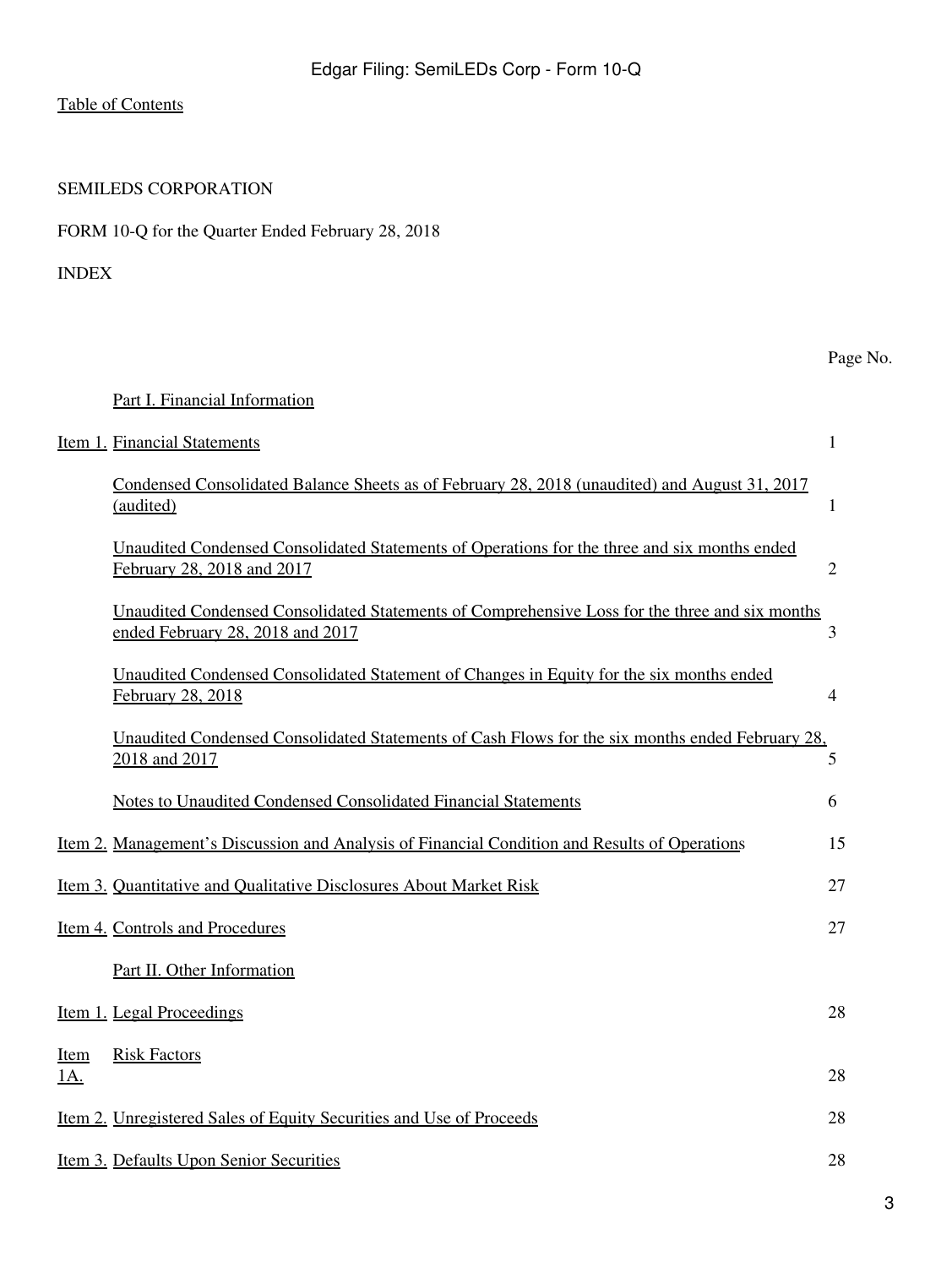| Item 4. Mine Safety Disclosures | 28 |
|---------------------------------|----|
| Item 5. Other Information       | 28 |
| Item 6. Exhibits                | 28 |
| <b>Signatures</b>               | 30 |
|                                 |    |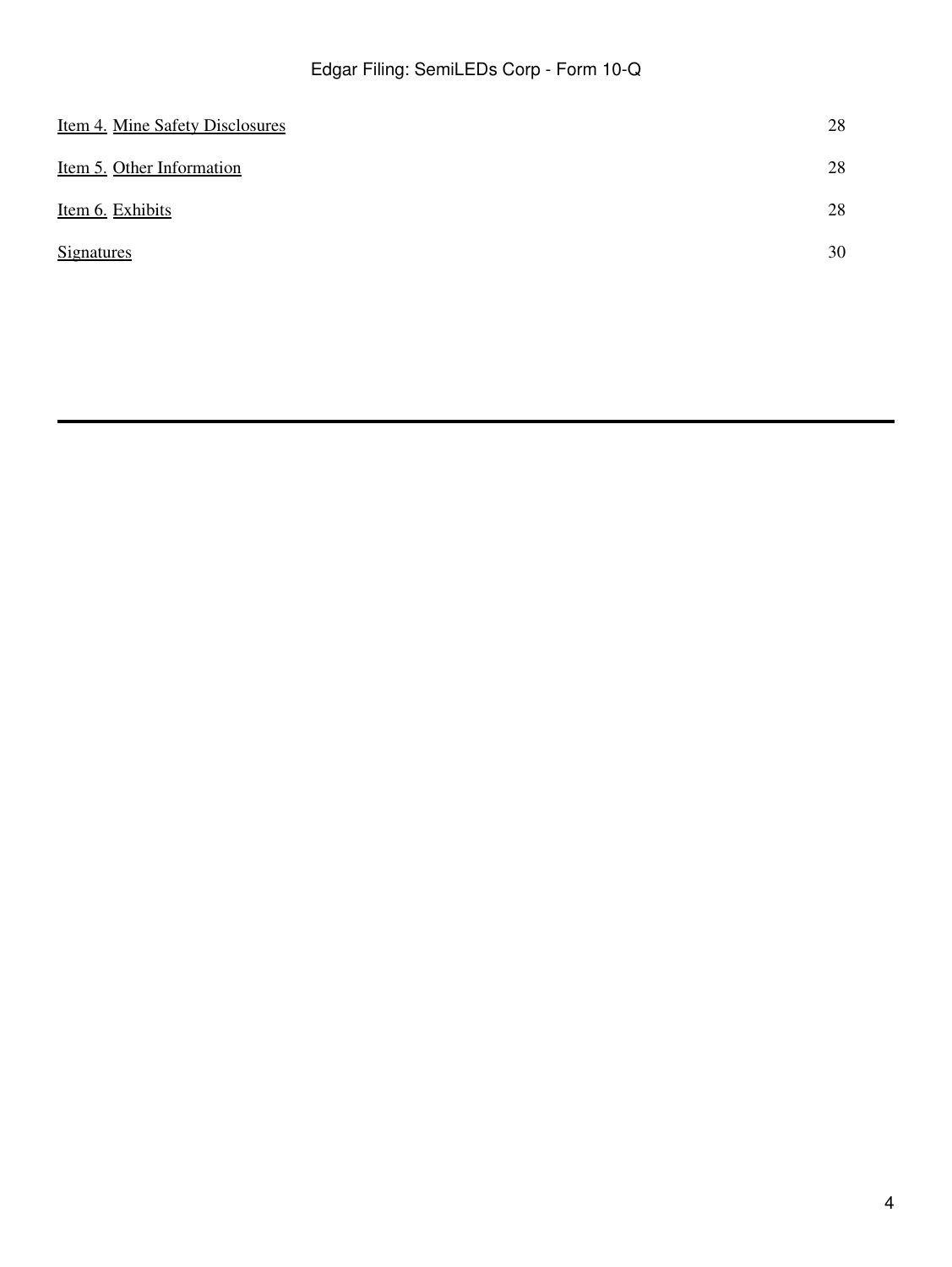# <span id="page-4-0"></span>PART I — FINANCIAL INFORMATION

<span id="page-4-1"></span>Item 1. Financial Statements

# SEMILEDS CORPORATION AND SUBSIDIARIES

<span id="page-4-2"></span>Condensed Consolidated Balance Sheets

(In thousands of U.S. dollars and shares, except par value)

|                                                                                                                                                                         | February<br>28,<br>2018<br>(Unaudited) | August<br>31,<br>2017<br>(Audited) |
|-------------------------------------------------------------------------------------------------------------------------------------------------------------------------|----------------------------------------|------------------------------------|
| <b>ASSETS</b>                                                                                                                                                           |                                        |                                    |
| <b>CURRENT ASSETS:</b>                                                                                                                                                  |                                        |                                    |
| Cash and cash equivalents                                                                                                                                               | \$3,857                                | \$3,582                            |
| Accounts receivable (including related parties), net of allowance for doubtful accounts of<br>\$485 and \$815 as of February 28, 2018 and August 31, 2017, respectively | 335                                    | 1,111                              |
| Inventories                                                                                                                                                             | 2,411                                  | 2,946                              |
| Prepaid expenses and other current assets                                                                                                                               | 357                                    | 405                                |
| Total current assets                                                                                                                                                    | 6,960                                  | 8,044                              |
| Property, plant and equipment, net                                                                                                                                      | 7,951                                  | 8,275                              |
| Intangible assets, net                                                                                                                                                  | 109                                    | 104                                |
| Investments in unconsolidated entities                                                                                                                                  | 1,023                                  | 992                                |
| Other assets                                                                                                                                                            | 247                                    | 255                                |
| <b>TOTAL ASSETS</b>                                                                                                                                                     | \$16,290                               | \$17,670                           |
| <b>LIABILITIES AND EQUITY</b>                                                                                                                                           |                                        |                                    |
| <b>CURRENT LIABILITIES:</b>                                                                                                                                             |                                        |                                    |
| Current installments of long-term debt                                                                                                                                  | \$349                                  | \$335                              |
| Accounts payable                                                                                                                                                        | 882                                    | 1,145                              |
| Advance receipt toward the convertible note                                                                                                                             | 500                                    | 500                                |
| Accrued expenses and other current liabilities                                                                                                                          | 5,787                                  | 5,482                              |
| <b>Total current liabilities</b>                                                                                                                                        | 7,518                                  | 7,462                              |
| Long-term debt, excluding current installments                                                                                                                          | 2,296                                  | 2,391                              |
| <b>Total liabilities</b>                                                                                                                                                | 9,814                                  | 9,853                              |
| Commitments and contingencies (Note 5)                                                                                                                                  |                                        |                                    |
| <b>EQUITY:</b>                                                                                                                                                          |                                        |                                    |
| SemiLEDs stockholders' equity                                                                                                                                           |                                        |                                    |
| Common stock, \$0.0000056 par value—75,000 shares authorized; 3,545 shares and 3,544                                                                                    |                                        |                                    |
| shares issued and outstanding as of February 28, 2018 and August 31, 2017, respectively                                                                                 |                                        |                                    |
| Additional paid-in capital                                                                                                                                              | 175,434                                | 175,386                            |
| Accumulated other comprehensive income                                                                                                                                  | 3,836                                  | 3,701                              |
| <b>Accumulated deficit</b>                                                                                                                                              | (172, 794)                             | (171,270)                          |
| Total equity                                                                                                                                                            | 6,476                                  | 7,817                              |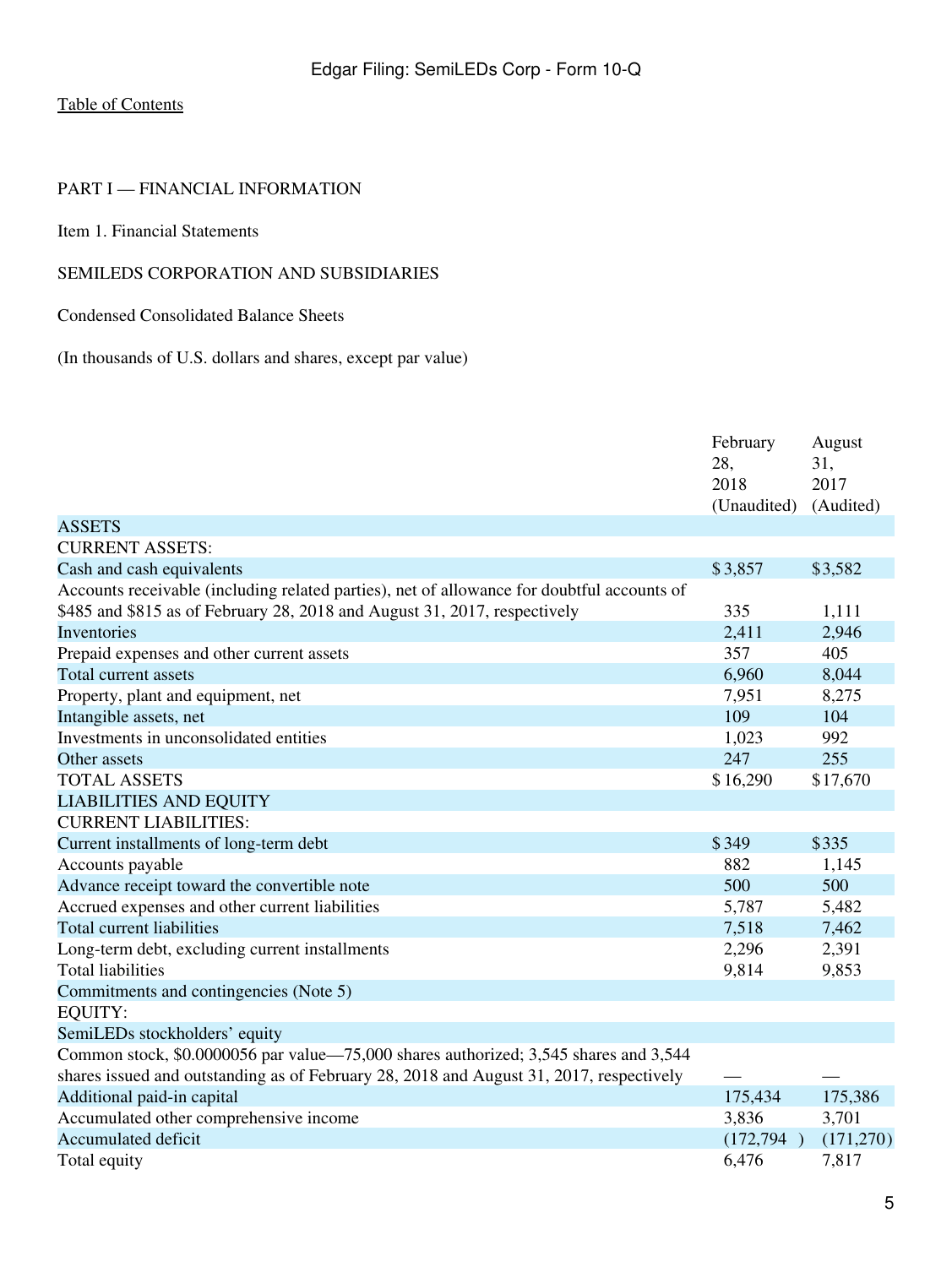| TOTAL LIABILITIES AND EOUITY | \$16,290 | \$17,670 |
|------------------------------|----------|----------|
|------------------------------|----------|----------|

See notes to unaudited condensed consolidated financial statements.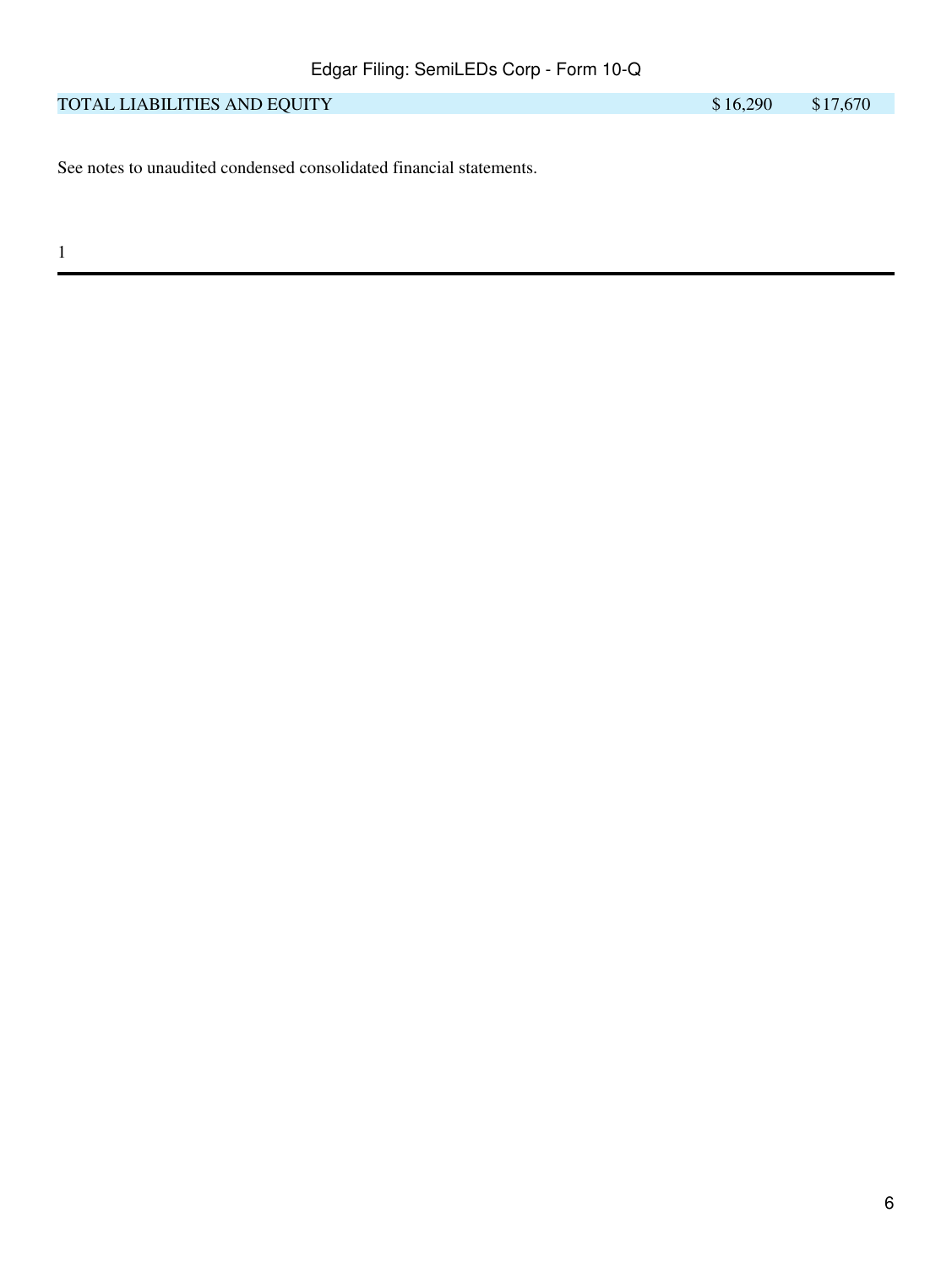# SEMILEDS CORPORATION AND SUBSIDIARIES

<span id="page-6-0"></span>Unaudited Condensed Consolidated Statements of Operations

(In thousands of U.S. dollars and shares, except per share data)

|                                                                      | <b>Three Months</b> |                       |                        |                                         |  |
|----------------------------------------------------------------------|---------------------|-----------------------|------------------------|-----------------------------------------|--|
|                                                                      | Ended               |                       |                        | <b>Six Months Ended</b>                 |  |
|                                                                      | February            |                       | February               |                                         |  |
|                                                                      | 28,                 | February              | 28,                    | February                                |  |
|                                                                      | 2018                | 28, 2017              | 2018                   | 28, 2017                                |  |
| Revenues, net                                                        | \$1,543             | \$1,830               | \$3,546                | \$4,532                                 |  |
| Cost of revenues                                                     | 1,987               | 1,823                 | 3,938                  | 4,409                                   |  |
| Gross profit (loss)                                                  | (444)               | $\overline{7}$        | (392)<br>$\rightarrow$ | 123                                     |  |
| Operating expenses:                                                  |                     |                       |                        |                                         |  |
| Research and development                                             | 223                 | 195                   | 407                    | 394                                     |  |
| Selling, general and administrative                                  | 781                 | 941                   | 1,514                  | 2,041                                   |  |
| Gain on disposals of long-lived assets, net                          | (209)               |                       | (209)<br>$\rightarrow$ | (80)<br>$\rightarrow$                   |  |
| Total operating expenses                                             | 795                 | 1,136                 | 1,712                  | 2,355                                   |  |
| Loss from operations                                                 | (1,239)             | (1,129)               | (2,104)                | (2,232)                                 |  |
| Other income (expenses):                                             |                     |                       |                        |                                         |  |
| Equity in loss from unconsolidated entities                          |                     | (2)                   |                        | (11)<br>$\lambda$                       |  |
| Interest expenses, net                                               | (7)                 | (8)<br>$\mathcal{L}$  | (15)<br>$\lambda$      | (17)<br>$\rightarrow$                   |  |
| Other income, net                                                    | 49                  | 20                    | 547                    | 496                                     |  |
| Foreign currency transaction gain (loss), net                        | 65                  | (30)<br>$\mathcal{L}$ | 48                     | (81)<br>$\lambda$                       |  |
| Total other income (expenses), net                                   | 107                 | (20)<br>$\lambda$     | 580                    | 387                                     |  |
| Loss before income taxes                                             | (1,132)             | (1,149)               | (1,524)                | (1,845)                                 |  |
| Income tax expense                                                   |                     |                       |                        |                                         |  |
| Net loss                                                             | (1,132)             | (1,149)               | (1,524)                | (1,845)                                 |  |
| Less: Net loss attributable to noncontrolling interests              |                     | (7)                   |                        | (13)<br>$\rightarrow$                   |  |
| Net loss attributable to SemiLEDs stockholders                       |                     |                       |                        | \$(1,132) \$(1,142) \$(1,524) \$(1,832) |  |
| Net loss per share attributable to SemiLEDs stockholders:            |                     |                       |                        |                                         |  |
| Basic and diluted                                                    |                     |                       |                        | $$(0.32)$ $$(0.32)$ $$(0.43)$ $$(0.52)$ |  |
| Shares used in computing net loss per share attributable to SemiLEDs |                     |                       |                        |                                         |  |
| stockholders:                                                        |                     |                       |                        |                                         |  |
| Basic and diluted                                                    | 3,545               | 3,532                 | 3,545                  | 3,532                                   |  |
|                                                                      |                     |                       |                        |                                         |  |

See notes to unaudited condensed consolidated financial statements.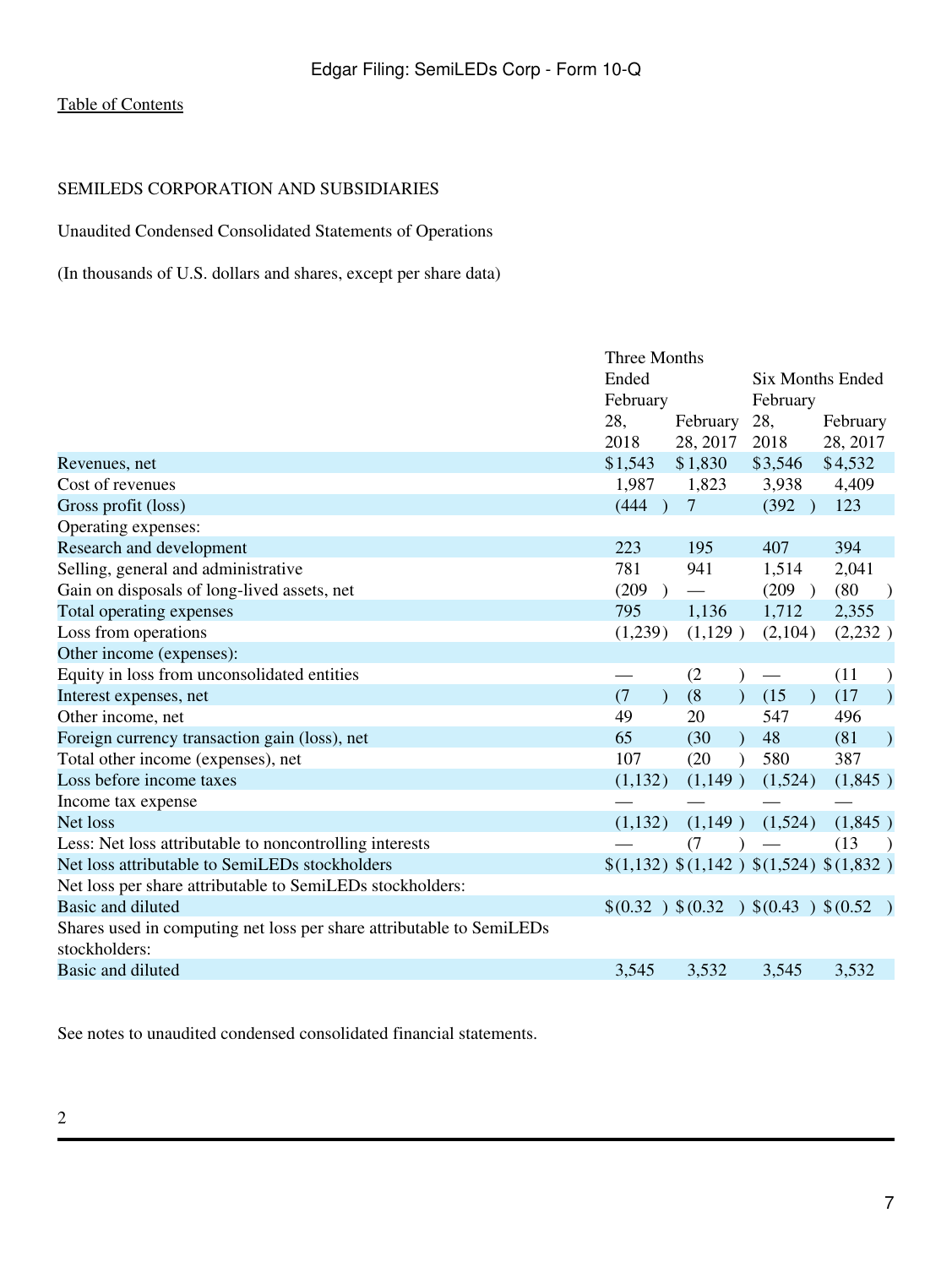# SEMILEDS CORPORATION AND SUBSIDIARIES

<span id="page-7-0"></span>Unaudited Condensed Consolidated Statements of Comprehensive Loss

(In thousands of U.S. dollars)

|                                                                             | Three Months |          |          |                                                  |  |
|-----------------------------------------------------------------------------|--------------|----------|----------|--------------------------------------------------|--|
|                                                                             | Ended        |          |          | Six Months Ended                                 |  |
|                                                                             |              |          | February |                                                  |  |
|                                                                             | February     | February | 28,      | February                                         |  |
|                                                                             | 28, 2018     | 28, 2017 | 2018     | 28, 2017                                         |  |
| Net loss                                                                    |              |          |          | $(1,132)$ \$ $(1,149)$ \$ $(1,524)$ \$ $(1,845)$ |  |
| Other comprehensive loss, net of tax:                                       |              |          |          |                                                  |  |
| Foreign currency translation adjustments, net of tax of \$0 for all periods |              |          |          |                                                  |  |
| presented                                                                   | 109          | 245      | 135      | 233                                              |  |
| Comprehensive loss                                                          |              |          |          | $(1,023)$ \$ (904) \$ (1,389) \$ (1,612)         |  |
| Comprehensive loss attributable to noncontrolling interests                 | $S -$        | \$(11)   | $5-$     | \$(16)                                           |  |
| Comprehensive loss attributable to SemiLEDs stockholders                    |              |          |          | $(1,023)$ \$ (893) \$ (1,389) \$ (1,596)         |  |

See notes to unaudited condensed consolidated financial statements.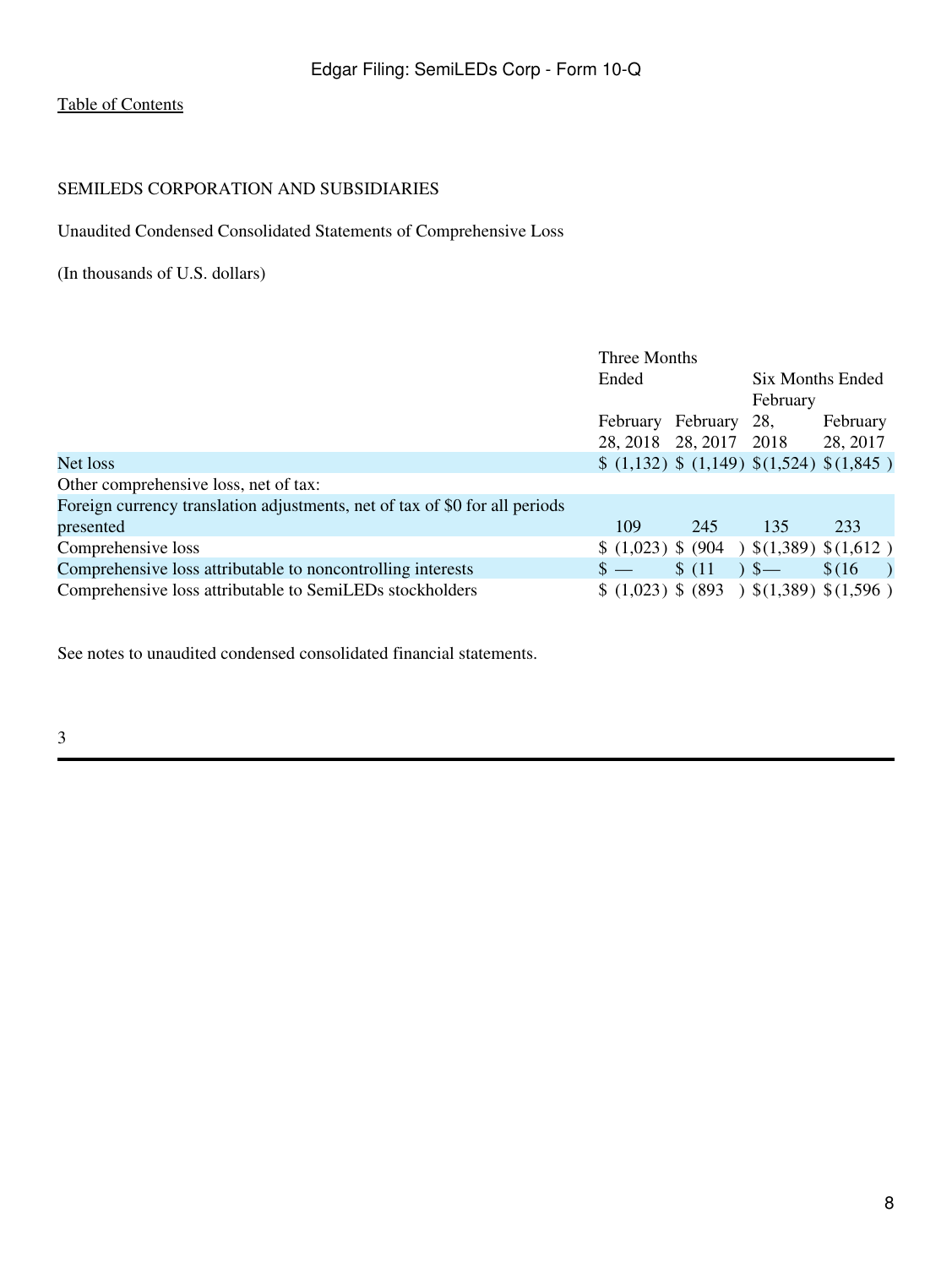# SEMILEDS CORPORATION AND SUBSIDIARIES

<span id="page-8-0"></span>Unaudited Condensed Consolidated Statement of Changes in Equity

(In thousands of U.S. dollars and shares)

|                                       |               |                                    | Accumulated                    |             |         |
|---------------------------------------|---------------|------------------------------------|--------------------------------|-------------|---------|
|                                       |               | Additional Other                   |                                |             |         |
|                                       | Common Stock  | Paid-in                            | ComprehensiveAccumulated Total |             |         |
|                                       | <b>Shares</b> | Amount Capital                     | Income                         | Deficit     | Equity  |
| BALANCE—September 1, 2017             | 3,544         | $\frac{\$}{\$}$ $-$ \\ \ \ 175,386 | \$3,701                        | \$(171,270) | 37,817  |
| Issuance of common stock under equity |               |                                    |                                |             |         |
| incentive plans                       |               |                                    |                                |             |         |
| Stock-based compensation              |               | 48                                 |                                |             | 48      |
| Comprehensive loss:                   |               |                                    |                                |             |         |
| Other comprehensive income (loss)     |               |                                    | 135                            |             | 135     |
| Net loss                              |               |                                    |                                | (1,524)     | (1,524) |
| BALANCE-February 28, 2018             | 3,545         | $-$ \$175,434                      | \$3,836                        | \$(172,794) | \$6,476 |

See notes to unaudited condensed consolidated financial statements.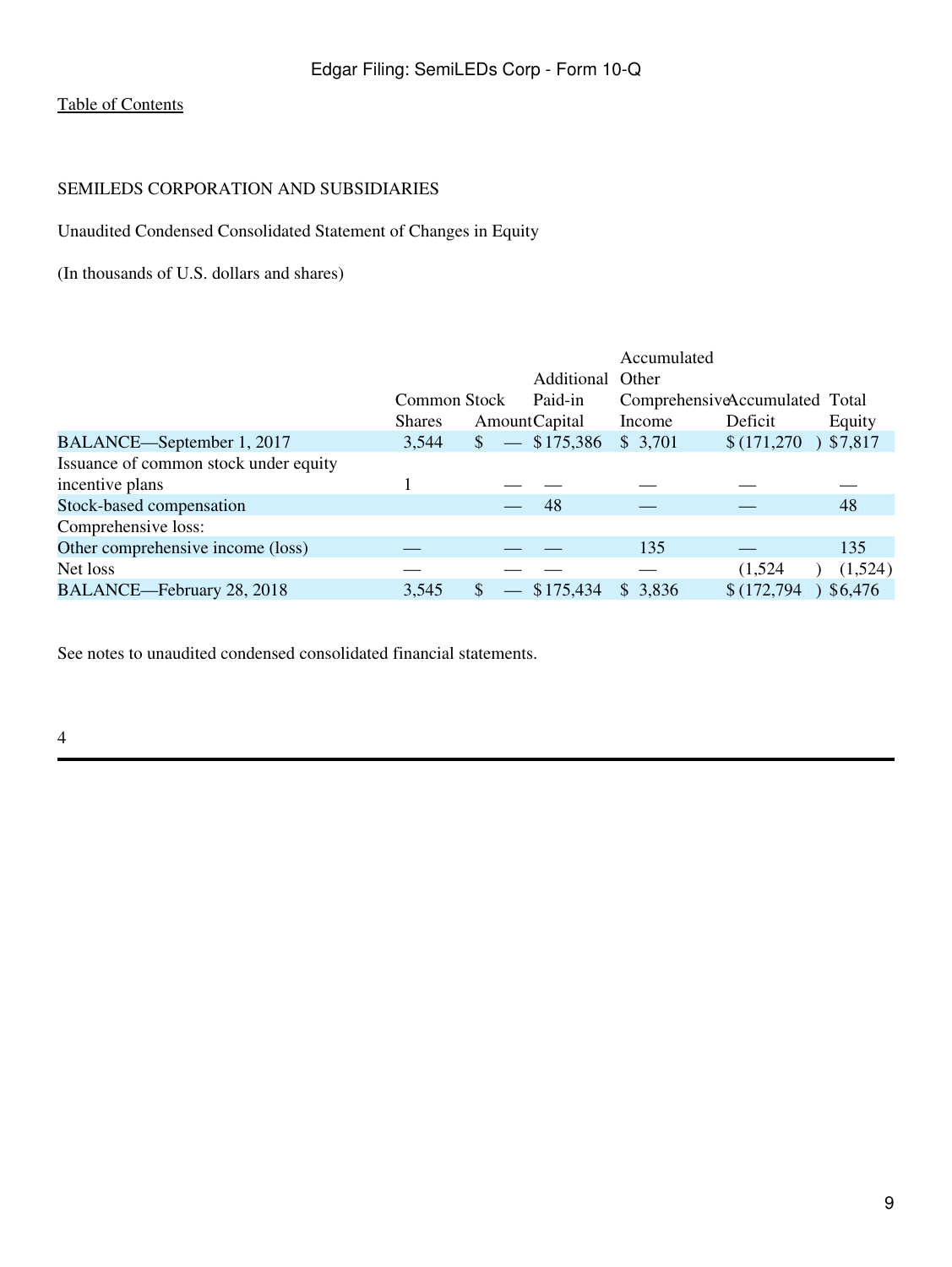# SEMILEDS CORPORATION AND SUBSIDIARIES

<span id="page-9-0"></span>Unaudited Condensed Consolidated Statements of Cash Flows

(In thousands of U.S. dollars)

|                                                                             | <b>Six Months Ended</b><br>February |               |          |               |
|-----------------------------------------------------------------------------|-------------------------------------|---------------|----------|---------------|
|                                                                             | 28,                                 | February      |          |               |
|                                                                             | 2018                                |               | 28, 2017 |               |
| <b>CASH FLOWS FROM OPERATING ACTIVITIES:</b>                                |                                     |               |          |               |
| Net loss                                                                    | \$(1,524) \$(1,845)                 |               |          |               |
| Adjustments to reconcile net loss to net cash used in operating activities: |                                     |               |          |               |
| Depreciation and amortization                                               | 520                                 |               | 587      |               |
| Stock-based compensation expense                                            | 48                                  |               | 164      |               |
| Provisions for inventory write-downs                                        | 413                                 |               | 530      |               |
| Equity in loss from unconsolidated entities                                 |                                     |               | 11       |               |
| Gain on disposals of long-lived assets, net                                 | (209)                               | $\lambda$     | (80)     | $\mathcal{E}$ |
| Changes in:                                                                 |                                     |               |          |               |
| Accounts receivable, net                                                    | 811                                 |               | (139)    |               |
| Inventories                                                                 | 103                                 |               | (128)    |               |
| Prepaid expenses and other                                                  | 61                                  |               | 115      |               |
| Accounts payable                                                            | (191)                               | $\lambda$     | (249)    | $\lambda$     |
| Accrued expenses and other current liabilities                              | 130                                 |               | (725     | $\lambda$     |
| Net cash provided by (used in) operating activities                         | 162                                 |               | (1,759)  |               |
| CASH FLOWS FROM INVESTING ACTIVITIES:                                       |                                     |               |          |               |
| Purchases of property, plant and equipment                                  | (131)                               | $\lambda$     | (88)     | $\mathcal{E}$ |
| Proceeds from sales of property, plant and equipment                        | 327                                 |               |          |               |
| Payments for development of intangible assets                               | (1)                                 | $\lambda$     | (9)      | $\mathcal{E}$ |
| Proceeds from patents assignment                                            | $\mathbf{1}$                        |               |          |               |
| Proceeds from sale of investment                                            |                                     |               | 59       |               |
| Net cash provided by (used in) investing activities                         | 196                                 |               | (38)     | $\mathcal{E}$ |
| <b>CASH FLOWS FROM FINANCING ACTIVITIES:</b>                                |                                     |               |          |               |
| Repayments of long-term debt                                                | (173)                               | $\lambda$     | (158)    |               |
| Net cash used in financing activities                                       | (173)                               | $\rightarrow$ | (158)    |               |
| Effect of exchange rate changes on cash and cash equivalents                | 90                                  |               | (7)      | $\mathcal{L}$ |
| NET INCREASE (DECREASE) IN CASH AND CASH EQUIVALENTS                        | 275                                 |               | (1,962)  |               |
| CASH AND CASH EQUIVALENTS-Beginning of period                               | 3,582                               |               | 6,030    |               |
| CASH AND CASH EQUIVALENTS-End of period                                     | \$3,857                             |               | \$4,068  |               |
| NONCASH INVESTING AND FINANCING ACTIVITIES:                                 |                                     |               |          |               |
| Accrual related to property, plant and equipment                            | \$114                               |               | \$228    |               |

See notes to unaudited condensed consolidated financial statements.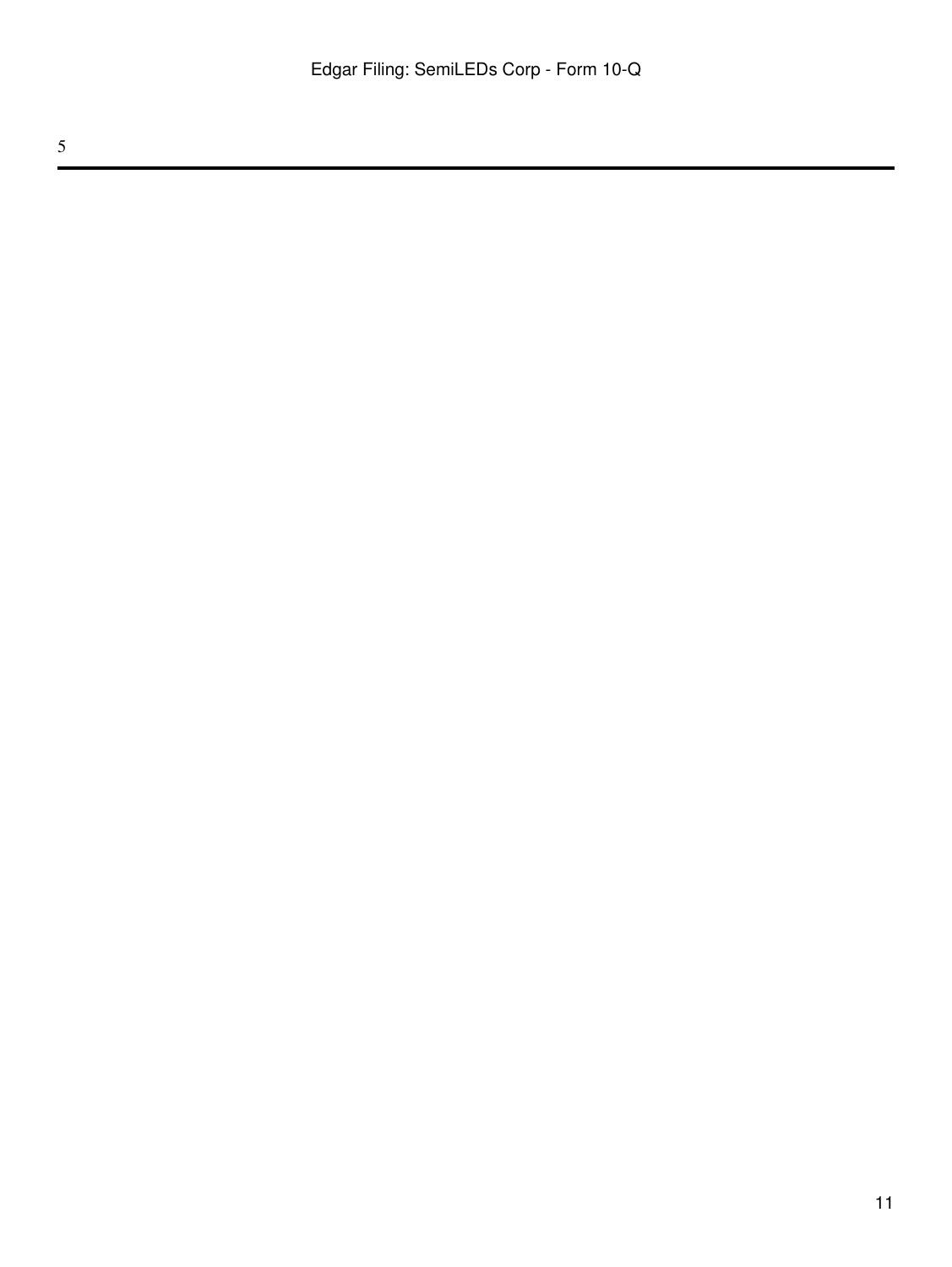## SEMILEDS CORPORATION AND SUBSIDIARIES

<span id="page-11-0"></span>Notes to Unaudited Condensed Consolidated Financial Statements

#### 1. Business

SemiLEDs Corporation ("SemiLEDs" or the "parent company") was incorporated in Delaware on January 4, 2005 and is a holding company for various wholly owned subsidiaries. SemiLEDs and its subsidiaries (collectively, the "Company") develop, manufacture and sell high performance light emitting diodes ("LEDs"). The Company's core products are LED components, as well as LED chips and lighting products. LED components have become the most important part of its business. A portion of the Company's business consists of the sale of contract manufactured LED products. The Company's customers are concentrated in a few select markets, including Taiwan, the United States and China.

As of February 28, 2018, SemiLEDs had five wholly owned subsidiaries. SemiLEDs Optoelectronics Co., Ltd., or Taiwan SemiLEDs, is the Company's wholly owned operating subsidiary, where a substantial portion of the assets is held and located, and where a portion of our research, development, manufacturing and sales activities take place. Taiwan SemiLEDs owns a 100% equity interest in Taiwan Bandaoti Zhaoming Co., Ltd., formerly known as Silicon Base Development, Inc., which is engaged in the research, development, manufacturing and a substantial portion of marketing and sale of LED components, and where most of the Company's employees are based.

SemiLEDs' common stock began trading on the NASDAQ Global Select Market under the symbol "LEDS" on December 8, 2010 and was transferred to the NASDAQ Capital Market effective November 5, 2015 where it continues to trade under the same symbol.

2. Summary of Significant Accounting Policies

Basis of Presentation —The Company's unaudited interim condensed consolidated financial statements have been prepared in conformity with accounting principles generally accepted in the United States of America ("U.S. GAAP") and applicable provisions of the rules and regulations of the U.S. Securities and Exchange Commission ("SEC") regarding interim financial reporting. Certain information and disclosures normally included in financial statements prepared in accordance with U.S. GAAP have been condensed or omitted as permitted by the rules and regulations of the SEC. Accordingly, these unaudited interim condensed consolidated financial statements should be read in conjunction with the consolidated financial statements and notes thereto contained in the Company's Annual Report on Form 10-K filed with the SEC on November 29, 2017. The unaudited condensed consolidated balance sheet as of August 31, 2017 included herein was derived from the audited consolidated financial statements as of that date.

The unaudited interim condensed consolidated financial statements have been prepared on the same basis as the audited consolidated financial statements and include all adjustments, consisting only of normal recurring adjustments, necessary for the fair presentation of the Company's consolidated balance sheet as of February 28, 2018, the statements of operations and comprehensive loss for the three and six months ended February 28, 2018 and 2017, the statement of changes in equity for the six months ended February 28, 2018, and the statements of cash flows for the six months ended February 28, 2018 and 2017. The results for the three or six months ended February 28, 2018 are not necessarily indicative of the results to be expected for the year ending August 31, 2018.

The accompanying unaudited interim condensed consolidated financial statements have been prepared on a going concern basis, which contemplates the realization of assets and the satisfaction of liabilities in the normal course of business. The realization of assets and the satisfaction of liabilities in the normal course of business are dependent on,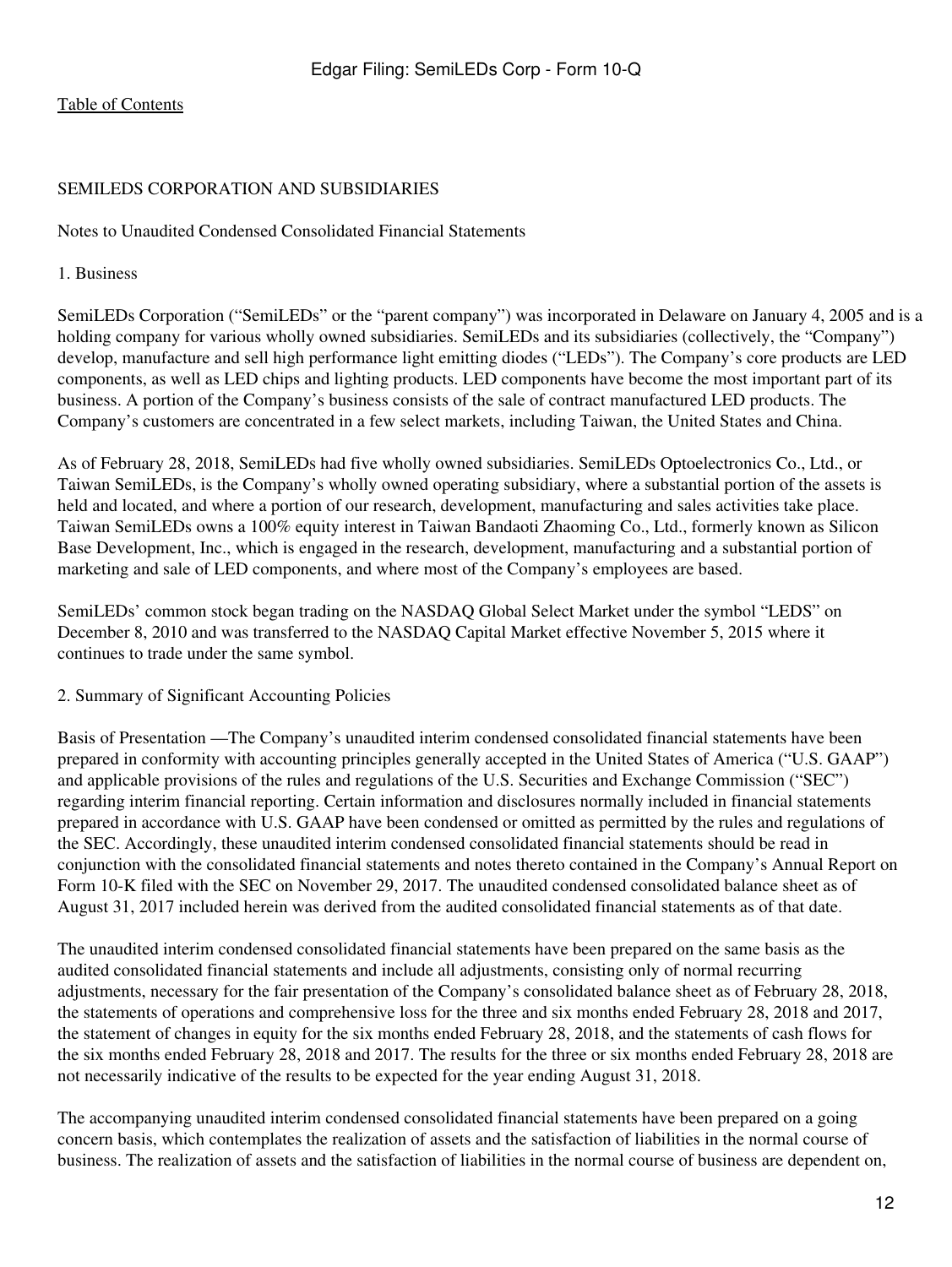among other things, the Company's ability to operate profitably, to generate cash flows from operations, and to pursue financing arrangements to support its working capital requirements.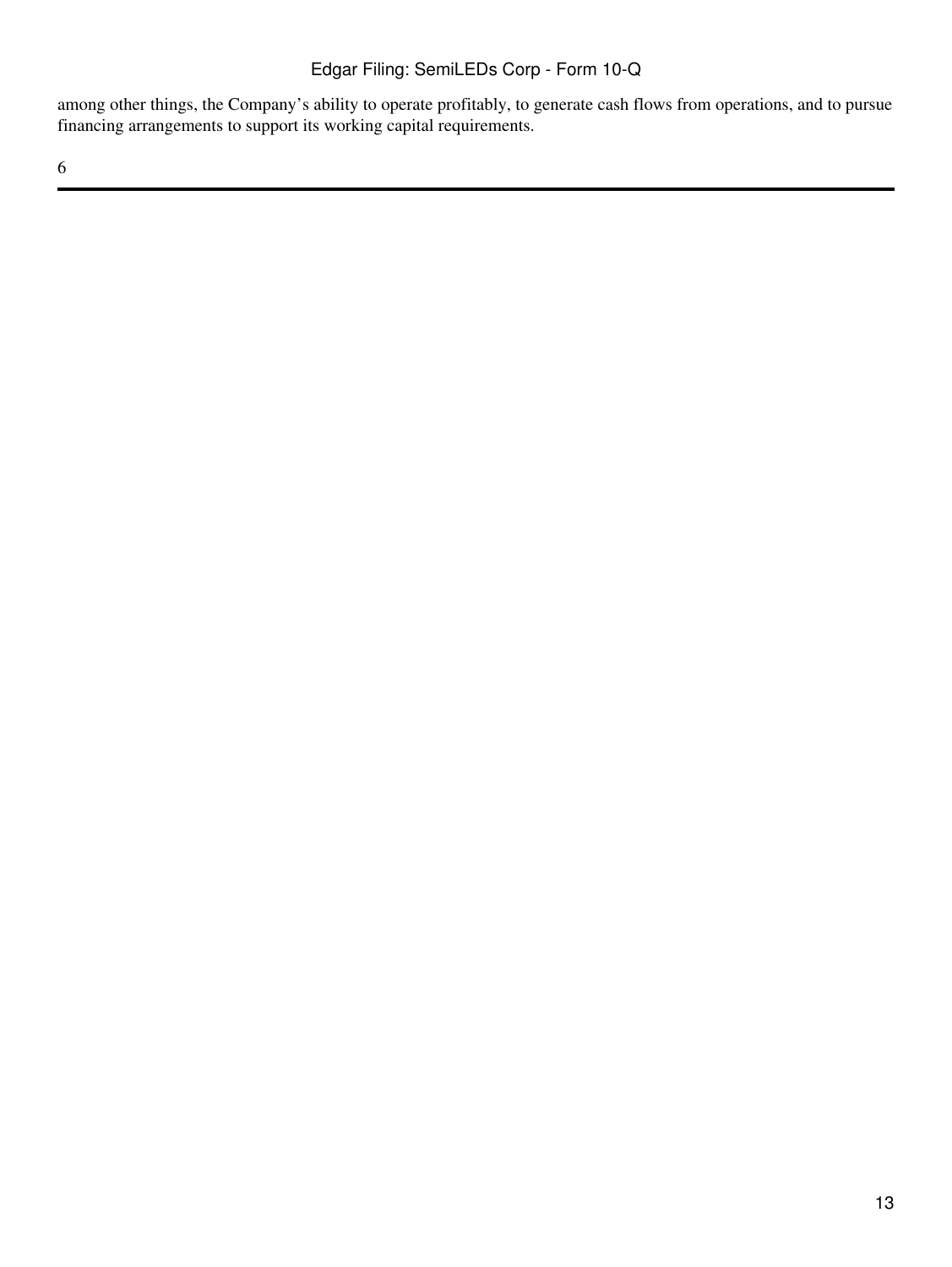The Company suffered losses from operations of \$4.3 million and \$20.6 million, and net cash used in operating activities of \$2.1 million and \$3.4 million for the years ended August 31, 2017 and 2016, respectively. Gross profit on product sales was \$82 thousand for the year ended August 31, 2017, and gross loss was \$4.9 million for the year ended August 31, 2016. Loss from operations for the three and six months ended February 28, 2018 were \$1.2 million and \$2.1 million, respectively. Although net cash provided by operating activities for the six months ended February 28, 2018 was \$162 thousand, and at February 28, 2018, the Company's cash and cash equivalents was slightly increased to \$3.9 million, these facts and conditions still raise substantial doubt about the Company's ability to continue as a going concern. However, management believes that it has developed a liquidity plan, as summarized below, that, if executed successfully, should provide sufficient liquidity to meet the Company's obligations as they become due for a reasonable period of time, and allow the development of its core business.

•The Company is suppressing the gross loss from chip sales by moving toward a fabless business model through an agreement with an ODM partner entered into on December 31, 2015. The Company is continuously restructuring its chips manufacturing operation. The Company expects to purchase chips from the strategic partner and follow the best process to combine the Company's technology with the strategic partner's production process.

•Continuing to further reduce idle capacity charges. This partnership should help the Company obtain a steady source of LED chips with competitive and favorable price for its packaging business, expand the production capacity for LED components, and strengthen its product portfolio and technology.

•Increasing sales of Automotive Projects in both China and India by cultivating relationships with automotive lighting developers that are outside the Company's historical distribution channels. Maintaining a number of display models at automotive lighting facilities in order to provide dealers, communities and consumers with examples of newly designed product.

•Gaining positive cash-inflow from operating activities through continuous cost reductions and the sales of new higher margin products. Steady growth of module products and the continued commercial sales of its UV LED product are expected to improve the Company's future gross margin, operating results and cash flows. The Company is targeting niche markets and focusing on product enhancement and developing its LED product into many other applications or devices.

•Continuing to monitor prices, work with current and potential vendors to decrease costs and, consistent with its existing contractual commitments, may possibly decrease its activity level and capital expenditures further. This plan reflects its strategy of controlling capital costs and maintaining financial flexibility.

•Raising additional cash through further equity offerings, sales of assets and/or issuance of debt as considered necessary and looking at other potential business opportunities.

While the Company's management believes that the measures described in the above liquidity plan will be adequate to satisfy its liquidity requirements for the twelve months after the date that the financial statements are issued, there is no assurance that the liquidity plan will be successfully implemented. Failure to successfully implement the liquidity plan may have a material adverse effect on its business, results of operations and financial position, and may adversely affect its ability to continue as a going concern. These unaudited interim condensed consolidated financial statements do not include any adjustments related to the recoverability and classification of recorded assets or the amounts and classification of liabilities or any other adjustments that might be necessary should the Company be unable to continue as a going concern.

Principles of Consolidation —The unaudited interim condensed consolidated financial statements include the accounts of SemiLEDs and its consolidated subsidiaries. All intercompany transactions and balances have been eliminated during consolidation.

Investments in which the Company has the ability to exercise significant influence over the investee but not a controlling financial interest, are accounted for using the equity method of accounting and are not consolidated. These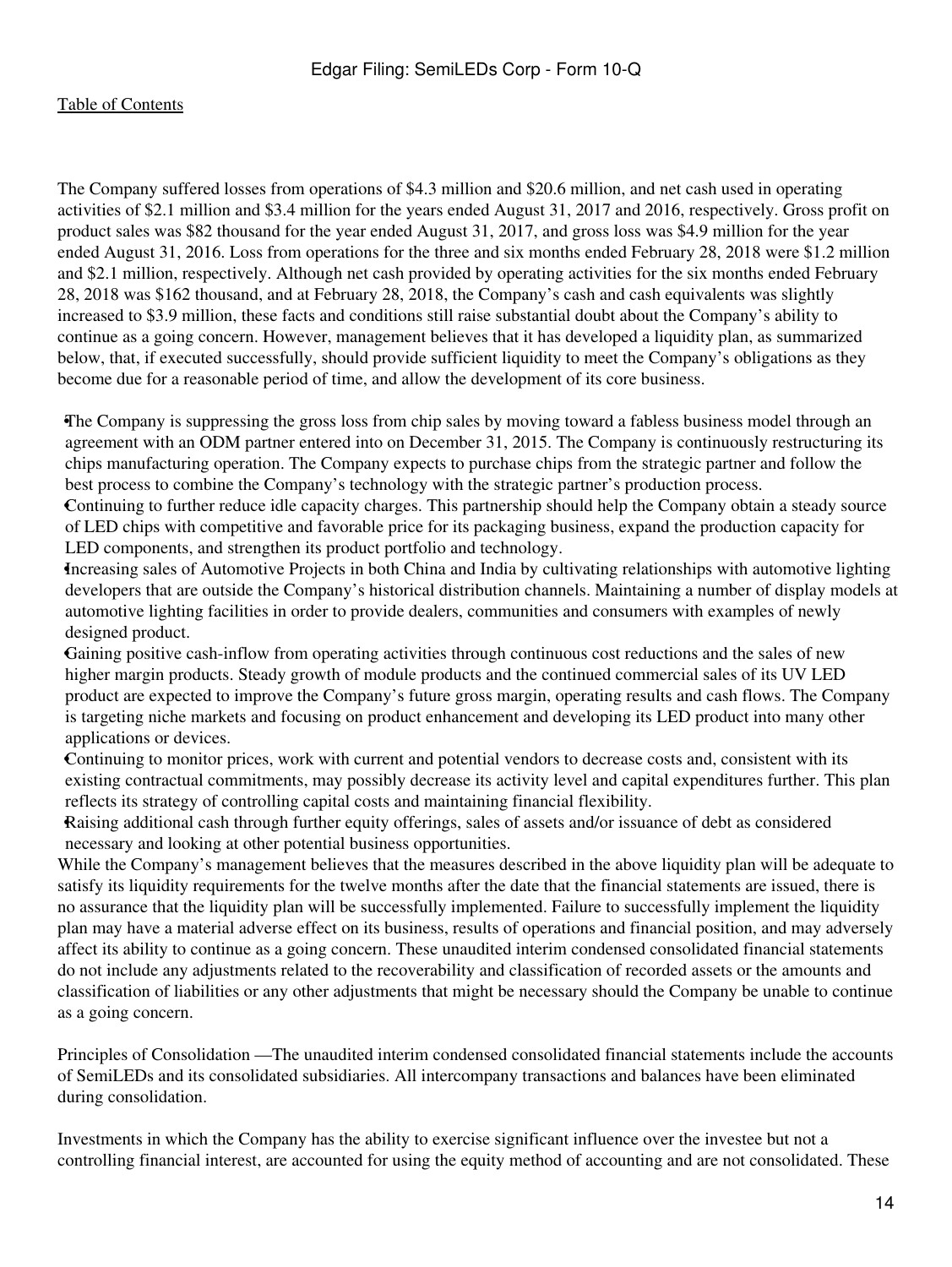investments are in joint ventures that are not subject to consolidation under the variable interest model, and for which the Company: (i) does not have a majority voting interest that would allow it to control the investee, or (ii) has a majority voting interest but for which other shareholders have significant participating rights, but for which the Company has the ability to exercise significant influence over operating and financial policies. Under the equity method, investments are stated at cost after adding or removing the Company's portion of equity in undistributed earnings or losses, respectively. The Company's investment in these equity method entities is reported in the consolidated balance sheets in investments in unconsolidated entities, and the Company's share of the income or loss of these equity‑method entities, after the elimination of unrealized intercompany profits, is reported in the consolidated statements of operations in equity in losses from unconsolidated entities. When net losses from an equity method investee exceed its carrying amount, the carrying amount of the investment is reduced to zero. The Company then suspends using the equity method to provide for additional losses unless the Company has guaranteed obligations or is otherwise committed to provide further financial support to the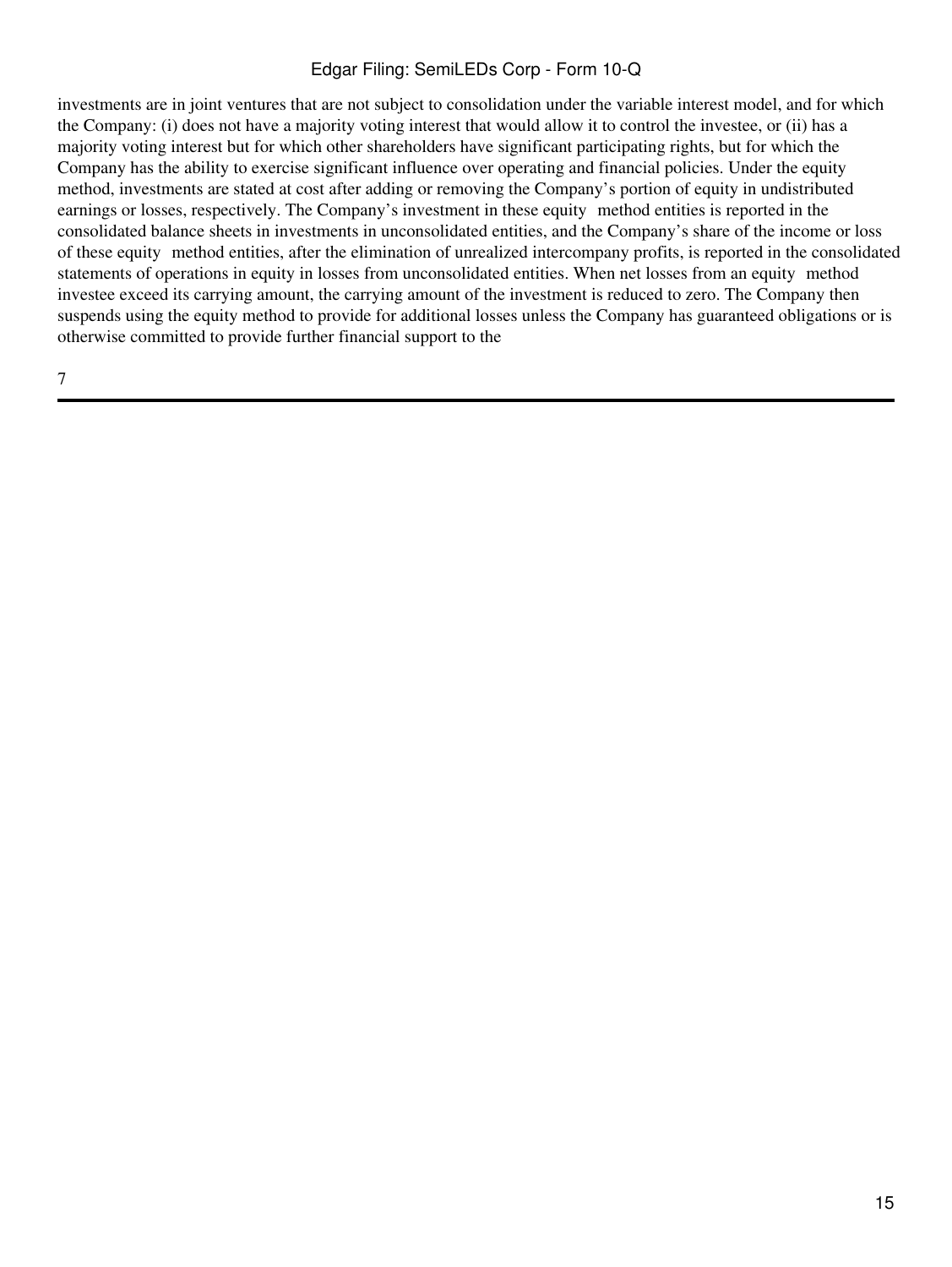equity method investee. The Company resumes accounting for the investment under the equity method if the investee subsequently returns to profitability and the Company's share of the investee's income exceeds its share of the cumulative losses that have not been previously recognized during the period the equity method is suspended.

Investments in entities that are not consolidated or accounted for under the equity method are accounted for using the cost method. Under the cost method, investments are reported at cost on the consolidated balance sheets in investments in unconsolidated entities, and dividend income, if any, received is reported in the consolidated statements of operations in equity in losses from unconsolidated entities.

If the fair value of an equity—method or cost—method investment declines below its respective carrying amount and the decline is determined to be other than temporary, the investment will be written down to its fair value.

Use of Estimates —The preparation of unaudited interim condensed consolidated financial statements in conformity with U.S. GAAP requires management to make estimates and assumptions that affect the reported amounts of assets and liabilities and disclosure of contingent assets and liabilities at the date of the unaudited interim condensed consolidated financial statements and the reported amounts of revenues and expenses during the reporting period. Significant items subject to such estimates and assumptions include the preparation of the Company's consolidated financial statements on the basis that the Company will continue as a going concern, the collectibility of accounts receivable, inventory net realizable values, realization of deferred tax assets, valuation of stock-based compensation expense, the useful lives of property, plant and equipment and intangible assets, the recoverability of the carrying amount of property, plant and equipment, intangible assets and investments in unconsolidated entities, the fair value of acquired tangible and intangible assets, income tax uncertainties, provision for potential litigation costs and other contingencies. Management bases its estimates on historical experience and also on assumptions that it believes are reasonable. Management assesses these estimates on a regular basis; however, actual results could differ materially from those estimates.

Certain Significant Risks and Uncertainties —The Company is subject to certain risks and uncertainties that could have a material and adverse effect on the Company's future financial position or results of operations, which risks and uncertainties include, among others: it has incurred significant losses over the past few years, any inability of the Company to compete in a rapidly evolving market and to respond quickly and effectively to changing market requirements, any inability of the Company to grow its revenue and/or maintain or increase its margins, it may experience fluctuations in its revenues and operating results, any inability of the Company to protect its intellectual property rights, claims by others that the Company infringes their proprietary technology, and any inability of the Company to raise additional funds in the future.

Concentration of Supply Risk —Some of the components and technologies used in the Company's products are purchased and licensed from a limited number of sources and some of the Company's products are produced by a limited number of contract manufacturers. The loss of any of these suppliers and contract manufacturers may cause the Company to incur transition costs to another supplier or contract manufacturer, result in delays in the manufacturing and delivery of the Company's products, or cause it to carry excess or obsolete inventory. The Company relies on a limited number of such suppliers and contract manufacturers for the fulfillment of its customer orders. Any failure of such suppliers and contract manufacturers to perform could have an adverse effect upon the Company's reputation and its ability to distribute its products or satisfy customers' orders, which could adversely affect the Company's business, financial position, results of operations and cash flows.

Concentration of Credit Risk —Financial instruments that subject the Company to concentrations of credit risk consist primarily of cash, cash equivalents and accounts receivable.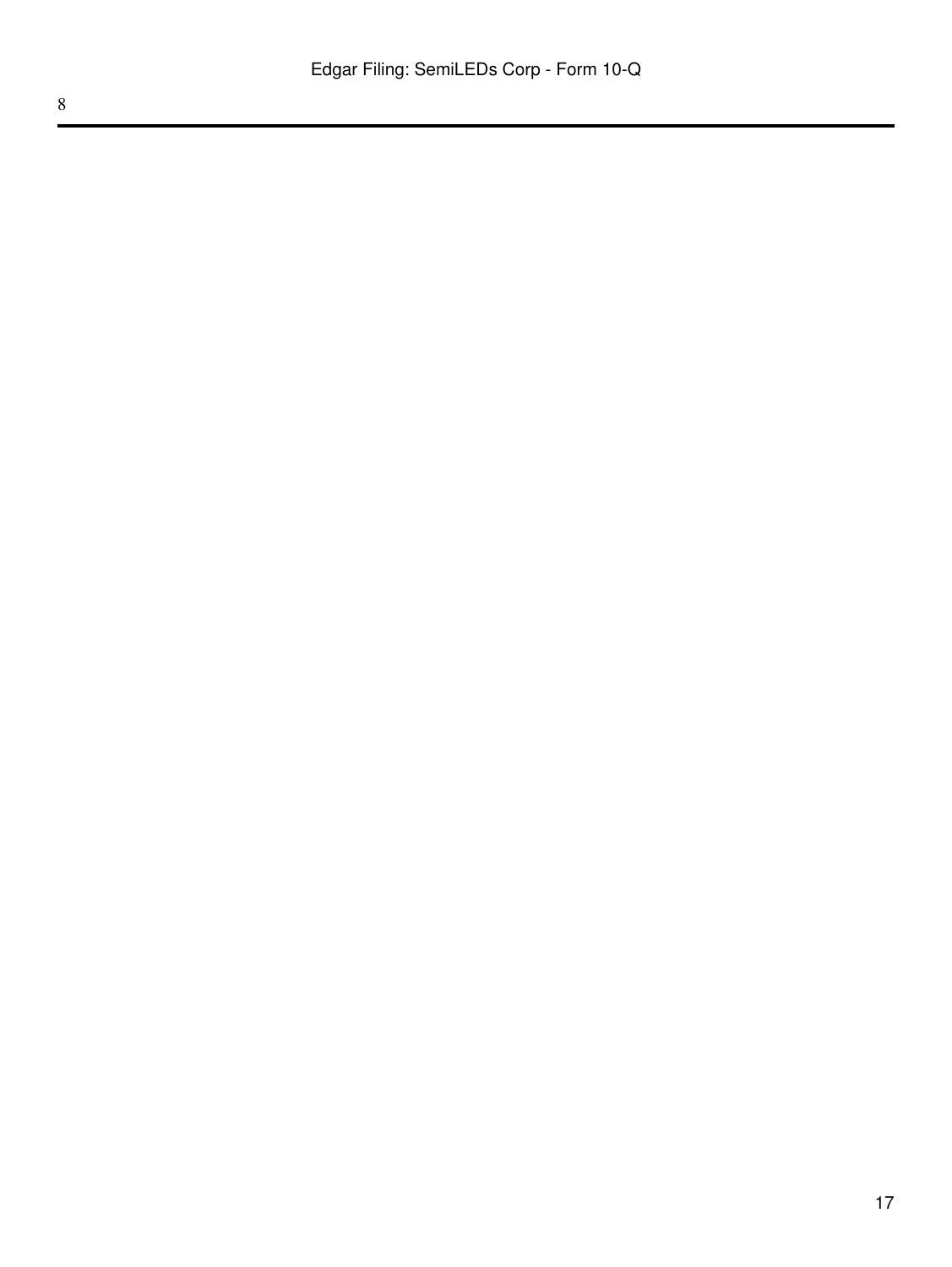The Company keeps its cash and cash equivalents in demand deposits with prominent banks of high credit quality and invests only in money market funds. Deposits held with banks may exceed the amount of insurance provided on such deposits. As of February 28, 2018 and August 31, 2017, cash and cash equivalents of the Company consisted of the following (in thousands):

|                                       | February | August  |
|---------------------------------------|----------|---------|
|                                       | 28.      | 31,     |
| Cash and Cash Equivalents by Location | 2018     | 2017    |
| <b>United States;</b>                 |          |         |
| Denominated in U.S. dollars           | \$317    | \$109   |
| Taiwan;                               |          |         |
| Denominated in U.S. dollars           | 2,693    | 2,350   |
| Denominated in New Taiwan dollars     | 48       | 81      |
| Denominated in other currencies       | 743      | 646     |
| China (including Hong Kong);          |          |         |
| Denominated in U.S. dollars           | 7        | 7       |
| Denominated in Renminbi               | 43       | 389     |
| Denominated in H.K. dollars           | 6        |         |
| Total cash and cash equivalents       | \$3,857  | \$3,582 |

The Company's revenues are substantially derived from the sales of LED products. A significant portion of the Company's revenues are derived from a limited number of customers and sales are concentrated in a few select markets. Management performs ongoing credit evaluations of its customers and generally does not require collateral on accounts receivable. Management evaluates the need to establish an allowance for doubtful accounts for estimated potential credit losses at each reporting period. The allowance for doubtful accounts is based on the management's assessment of the collectibility of its customer accounts. Management regularly reviews the allowance by considering certain factors, such as historical experience, industry data, credit quality, age of accounts receivable balances and current economic conditions that may affect a customer's ability to pay.

Net revenues generated from sales to the top ten customers represented 73% and 64% of the Company's total net revenues for the three and six months ended February 28, 2018, respectively, and 68% and 63% of the Company's net revenues for the three and six months ended February 28, 2017, respectively.

The Company's revenues have been concentrated in a few select markets, including Taiwan, the United States, and China (including Hong Kong). Net revenues generated from sales to customers in these markets, in the aggregate, accounted for 51% and 59% of the Company's net revenues for the three and six months ended February 28, 2018, respectively, and 71% and 74% of the Company's net revenues for the three and six months ended February 28, 2017, respectively.

Noncontrolling Interests —Noncontrolling interests are classified in the consolidated statements of operations as part of consolidated net income (loss) and the accumulated amount of noncontrolling interests in the consolidated balance sheets as part of equity. Changes in ownership interest in a consolidated subsidiary that do not result in a loss of control are accounted for as an equity transaction. If a change in ownership of a consolidated subsidiary results in loss of control and deconsolidation, any retained ownership interests are remeasured with the gain or loss reported in net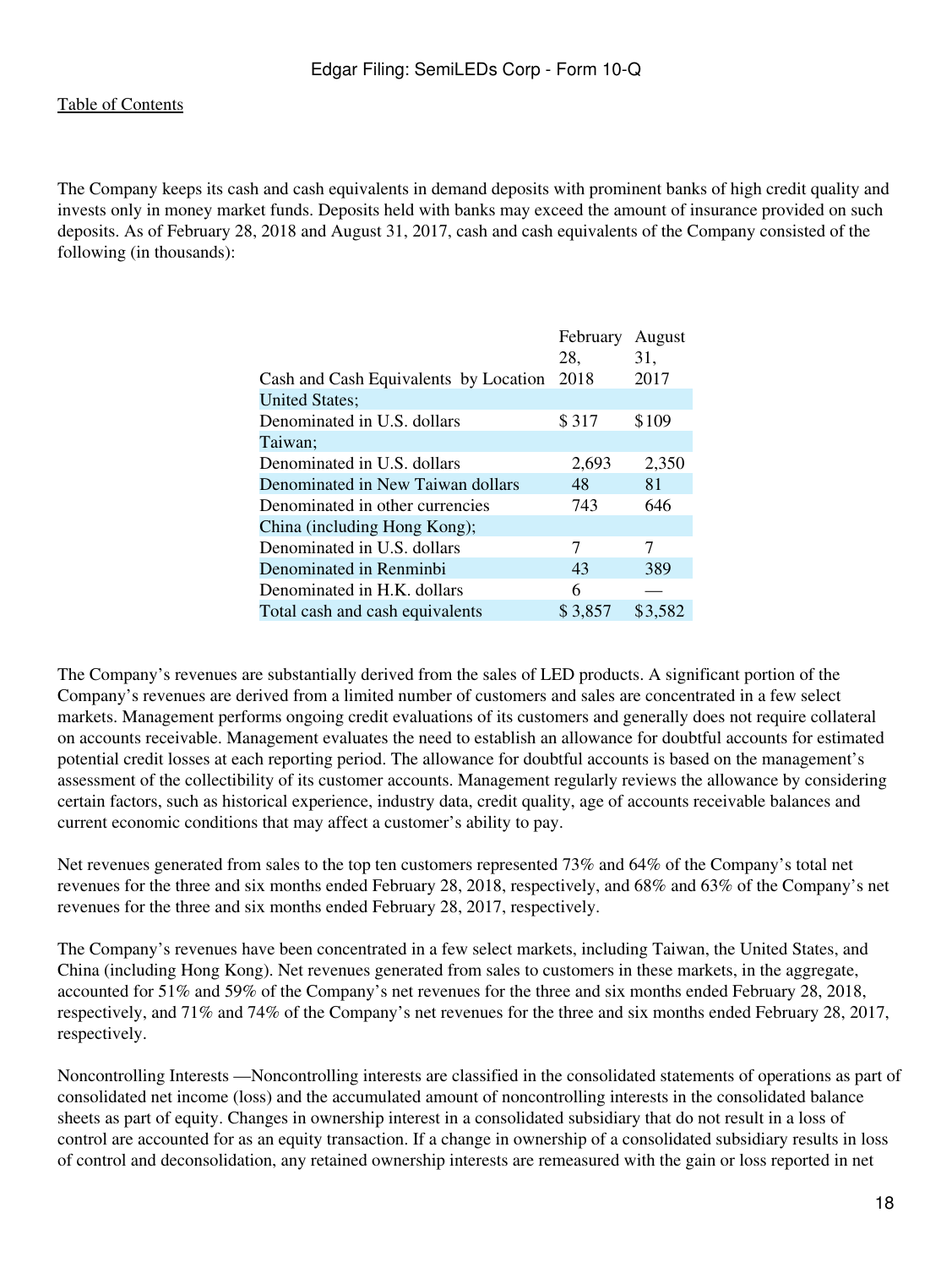earnings. On March 1, 2017, the 93% equity interest subsidiary, Ning Xiang was dissolved. The assets, liability and certain employees of Ning Xiang were merged into its holding company, Taiwan Bandaoti Zhaoming Co., Ltd. An amount of \$46 thousand was paid for the acquisition of the Ning Xiang non-controlling interests. As a result of this payment, non-controlling interest in the Company was reduced to zero.

# Recent Accounting Pronouncements

In February 2018, the Financial Accounting Standards Board ("FASB") issued Accounting Standards Update ("ASU") No. 2018-02, Income Statement – Reporting Comprehensive Income (Topic 220) Reclassification of Certain Tax Effects from Accumulated Other Comprehensive Income. The amendments allow a reclassification from accumulated other comprehensive income to retained earnings for stranded tax effects resulting from the Tax Cuts and Jobs Act. This standard will be effective for the Company on September 1, 2018. The Company is currently evaluating the impact the adoption of this ASU will have on its consolidated financial statement.

In May 2017, the FASB issued ASU No. 2017-09, Compensation – Stock Compensation (Topic 718): Scope of Modification Accounting. The guidance provides clarity and reduces diversity in practice and cost and complexity when accounting for a change to the terms or conditions of a share-based payment award. This standard will be effective for the Company on September 1, 2018. The Company is currently evaluating the impact the adoption of this ASU will have on its consolidated financial statements.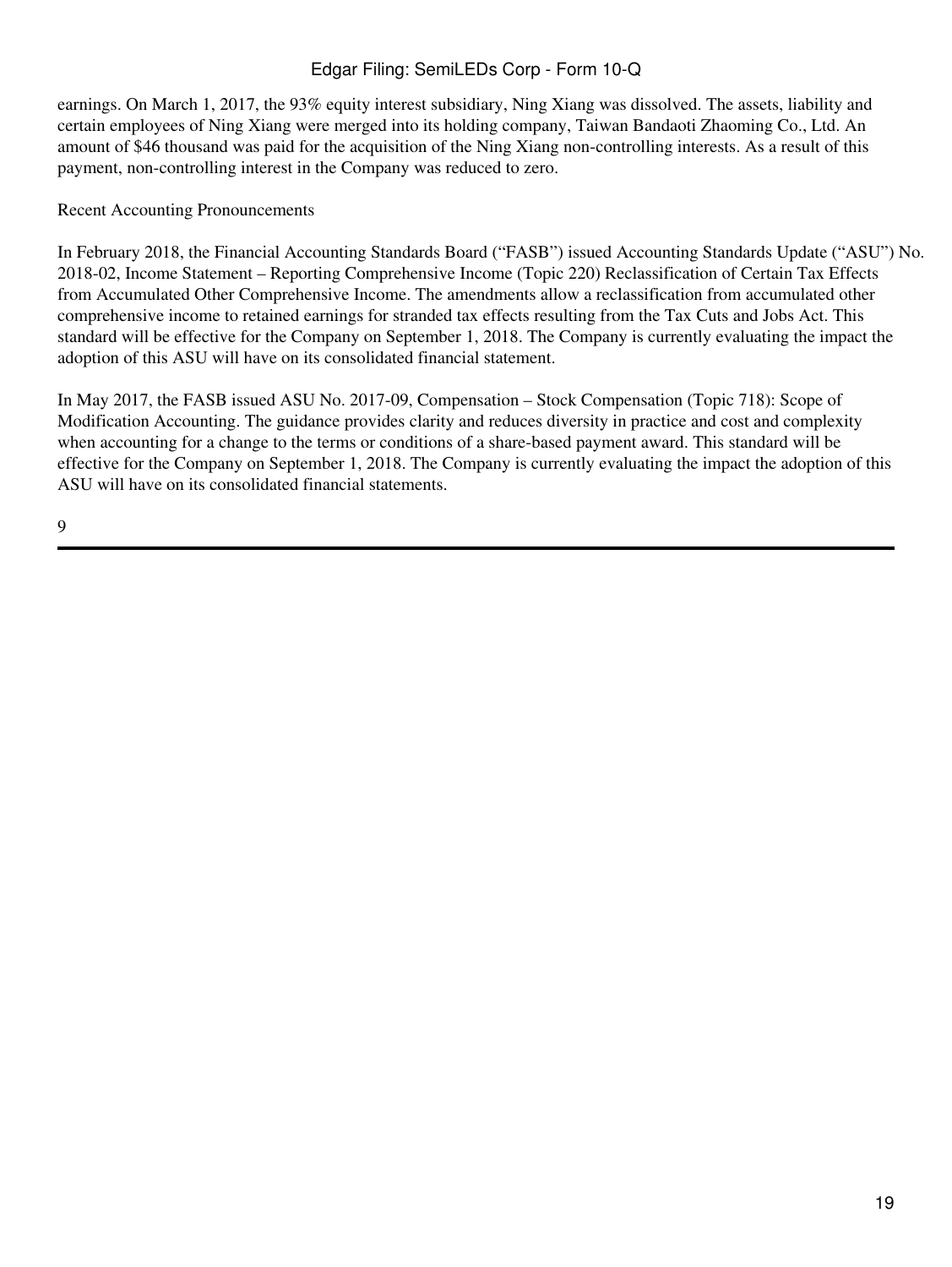In June 2016, the FASB issued ASU No. 2016-13, Financial Instruments – Credit Losses (Topic 326), Measurement of Credit Losses on Financial Instruments. This standard requires a financial asset (or group of financial assets) measured at amortized cost basis to be presented at the net amount expected to be collected. The allowance for credit losses is a valuation account that is deducted from the amortized cost basis of the financial asset(s) to present the net carrying value at the amount expected to be collected on the financial asset. This standard will be effective for the Company on September 1, 2020. The Company is currently evaluating the impact the adoption of this ASU will have on its consolidated financial statements.

In February 2016, the FASB issued ASU No. 2016-02, Leases, which is intended to improve financial reporting on leasing transactions. This standard requires a lessee to record on the balance sheet the assets and liabilities for the rights and obligations created by lease terms of more than 12 months. This standard will be effective for the Company on September 1, 2019. The Company is currently evaluating the impact the adoption of this ASU will have on its consolidated financial statements.

In May 2014, the FASB issued ASU No. 2014-09, "Revenue from Contracts with Customers," which requires an entity to recognize the amount of revenue to which it expects to be entitled for the transfer of promised goods or services to customers. The ASU will replace most existing revenue recognition guidance in U.S. GAAP when it becomes effective. The FASB has subsequently issued multiple ASUs which amend and clarify the guidance. This standard will be effective for the Company on September 1, 2018. The standard permits the use of either the retrospective or cumulative effect transition method. The management is currently evaluating the effect of the adoption of this ASU 2014-09 will have on its consolidated financial statements. Management has not yet selected a transition method nor has it determined the effect of the standard on the Company's ongoing financial reporting.

3. Balance Sheet Components

Inventories

Inventories as of February 28, 2018 and August 31, 2017 consisted of the following (in thousands):

|                 | February | August  |
|-----------------|----------|---------|
|                 | 28,      | 31,     |
|                 | 2018     | 2017    |
| Raw materials   | \$808    | \$885   |
| Work in process | 609      | 758     |
| Finished goods  | 994      | 1,303   |
| Total           | \$2,411  | \$2,946 |

Inventory write-downs to estimated net realizable values were \$207 thousand and \$413 thousand for the three and six months ended February 28, 2018, respectively, and \$334 thousand and \$530 thousand for the three and six months ended February 28, 2017, respectively.

Property, Plant and Equipment

Property, plant and equipment as of February 28, 2018 and August 31, 2017 consisted of the following (in thousands):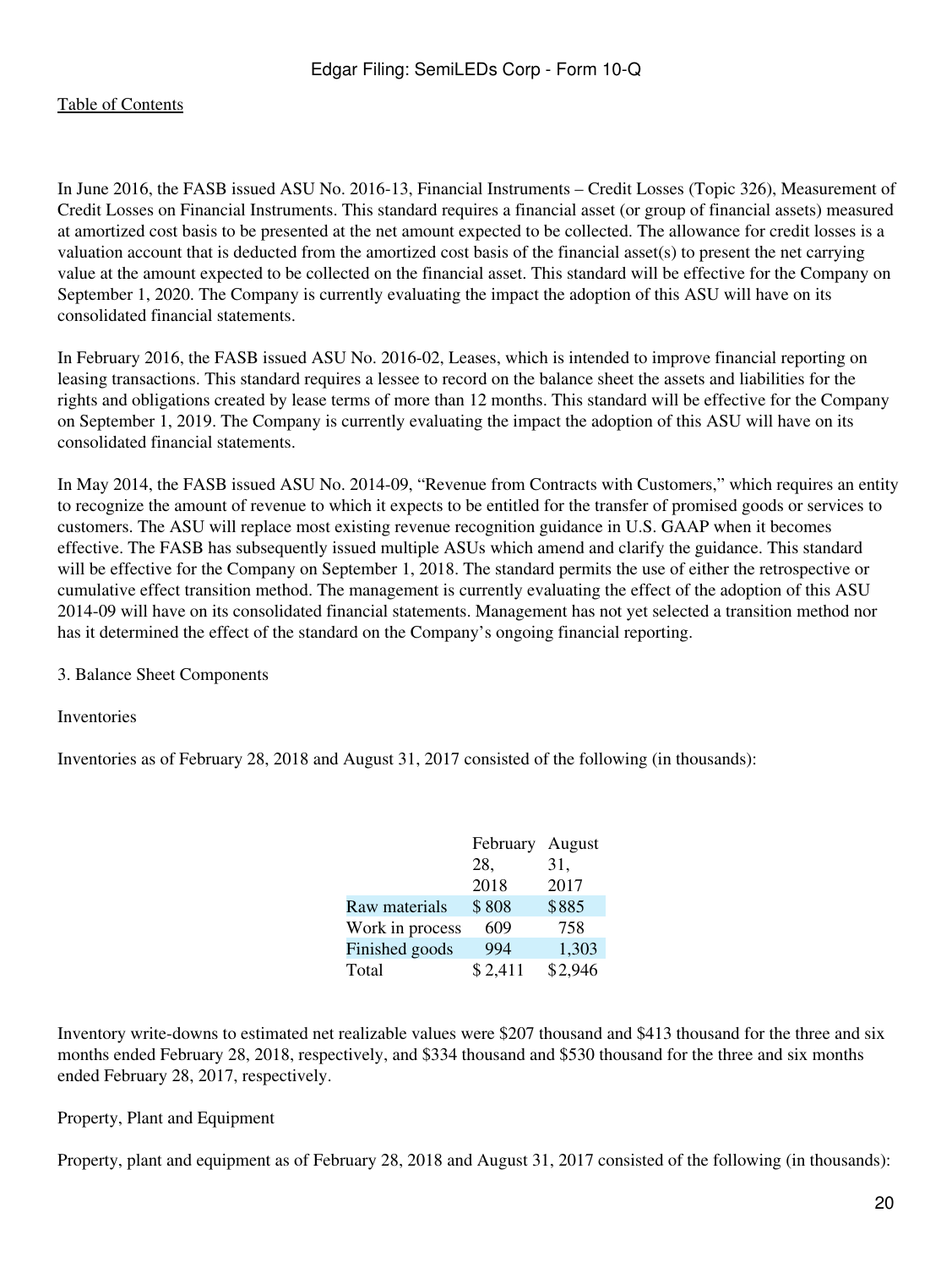|                                                 | February  | August   |  |
|-------------------------------------------------|-----------|----------|--|
|                                                 | 28,       | 31,      |  |
|                                                 | 2018      | 2017     |  |
| Buildings and improvements                      | \$14,369  | \$13,891 |  |
| Machinery and equipment                         | 42,361    | 42,562   |  |
| Leasehold improvements                          | 246       | 238      |  |
| Other equipment                                 | 2,388     | 2,311    |  |
| Construction in progress                        | 323       | 321      |  |
| Total property, plant and equipment             | 59,687    | 59,323   |  |
| Less: Accumulated depreciation and amortization | (51, 736) | (51,048) |  |
| Property, plant and equipment, net              | \$7,951   | \$8,275  |  |
|                                                 |           |          |  |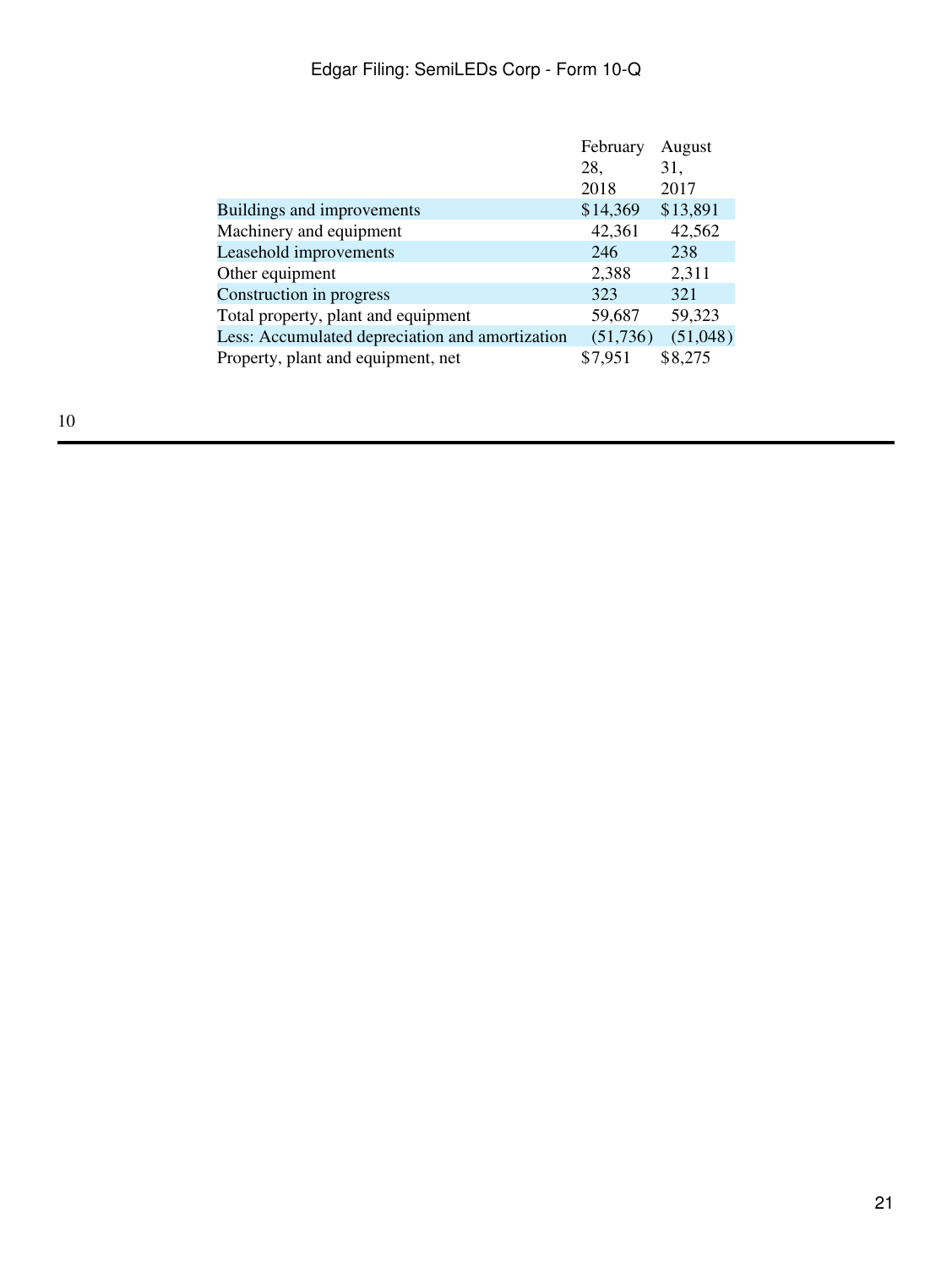Intangible Assets

Intangible assets as of February 28, 2018 and August 31, 2017 consisted of the following (in thousands):

|                                 | February 28, 2018 |            |              |                                      |  |       |  |  |
|---------------------------------|-------------------|------------|--------------|--------------------------------------|--|-------|--|--|
|                                 |                   | Weighted   |              |                                      |  |       |  |  |
|                                 |                   | Averagenss | <b>Net</b>   |                                      |  |       |  |  |
|                                 |                   |            |              | Amortizatyong Accumulated Carrying   |  |       |  |  |
|                                 |                   |            |              | Perioch (Wearts) Amortization Amount |  |       |  |  |
| Patents and trademarks 15 \$570 |                   |            | <sup>S</sup> | 461                                  |  | \$109 |  |  |
| Acquired technology             | 5                 | 520        |              | 520                                  |  |       |  |  |
| Total                           |                   | \$1,090    |              | 981                                  |  | -109  |  |  |
|                                 |                   |            |              |                                      |  |       |  |  |

|                                 | August 31, 2017                    |            |              |                                    |  |       |  |  |
|---------------------------------|------------------------------------|------------|--------------|------------------------------------|--|-------|--|--|
|                                 |                                    | Weighted   |              |                                    |  |       |  |  |
|                                 |                                    | Averageoss | <b>Net</b>   |                                    |  |       |  |  |
|                                 | Amortizatyong Accumulated Carrying |            |              |                                    |  |       |  |  |
|                                 |                                    |            |              | Period (Mants) Amortization Amount |  |       |  |  |
| Patents and trademarks 15 \$574 |                                    |            | <sup>S</sup> | 470                                |  | \$104 |  |  |
| Acquired technology             | 5                                  | 503        |              | 503                                |  |       |  |  |
| Total                           |                                    | \$1,077    |              | 973                                |  | -104  |  |  |
|                                 |                                    |            |              |                                    |  |       |  |  |

The Company sold 4 patents on October 25, 2017 for a total of \$500 thousand.

4. Investments in Unconsolidated Entities

The Company's ownership interest and carrying amounts of investments in unconsolidated entities as of February 28, 2018 and August 31, 2017 consisted of the following (in thousands, except percentages):

|                                                      | February 28,                | August 31,       |
|------------------------------------------------------|-----------------------------|------------------|
|                                                      | 2018                        | 2017             |
|                                                      | Percentage                  | Percentage       |
|                                                      | Ownershippunt Ownershippunt |                  |
| Equity method investments:                           |                             |                  |
| Xurui Guangdian Co., Ltd. ("China SemiLEDs") 49% \$— |                             | $49\%~{\rm s}$ — |
| Cost method investments                              | Various 1,023               | Various 992      |
| Total investments in unconsolidated entities         | \$1,023                     | \$992            |

There were no dividends received from unconsolidated entities through February 28, 2018.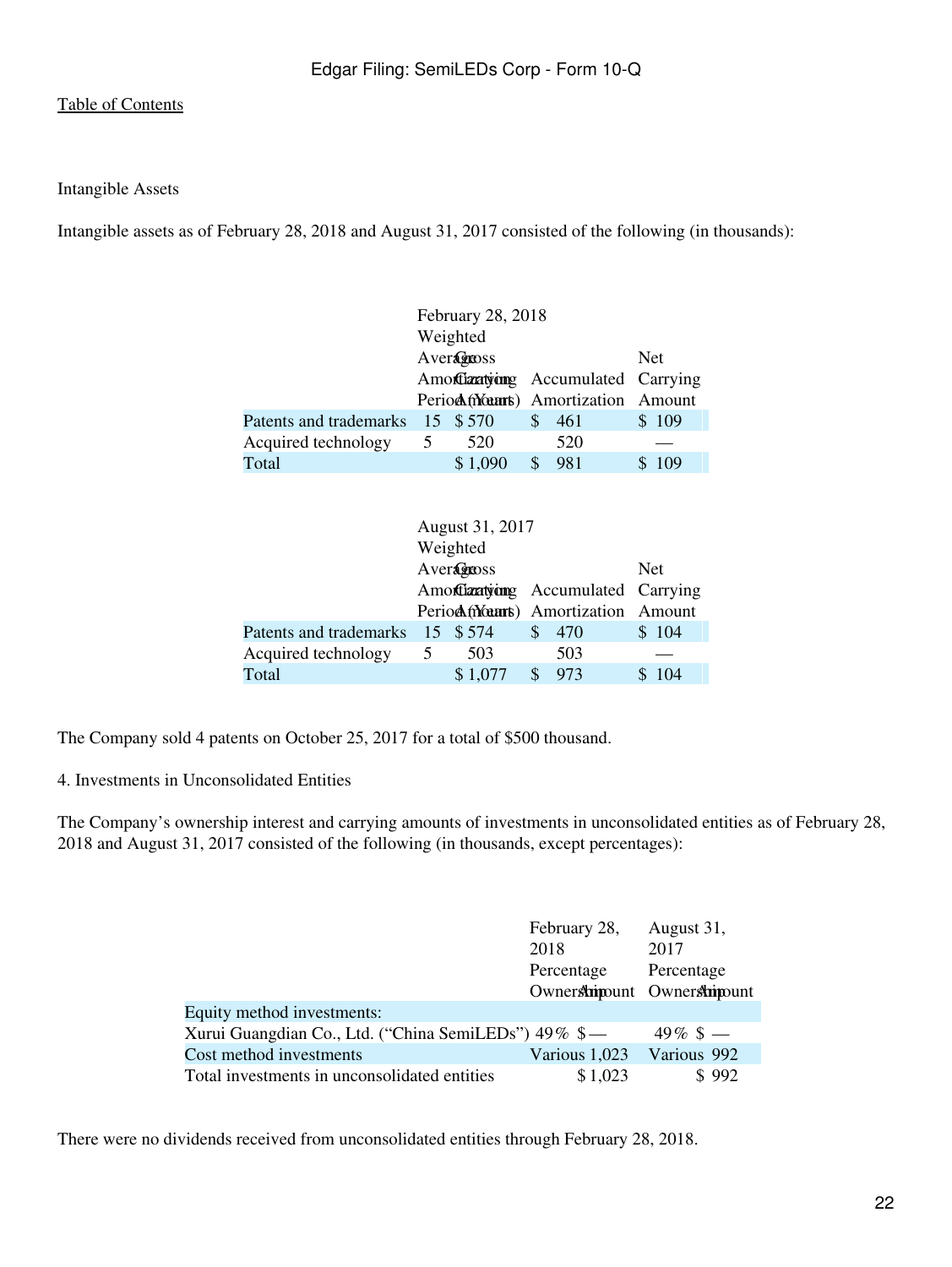# Equity Method Investments

The Company owns a 49% equity interest in China SemiLEDs. However, this investment has a carrying amount of zero as a result of a previously recognized impairment.

## Cost Method Investments

The fair values of the Company's cost method investments are not readily available. All cost method investments are assessed for impairment when events or changes in circumstances indicate that the carrying amounts may not be recoverable. In February 2017, the Company sold all Nanoteco shares owned to the other investor for a cash consideration of \$18 thousand and recognized a loss on sale of investment of \$2 thousand. For the year ended August 31, 2017, the Company recognized an other-than-temporary impairment loss of \$352 thousand on the cost method investments in Intematix, based on the excess of the carrying amount over the estimated recoverable value. The recoverable value of the investment was determined based on the Company's best estimate of the amount that could be realized from the investment, which considered the latest financial information.

## 5. Commitments and Contingencies

Operating Lease Agreements —The Company has several operating leases with unrelated parties, primarily for land, plant and office spaces in Taiwan, which include cancellable and noncancellable and which expire at various dates between October 2018 and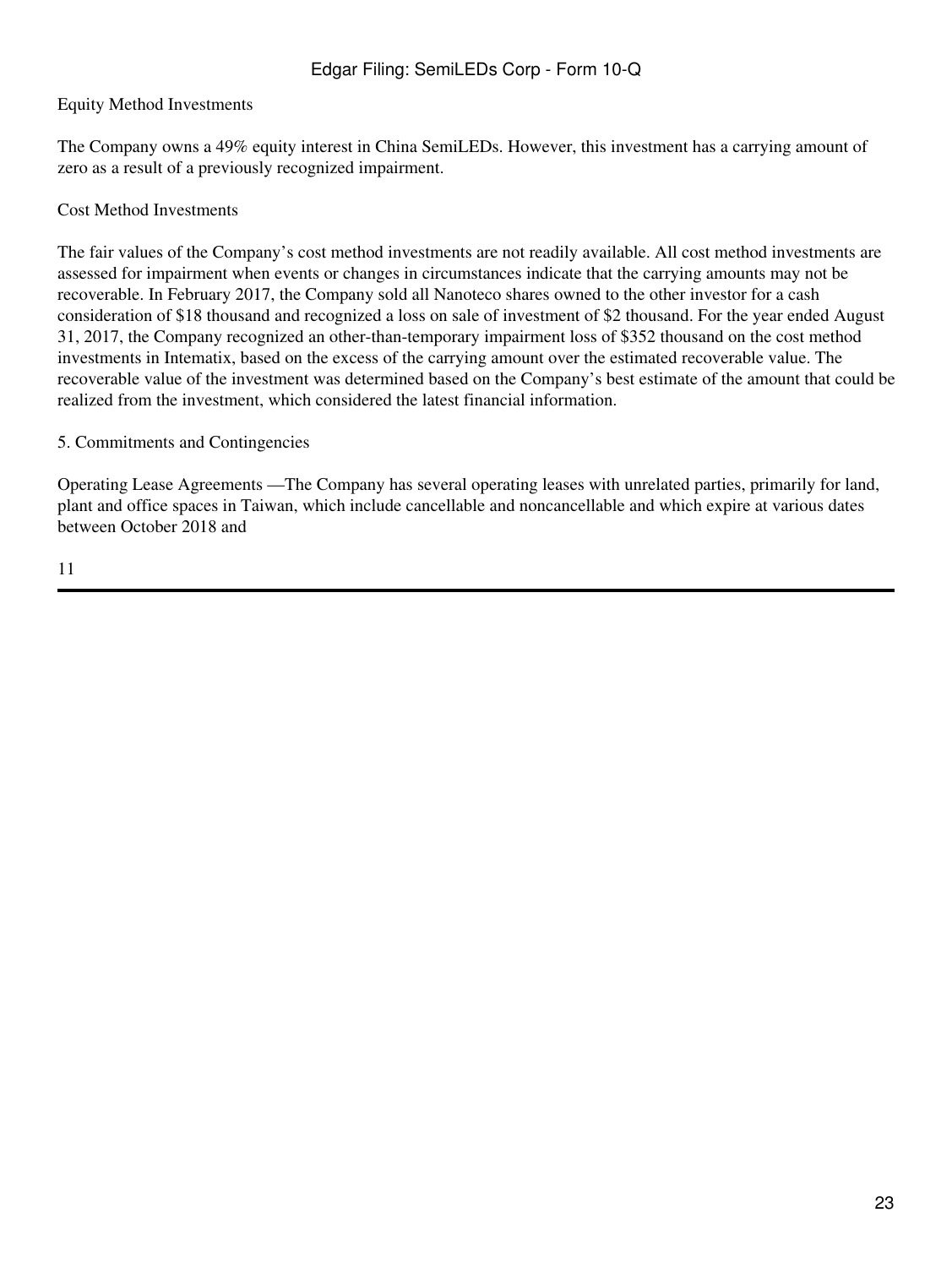December 2020. Lease expense related to these noncancellable operating leases was \$135 thousand and \$247 thousand for the three and six months ended February 28, 2018, respectively, and \$111 thousand and \$223 thousand for the three and six months ended February 28, 2017, respectively. Lease expense is recognized on a straight-line basis over the term of the lease.

The aggregate future noncancellable minimum rental payments for the Company's operating leases as of February 28, 2018 consisted of the following (in thousands):

|                                |     | Operating |
|--------------------------------|-----|-----------|
| Years Ending August 31, Leases |     |           |
| Remainder of 2018              | \$. | - 81      |
| 2019                           |     | 99        |
| 2020                           |     | 99        |
| 2021                           |     | 33        |
| 2022                           |     |           |
| Thereafter                     |     |           |
| Total                          |     | 312       |

Purchase Obligations —The Company had purchase commitments for inventory, property, plant and equipment in the amount of \$1.5 million as of both February 28, 2018 and August 31, 2017.

Litigation —The Company is directly or indirectly involved from time to time in various claims or legal proceedings arising in the ordinary course of business. The Company recognizes a liability when it is probable that a loss has been incurred and the amount is reasonably estimable. There is significant judgment required in assessing both the likelihood of an unfavorable outcome and whether the amount of loss, if any, can be reasonably estimated.

On June 21, 2017, Well Thrive Ltd. ("Well Thrive") filed a complaint against SemiLEDs Corporation in the United States District Court for the District of Delaware. The complaint alleges that Well Thrive is entitled to return of \$500 thousand paid toward a note purchase pursuant to a purchase agreement (the "Purchase Agreement") effective July 6, 2016 with Dr. Peter Chiou, which was assigned to Well Thrive on August 4, 2016. Pursuant to the terms of the Purchase Agreement, we have retained the \$500 thousand payment as liquidated damages. Well Thrive alleges that the liquidated damages provision is unenforceable as an illegal penalty and does not reflect the amount of purported damages. On March 13, 2018, the Company filed a motion to enforce a settlement agreement between the parties to dismiss the lawsuit with prejudice. On March 27, 2018, Well Thrive filed an answering brief in opposition to the Company's motion on the basis that Well Thrive never consented to dismiss the case. The judge has not ruled on the Company's motion. If the Company's motion for specific enforcement is not granted, the Company intends to defend this case vigorously.

Except as described above, as of February 28, 2018, there was no pending or threatened litigation that could have a material impact on the Company's financial position, results of operations or cash flows.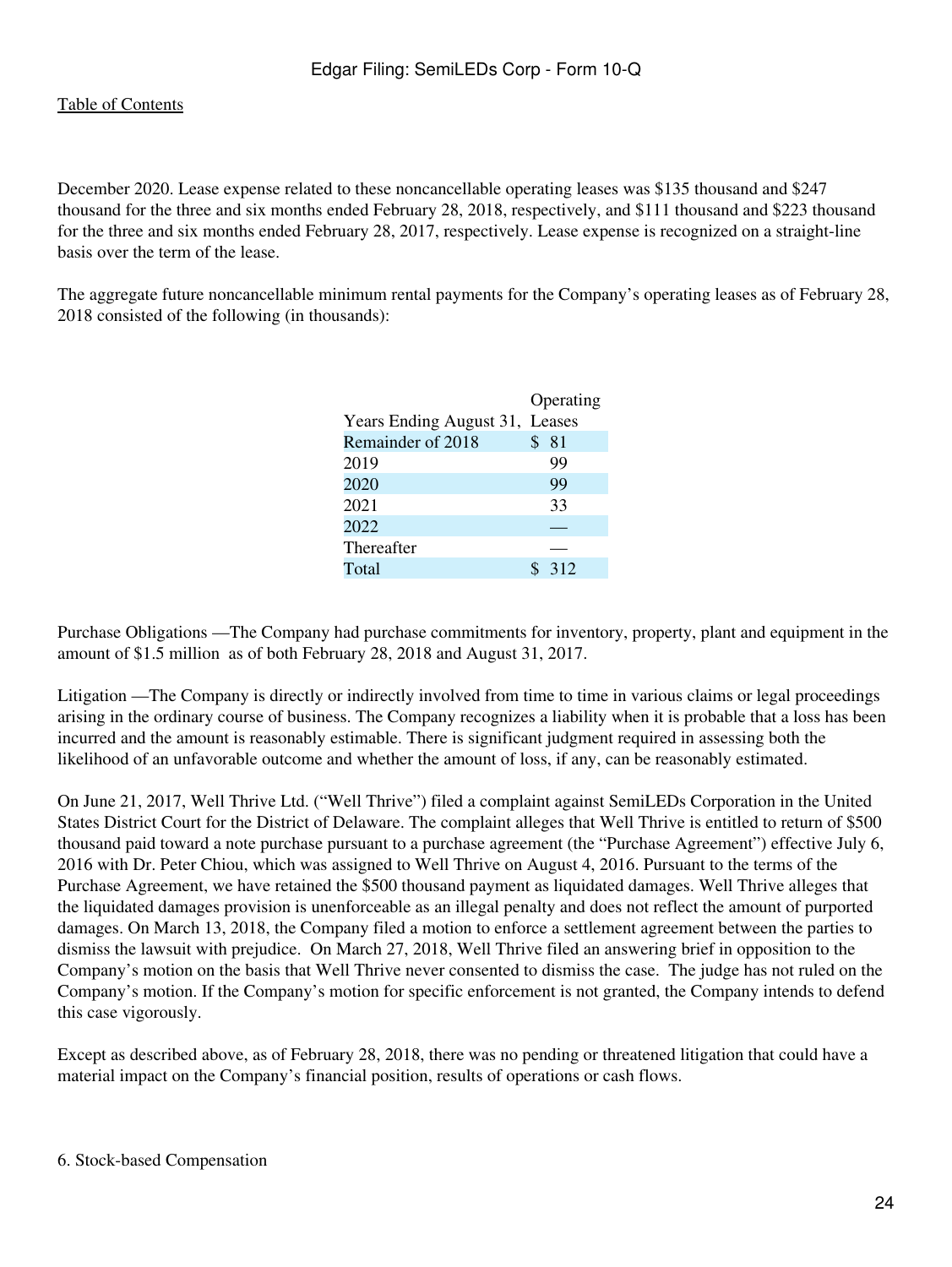The Company currently has one equity incentive plan (the "2010 Plan"), which provides for awards in the form of restricted shares, stock units, stock options or stock appreciation rights to the Company's employees, officers, directors and consultants. In April 2014, SemiLEDs' stockholders approved an amendment to the 2010 Plan that increased the number of shares authorized for issuance under the plan by an additional 250 thousand shares. Prior to SemiLEDs' initial public offering, the Company had another stock-based compensation plan (the "2005 Plan"), but awards are made from the 2010 Plan after the initial public offering. Options outstanding under the 2005 Plan continue to be governed by its existing terms.

A total of 114 thousand and 521 thousand shares was reserved for issuance under the 2005 Plan and 2010 Plan, respectively, as of both February 28, 2018 and 2017. As of February 28, 2018 and 2017, there were 196 thousand and 338 thousand shares of common stock available for future issuance under the equity incentive plans, respectively.

In January 2018, SemiLEDs granted 56.7 thousand restricted stock units to its employees among which 50% will be vested each year on January 1 of 2019 and 2020 and will become fully vested upon a change in control. The grant-date fair value of the restricted stock units was \$4.10 per unit.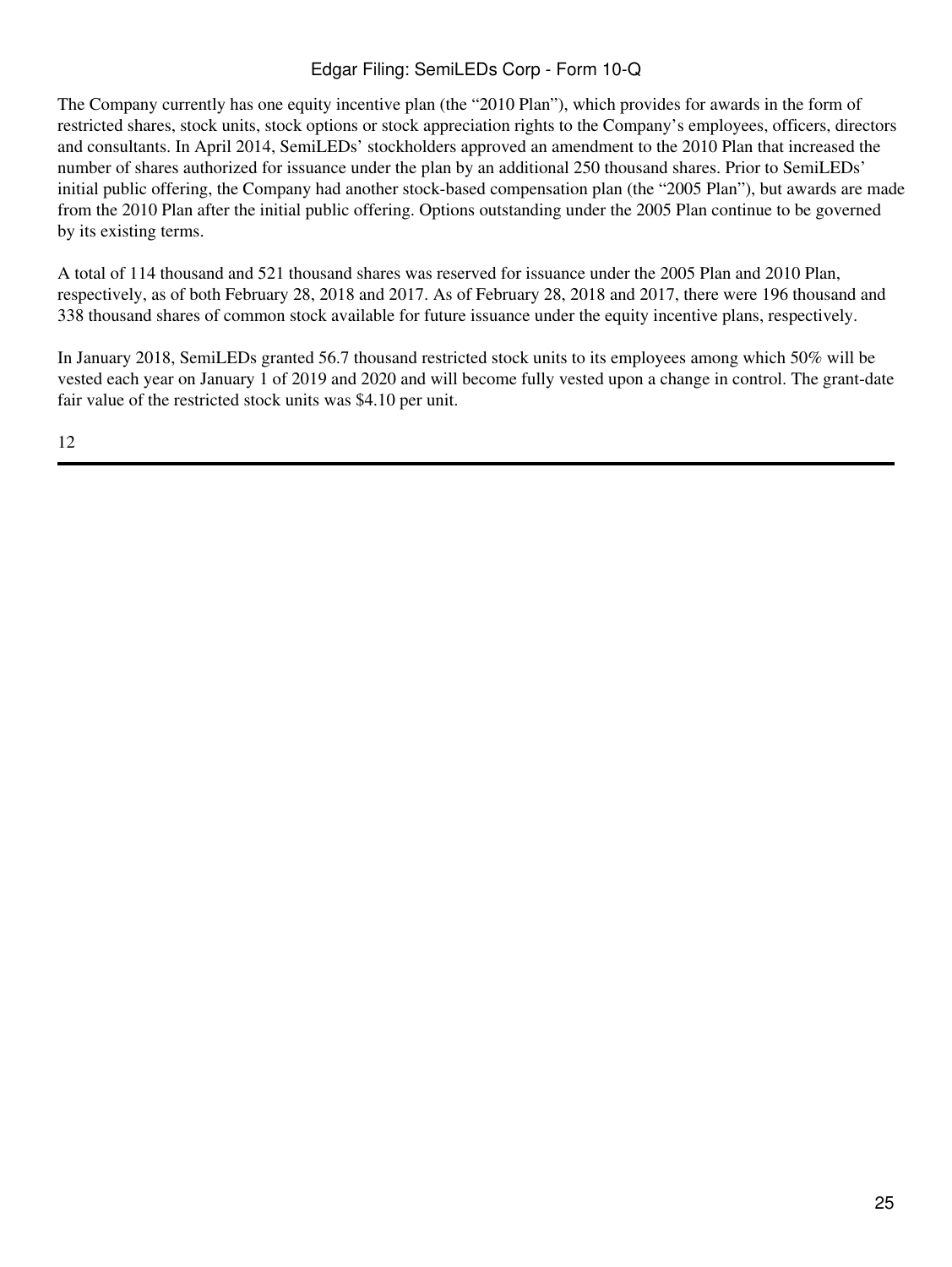In March and November 2017, SemiLEDs granted 5 thousand and 2.5 thousand restricted stock units to its directors, that vested 100% on March 31, 2018 and on the date of the next shareholders' meeting, respectively. The grant-date fair value of the restricted stock units was \$3.18 and \$4.15 per unit, respectively.

The grant date fair value of stock options is determined using the Black-Scholes option-pricing model. The Black-Scholes option-pricing model requires inputs including the market price of SemiLEDs' common stock on the date of grant, the term that the stock options are expected to be outstanding, the implied stock volatilities of several of the Company's publicly-traded peers over the expected term of stock options, risk-free interest rate and expected dividend. Each of these inputs is subjective and generally requires significant judgment to determine. The grant date fair value of stock units is based upon the market price of SemiLEDs' common stock on the date of the grant. This fair value is amortized to compensation expense over the vesting term.

Stock-based compensation expense is recorded net of estimated forfeitures such that expense is recorded only for those stock-based awards that are expected to vest. A forfeiture rate is estimated at the time of grant and revised, if necessary, in subsequent periods if actual forfeitures differ from initial estimates. A forfeiture rate of zero is estimated for stock-based awards with vesting term that is less than or equal to one year from the date of grant.

A summary of the stock-based compensation expense for the three and six months ended February 28, 2018 and 2017 was as follows (in thousands):

|                                     |       |          | Three Months Six Months     |  |  |
|-------------------------------------|-------|----------|-----------------------------|--|--|
|                                     | Ended |          | Ended                       |  |  |
|                                     |       | February | February                    |  |  |
|                                     |       |          | 28, February 28, February   |  |  |
|                                     |       |          | 2018 28, 2017 2018 28, 2017 |  |  |
| Cost of revenues                    | \$7   | \$16     | $$14$ \$ 33                 |  |  |
| Research and development            | 3     | 3        | 5<br>6                      |  |  |
| Selling, general and administrative | -14   | 62       | 28<br>126                   |  |  |
|                                     |       | 81       | \$48<br>\$164               |  |  |

7. Net Loss Per Share of Common Stock

The following stock-based compensation plan awards were excluded from the computation of diluted net loss per share of common stock for the periods presented because including them would have been anti-dilutive (in thousands of shares):

> Three Months Six Months Ended Ended February February 28, 28, 2017 28, 28, 2017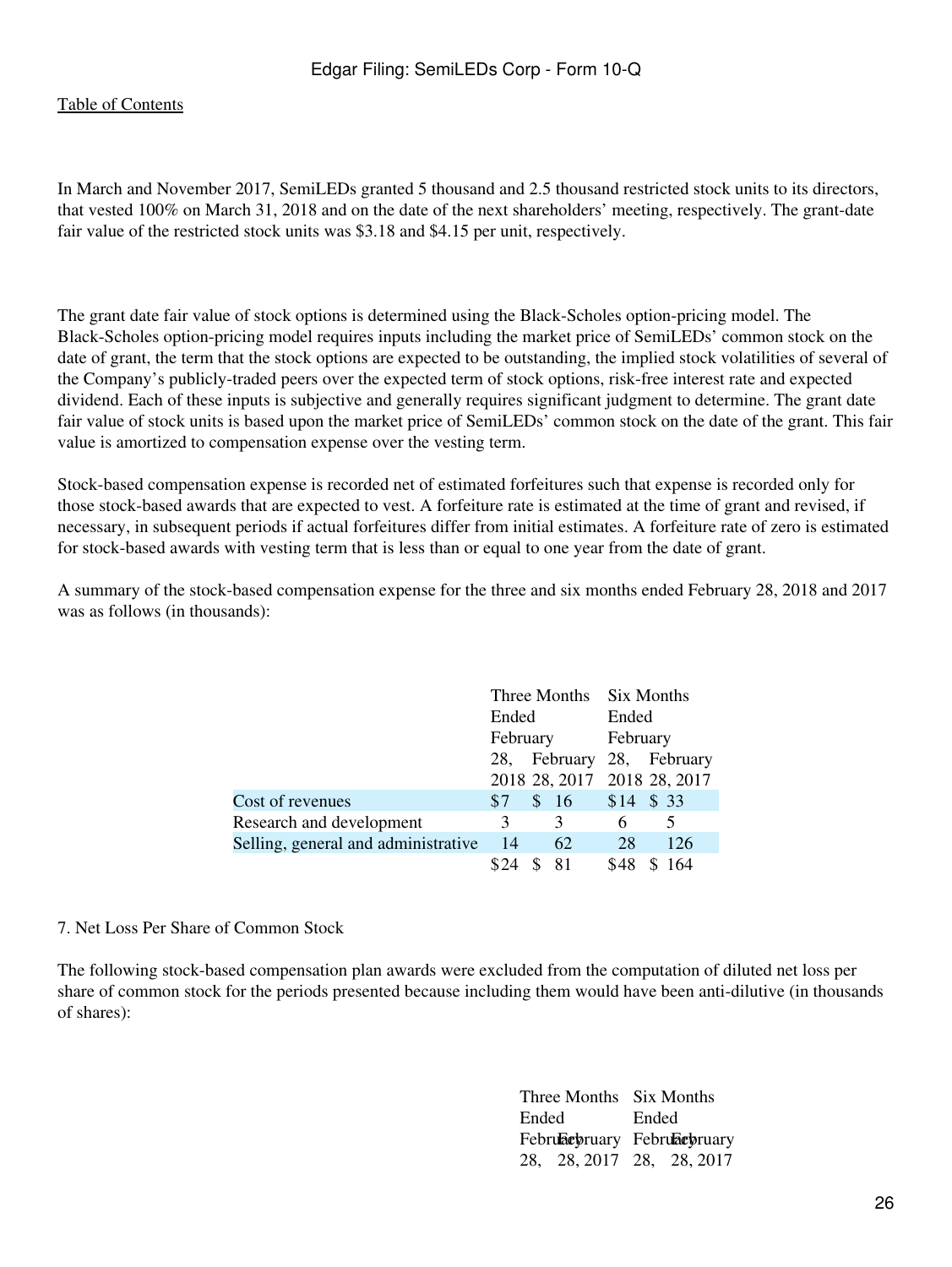|                                           | 2018 |                | 2018 |    |
|-------------------------------------------|------|----------------|------|----|
| Stock units and stock options to purchase |      |                |      |    |
| common stock                              | 58   | $\blacksquare$ | 40   | 15 |

# 8. Income Taxes

The Company's income (loss) before income taxes for the three and six months ended February 28, 2018 and 2017 consisted of the following (in thousands):

|                                                                  | Three Months |                                     |                         |          |  |  |
|------------------------------------------------------------------|--------------|-------------------------------------|-------------------------|----------|--|--|
|                                                                  | Ended        |                                     | <b>Six Months Ended</b> |          |  |  |
|                                                                  | February     |                                     | February                |          |  |  |
|                                                                  | 28,          | February                            | 28,                     | February |  |  |
|                                                                  | 2018         | 28, 2017 2018                       |                         | 28, 2017 |  |  |
| U.S. operations                                                  | \$(140)      | $\left( \frac{1}{207} \right)$ \$93 |                         | \$39     |  |  |
| Foreign operations                                               | (992)        |                                     | $(942)$ $(1,617)$       | (1,884)  |  |  |
| Loss before income taxes $(1,132)$ $(1,149)$ $(1,524)$ $(1,845)$ |              |                                     |                         |          |  |  |

Unrecognized Tax Benefits

On December 22, 2017 the U.S. Tax Reform, which among other effects, reduces the U.S. federal corporate income tax rate to 21% from 34% (or 35% in certain cases) beginning in 2018, requires companies to pay a one-time transition tax on certain unrepatriated earnings from non-U.S. subsidiaries that is payable over eight years, makes the receipt of future non-U.S. sourced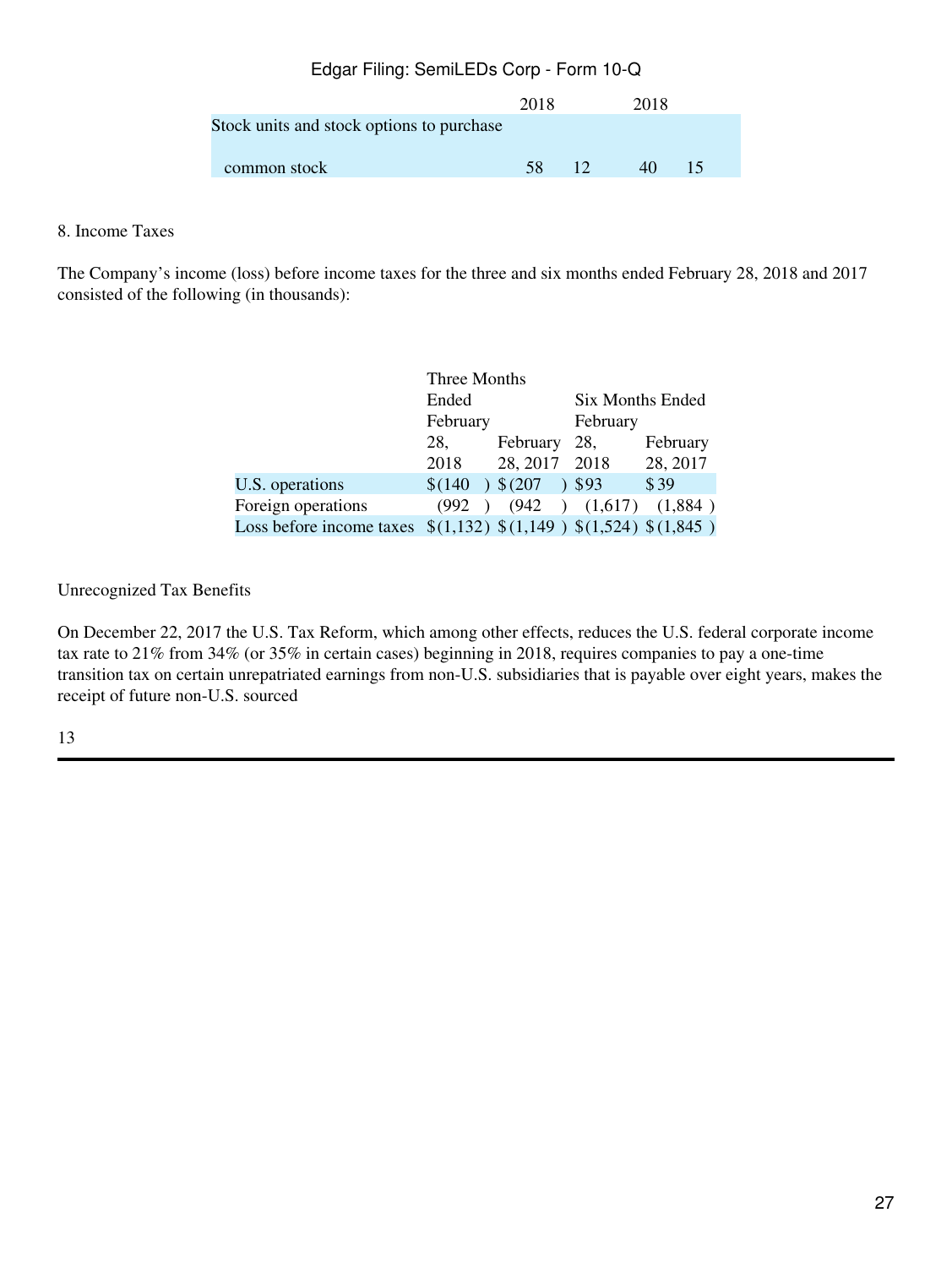income of non-U.S. subsidiaries tax-free to U.S. companies and creates a new minimum tax on the earnings of non-U.S. subsidiaries relating to the parent's deductions for payments to the subsidiaries. Provisional estimate of the Company is that no tax will be due under this provision. The company will continue gather information relating to this estimate.

As of both February 28, 2018 and August 31, 2017, the Company had no unrecognized tax benefits related to tax positions taken in prior periods. The Company files income tax returns in the United States, various U.S. states and certain foreign jurisdictions. The tax years 2005 through 2017 remain open in most jurisdictions. The Company is not currently under examination by income tax authorities in federal, state or foreign jurisdictions.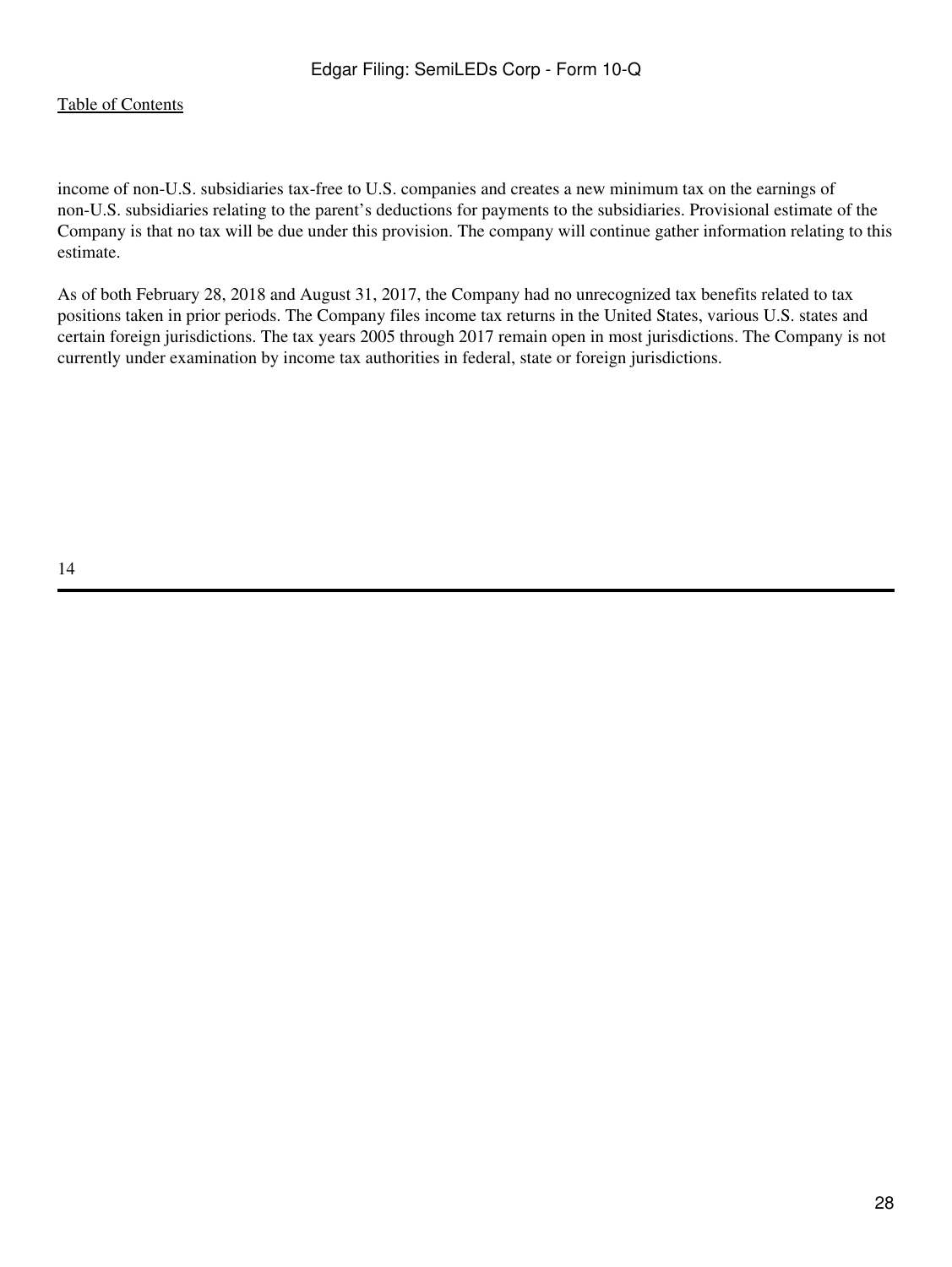<span id="page-28-0"></span>Item 2. Management's Discussion and Analysis of Financial Condition and Results of Operations

#### Forward Looking Statements

This Quarterly Report on Form 10-Q, or this Quarterly Report, contains forward-looking statements within the meaning of Section 21E of the Securities Exchange Act of 1934, as amended, or the Exchange Act. All statements other than statements of historical facts contained in this Quarterly Report, including statements regarding the future results of operations of SemiLEDs Corporation, or "we," "our" or the "Company," and financial position, strategy and plans, and our expectations for future operations, including the execution of our restructuring plan and any resulting cost savings, are forward-looking statements. Any statements contained herein that are not statements of historical facts may be deemed to be forward-looking statements. The words "believe," "may," "should," "plan," "potential," "project," "will," "estimate," "continue," "anticipate," "design," "intend," "expect" and similar expressions are intended to identify forward-look statements. We have based these forward-looking statements largely on our current expectations and projections about future events and trends that we believe may affect our financial condition, results of operations, strategy, short-term and long-term business operations and objectives, and financial needs. These forward-looking statements are subject to a number of risks, uncertainties and assumptions, and actual results and the timing of certain events could differ materially and adversely from those anticipated or implied in the forward-looking statements as a result of many factors. These factors include, among other things,

### •Declining cash position.

•

•The ability to retain the partial payment of the uncompleted \$1.6 million note financing as liquidated damages. •Our ability to improve our liquidity, access alternative sources of funding and obtain additional equity capital or credit when necessary for our operations, the difficulty of which may increase if our common stock is delisted from the NASDAQ Stock Market.

•The inability of our ODM partner or other contract manufacturers to produce products that satisfy our requirements. •Our ability to implement our cost reduction programs and to execute our restructuring plan effectively.

•Our ability to improve our gross margins, reduce our net losses and restore our operations to profitability. •Our ability to successfully introduce new products that we can produce and that customers will purchase in such amounts as to be sufficiently profitable to cover the costs of developing and producing these products, as well as providing us additional net income from operations.

• Our ability to effectively develop, maintain and expand our sales and distribution channels, especially in the niche LED markets, including the UV LED and architectural lighting that we focus on.

•Our ability to successfully manage our operations in the face of the cyclicality, rapid technological change, rapid product obsolescence, declining average selling prices and wide fluctuations in supply and demand typically found in the LED market.

•Competitive pressures from existing and new companies.

•Our ability to grow our revenues generated from the sales of our products and to control our expenses.

•Loss of any of our key personnel, or our failure to attract, assimilate and retain other highly qualified personnel. •Intellectual property infringement or misappropriation claims by third parties against us or our customers, including our distributor customers.

•The failure of LEDs to achieve widespread adoption in the general lighting market, or if alternative technologies gain market acceptance.

•The loss of key suppliers or contract manufacturers.

•Our ability to effectively expand or upgrade our production facilities or do so in a timely or cost-effective manner. •Difficulty in managing our future growth or in responding to a need to contract operations, and the associated changes to our operations.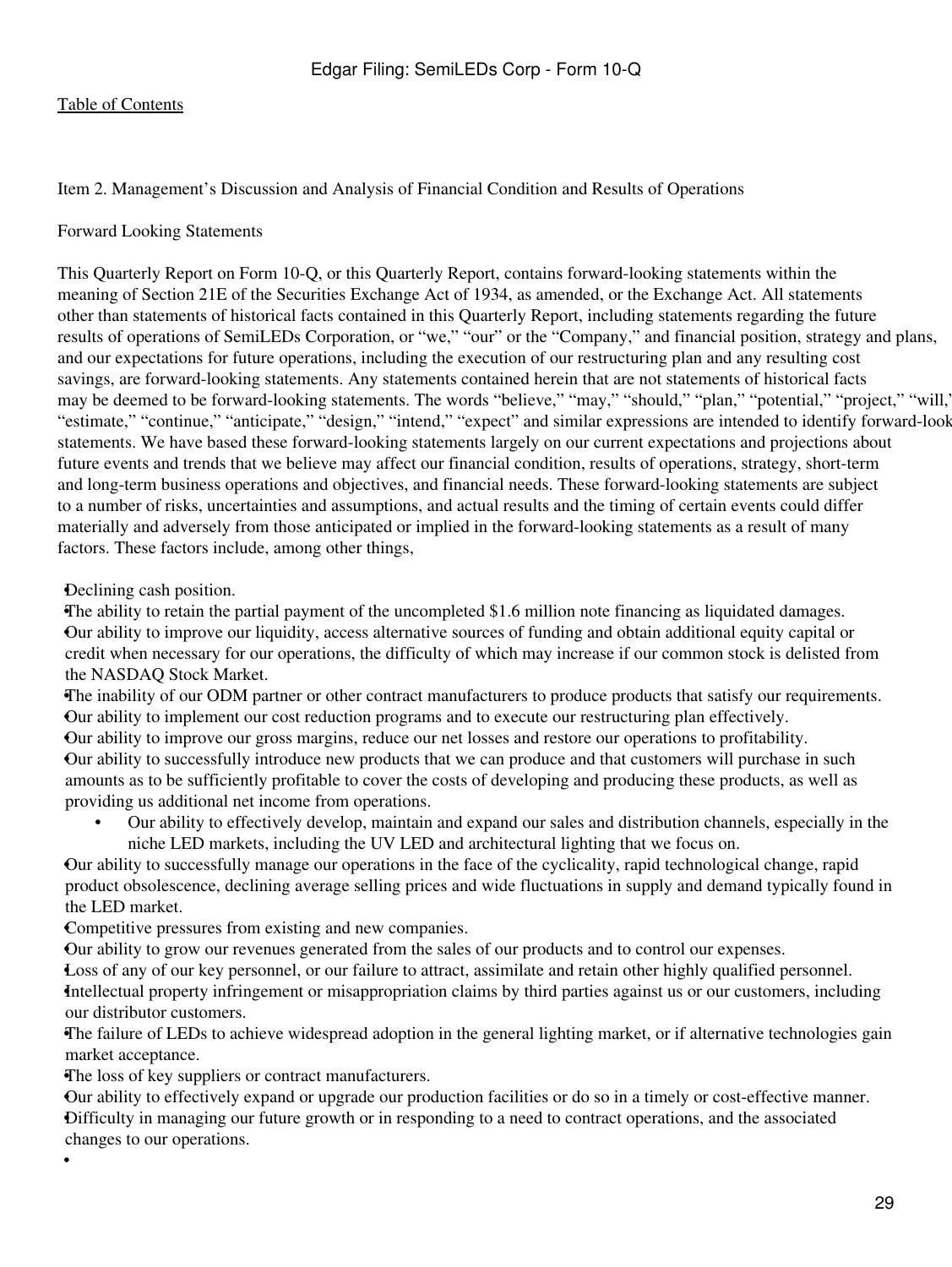Adverse development in those selected markets, including Taiwan, the United States and China, where our revenues are concentrated.

•Our ability to develop and execute upon a new strategy to exploit the China and India market.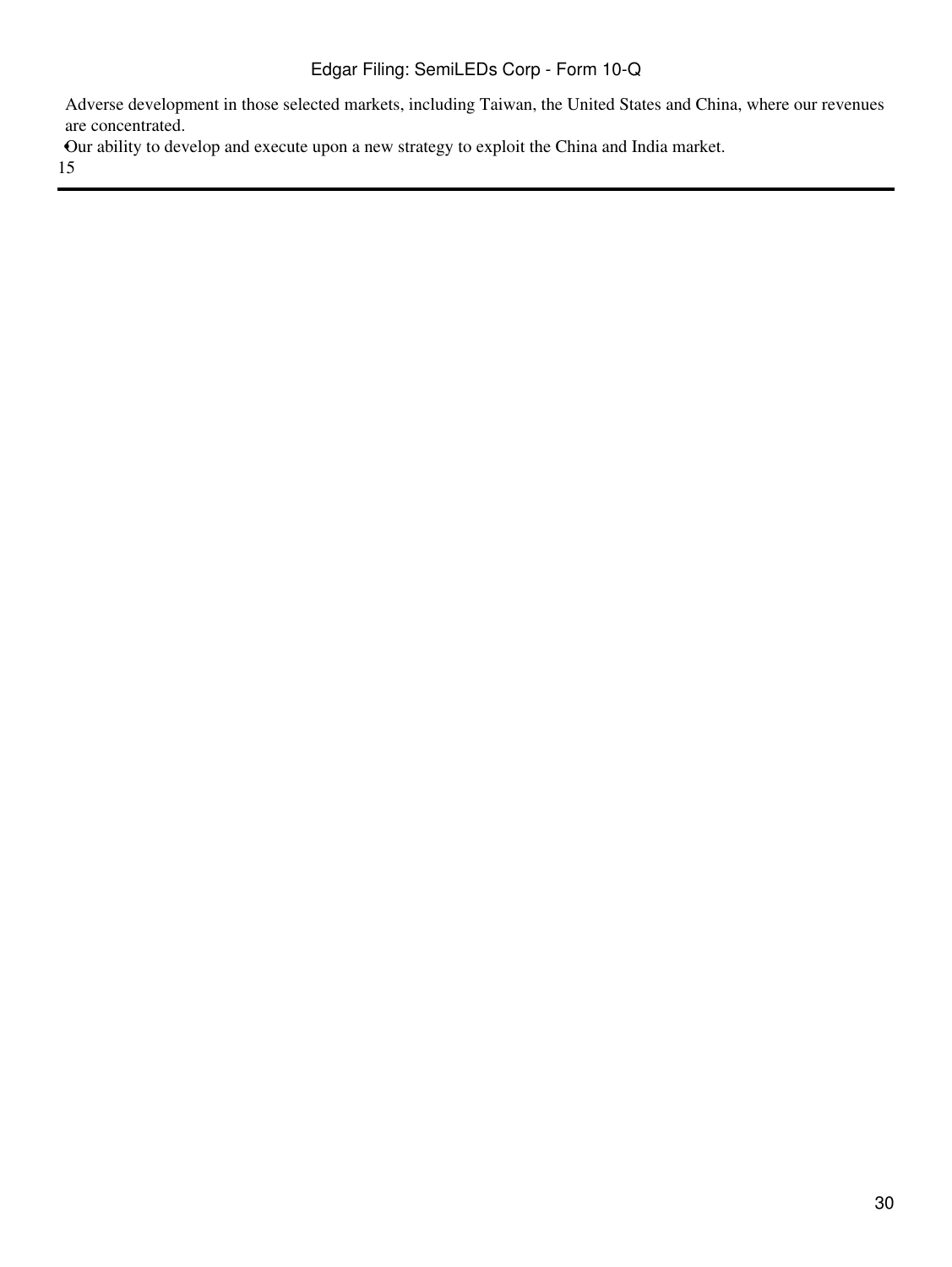•The reduction or elimination of government investment in LED lighting or the elimination of, or changes in, policies in certain countries that encourage the use of LEDs over some traditional lighting technologies.

•Our ability to implement our product innovation strategy effectively, particularly in view of the prohibition against our (and/or our assisting others in) making, using, importing, selling and/or offering to sell in the United States our accused products and/or any device that includes an accused product after October 1, 2012 as a result of the injunction agreed to in connection with the Cree Inc., or Cree, litigation.

•Loss of customers.

•Failure of our strategy of marketing and selling our products in jurisdictions with limited intellectual property enforcement regimes.

•Lack of marketing and distribution success by our third-party distributors.

•Our customers' ability to produce and sell products incorporating our LED products.

•Our failure to adequately prevent disclosure of trade secrets and other proprietary information.

•Ineffectiveness of our disclosure controls and procedures and our internal control over financial reporting. •Our ability to profit from existing and future joint ventures, investments, acquisitions and other strategic alliances.

•Impairment of long-lived assets or investments.

•Undetected defects in our products that harm our sales and reputation and adversely affect our manufacturing yields. •The availability of adequate and timely supply of electricity and water for our manufacturing facilities.

•Our ability to comply with existing and future environmental laws and the cost of such compliance.

•The ability of SemiLEDs Optoelectronics Co., Ltd., or Taiwan SemiLEDs, to make dividends and other payments to SemiLEDs Corporation.

•Our ability to obtain necessary regulatory approvals to make further investments in Taiwan SemiLEDs.

•Catastrophic events such as fires, earthquakes, floods, tornados, tsunamis, typhoons, pandemics, wars, terrorist activities and other similar events, particularly if these events occur at or near our operations, or the operations of our suppliers, contract manufacturers and customers.

•The effect of the legal system in the People's Republic of China, or the PRC.

Labor shortages, strikes and other disturbances that affect our operations.

•Deterioration in the relations between the PRC and Taiwan governments.

•Fluctuations in the exchange rate among the U.S. dollar, the New Taiwan, or NT, dollar, the Japanese Yen and other currencies in which our sales, raw materials and component purchases and capital expenditures are denominated. •The effect of the disclosure requirements under the provisions of the Dodd-Frank Act relating to "conflict minerals," which could increase our costs and limit the supply of certain metals used in our products and affect our reputation with customers and shareholders.

Although we believe that the expectations reflected in the forward-looking statements are reasonable, we cannot guarantee future results, levels of activity, performance or achievements. We have not assumed any obligation to, and you should not expect us to, update or revise these statements because of new information, future events or otherwise.

For more information on the significant risks that could affect the outcome of these forward-looking statements, see Item 1A "Risk Factors" in Part I of our Annual Report on Form 10-K for the fiscal year ended August 31, 2017, or the 2017 Annual Report, and those contained in Part II, Item 1A of this Quarterly Report, and other information provided from time to time in our filings with the Securities and Exchange Commission, or the SEC.

The following discussion and analysis of our financial condition and results of operations is based upon and should be read in conjunction with the unaudited interim condensed consolidated financial statements and the notes and other information included elsewhere in this Quarterly Report, in our 2017 Annual Report, and in other filings with the SEC.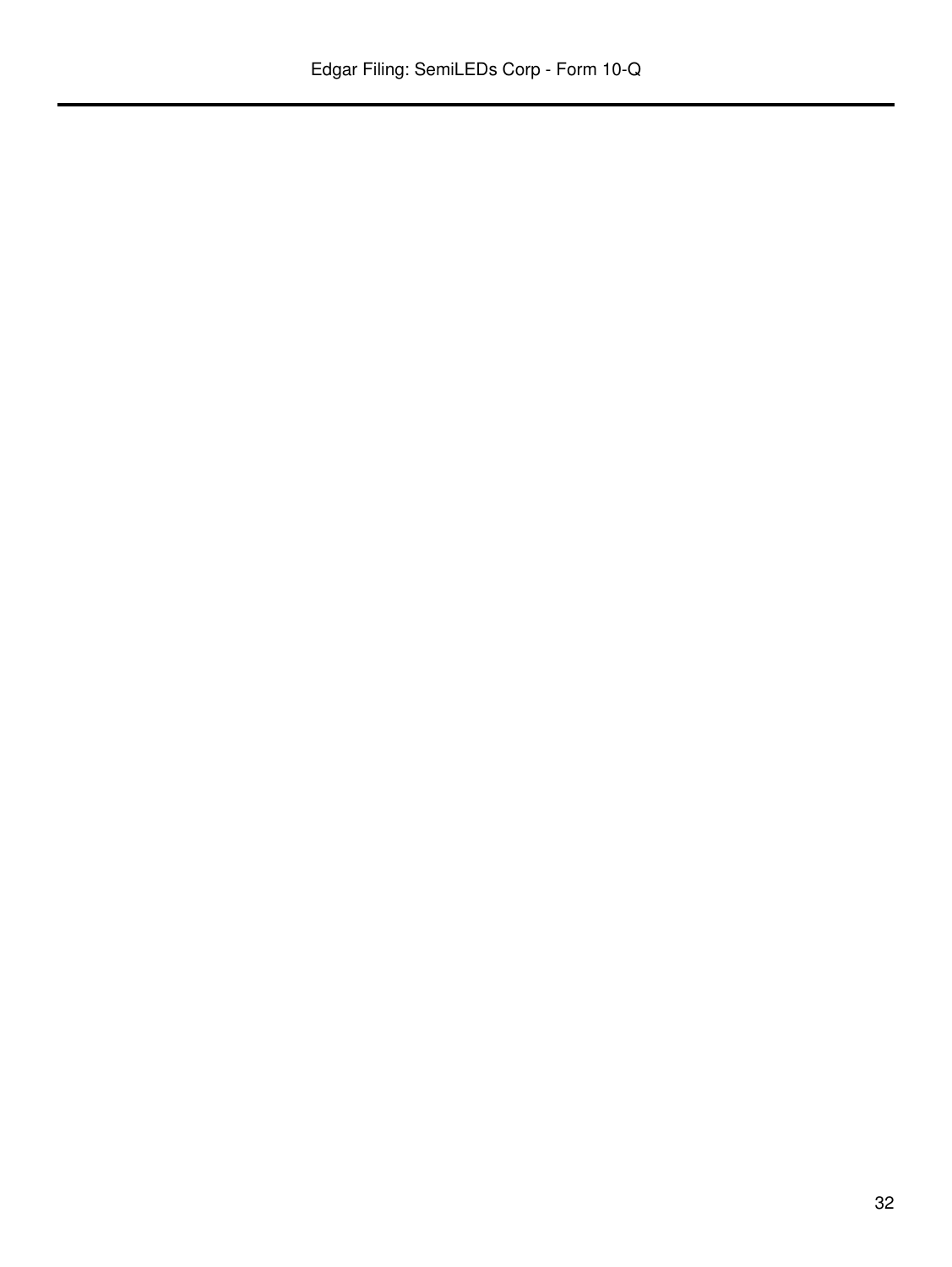### Company Overview

We develop, manufacture and sell light emitting diode (LED) chips and LED components. Our products are used for general lighting applications, including street lights and commercial, industrial, system and residential lighting. Our LED chips may also be used in specialty industrial applications, such as ultraviolet, or UV, curing of polymers, LED light therapy in medical/cosmetic applications, counterfeit detection, LED lighting for horticulture applications, architectural lighting and entertainment lighting.

Utilizing our patented and proprietary technology, our manufacturing process begins by growing upon the surface of a sapphire wafer, or substrate, several very thin separate semiconductive crystalline layers of gallium nitride, or GaN, a process known as epitaxial growth, on top of which a mirror-like reflective silver layer is then deposited. After the subsequent addition of a copper alloy layer and finally the removal of the sapphire substrate, we further process this multiple-layered material to create individual vertical LED chips.

We package our LED chips into LED components, which we sell to distributors and a customer base that is heavily concentrated in a few select markets, including Taiwan, the United States and China (including Hong Kong). We also sell our "Enhanced Vertical," or EV, LED product series in blue, white, green and UV in selected markets. We sell our LED chips to packagers or to distributors, who in turn sell to packagers. Our lighting products customers are primarily original design manufacturers, or ODMs, of lighting products and the end‑users of lighting devices. We also contract other manufacturers to produce for our sale certain LED products, and for certain aspects of our product fabrication, assembly and packaging processes, based on our design and technology requirements and under our quality control specifications and final inspection process.

We have developed advanced capabilities and proprietary know-how in:

•reusing sapphire substrate in subsequent production runs;

•optimizing our epitaxial growth processes to create layers that efficiently convert electrical current into light; •employing a copper alloy base manufacturing technology to improve our chip's thermal and electrical performance; •utilizing nanoscale surface engineering to improve usable light extraction;

•developing a LED structure that generally consists of multiple epitaxial layers which are vertically-stacked on top of a copper alloy base; and

•developing low cost Chip Scaled Packaging (CSP) technology.

These technical capabilities enable us to produce LED chips and LED component products. We entered into a Foundry Services and Licensing Agreement with an ODM partner in December 2015 to assist us with the restructuring of our chips manufacturing operations. We granted our ODM partner a royalty-free, non-transferable, nonexclusive license to use our technology and intellectual property for internal use by the ODM partner's employees at its facilities for the purpose of manufacturing, testing and supplying us its products. The ODM partner is working with us to enable it to ODM vertical chips for us using our vertical technology. We believe these capabilities, know-how and partnership should also allow us to reduce our manufacturing costs and our dependence on sapphire, a costly raw material used in the production of sapphire-based LED devices.

We were incorporated in the State of Delaware on January 4, 2005 and sold our first LED chips in November 2005. We are a holding company for various wholly and majority owned subsidiaries. SemiLEDs Optoelectronics Co., Ltd., or Taiwan SemiLEDs, is our wholly owned operating subsidiary, where a substantial portion of our assets are held and located, where a portion of our research, development, manufacturing and sales activities take place. Taiwan SemiLEDs owns a 100% equity interest in Taiwan Bandaoti Zhaoming Co., Ltd., formerly known as Silicon Base Development, Inc., which is engaged in the research, development, manufacture, and substantial portion of marketing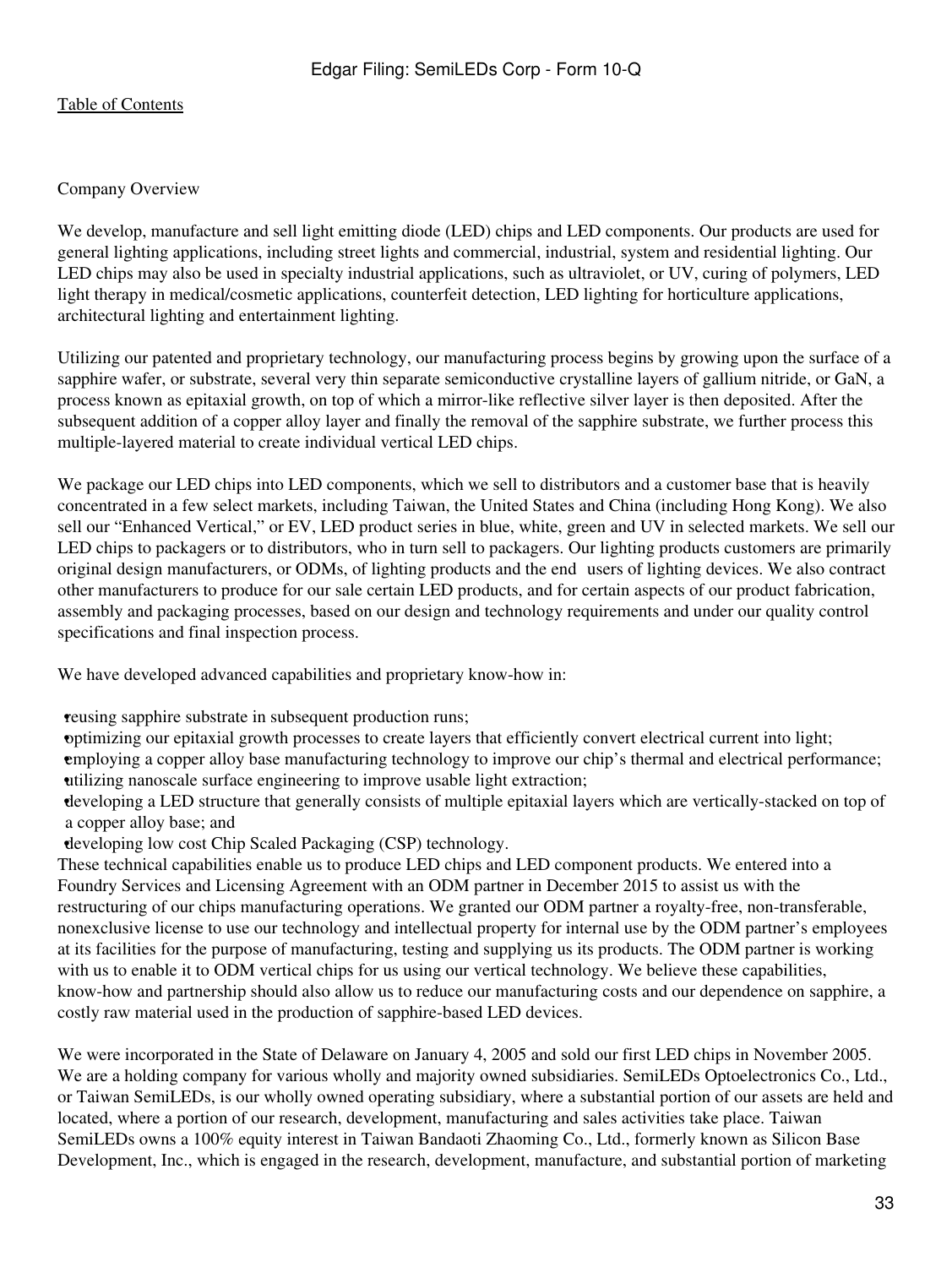and sale of LED products, and where most of our employees are based.

Key Factors Affecting Our Financial Condition, Results of Operations and Business

The following are key factors that we believe affect our financial condition, results of operations and business:

•Our ability to raise additional debt, sell additional equity securities and improve our liquidity. We may need to improve our liquidity, access alternative sources of funding and obtain additional equity capital or credit when necessary for our operations. However, we may not be able to obtain such debt funding or sell equity securities on terms that are favorable to us, or at all. The raising of additional debt funding by us, if required and available, would result in increased debt service obligations and could result in additional operating and financing covenants, or liens on our assets, that would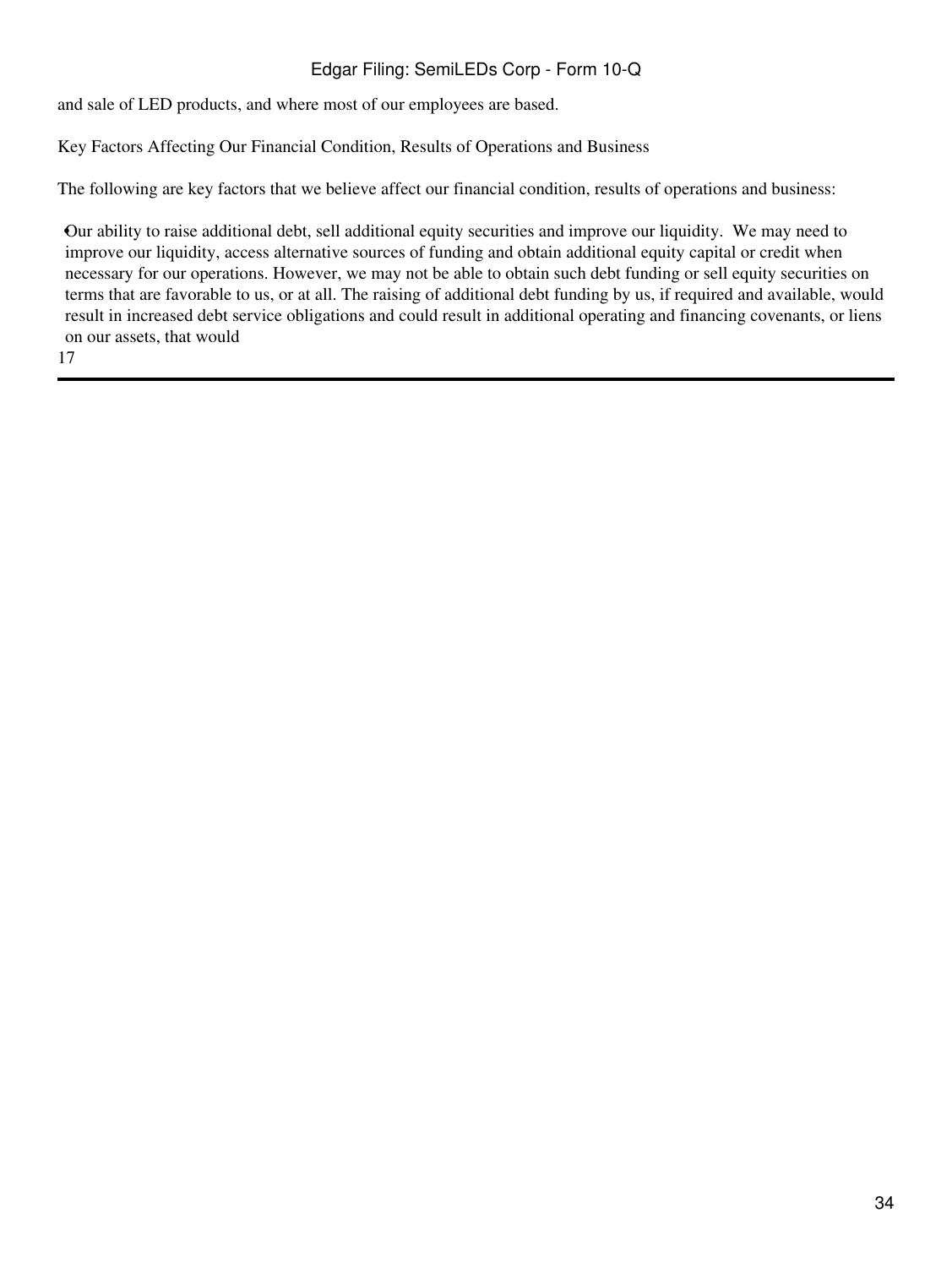restrict our operations. The sale of additional equity securities, if required and available, could result in dilution to our stockholders.

•Our ability to outsource manufacturing and our ability to get chips from other chip suppliers. Our reliance on our ODM partner exposes us to a number of significant risks, including reduced control over delivery schedules, quality assurance and production costs, lack of guaranteed production capacity or product supply, and the possible breach of the manufacturing agreement by the contract manufacturer because of factors beyond our control. If our ODM partner fails to deliver products on time and at a satisfactory level of quality, we could have difficulties fulfilling our customer orders and our net revenue could decline. If our ODM partner were to become unable or unwilling to continue to manufacture our products at requested quality, quantity, performance and costs, or in a timely manner, our business and reputation could be seriously harmed. As a result, we would have to attempt to identify and qualify substitute manufacturers, which could be time consuming and difficult, and might result in unforeseen manufacturing and operations problems. Our inability to procure chips from other chip suppliers at the desired quality, quantity, performance and cost might result in unforeseen manufacturing and operations problems. In such events, our customer relationships, business, financial condition and results of operations would be adversely affected.

•Industry growth and demand for products and applications using LEDs. The overall adoption of LED lighting devices to replace traditional lighting sources is expected to influence the growth and demand for LED chips and component products and impact our financial performance. We believe the potential market for LED lighting will continue to expand. LEDs for efficient generation of UV light are also starting to gain attention for various medical, germicidal and industrial applications. Since a substantial portion of our LED chips, LED components and our lighting products are used by end- users in general lighting applications and specialty industrial applications such as UV curing, medical/cosmetic, counterfeit detection, horticulture, architectural lighting and entertainment lighting the adoption of LEDs into these applications will have a strong impact on the demand of LED chips generally and, as a result, for our LED chips, LED components and LED lighting products.

•Average selling price of our products. The average selling price of our products may decline for a variety of factors, including prices charged by our competitors, the efficacy of our products, our cost basis, changes in our product mix, the size of the order and our relationship with the relevant customer, as well as general market and economic conditions. Competition in the markets for LED products is intense, and we expect that competition will continue to increase, thereby creating a highly aggressive pricing environment. For example, some of our competitors have in the past reduced their average selling prices, and the resulting competitive pricing pressures have caused us to similarly reduce our prices, accelerating the decline in our revenues and the gross margin of our products. When prices decline, we must also write down the value of our inventory. Furthermore, the average selling prices for our LED products have typically decreased over product life cycles. Therefore, our ability to continue to innovate and offer competitive products that meet our customers' specifications and pricing requirements, such as higher efficacy LED products at lower costs, will have a material influence on our ability to improve our revenues and product margins, although in the near term the introduction of such higher performance LED products may further reduce the selling prices of our existing products or render them obsolete.

•Changes in our product mix. We anticipate that our gross margins will continue to fluctuate from period to period as a result of the mix of products that we sell and the utilization of our manufacturing capacity in any given period, among other things. For example, we continue to pursue opportunities for profitable growth in areas of our business where we see the best opportunity to develop as an end-to-end LED module solution supplier by providing our customers with high quality, flexible and more complete LED system solution, customer technical support and LED module/system design, as opposed to just providing customers with individual components. As a strategic plan, we have placed greater emphasis on the sales of LED components rather than the sales of LED chips where we have been forced to cut prices on older inventory. Steady growth of the module product and the continued commercial sales of our UV LED product are expected to improve our gross margin, operating results and cash flows. In addition, we have adjusted the lower-priced LED components strategy as appropriate. We have adopted a strategy to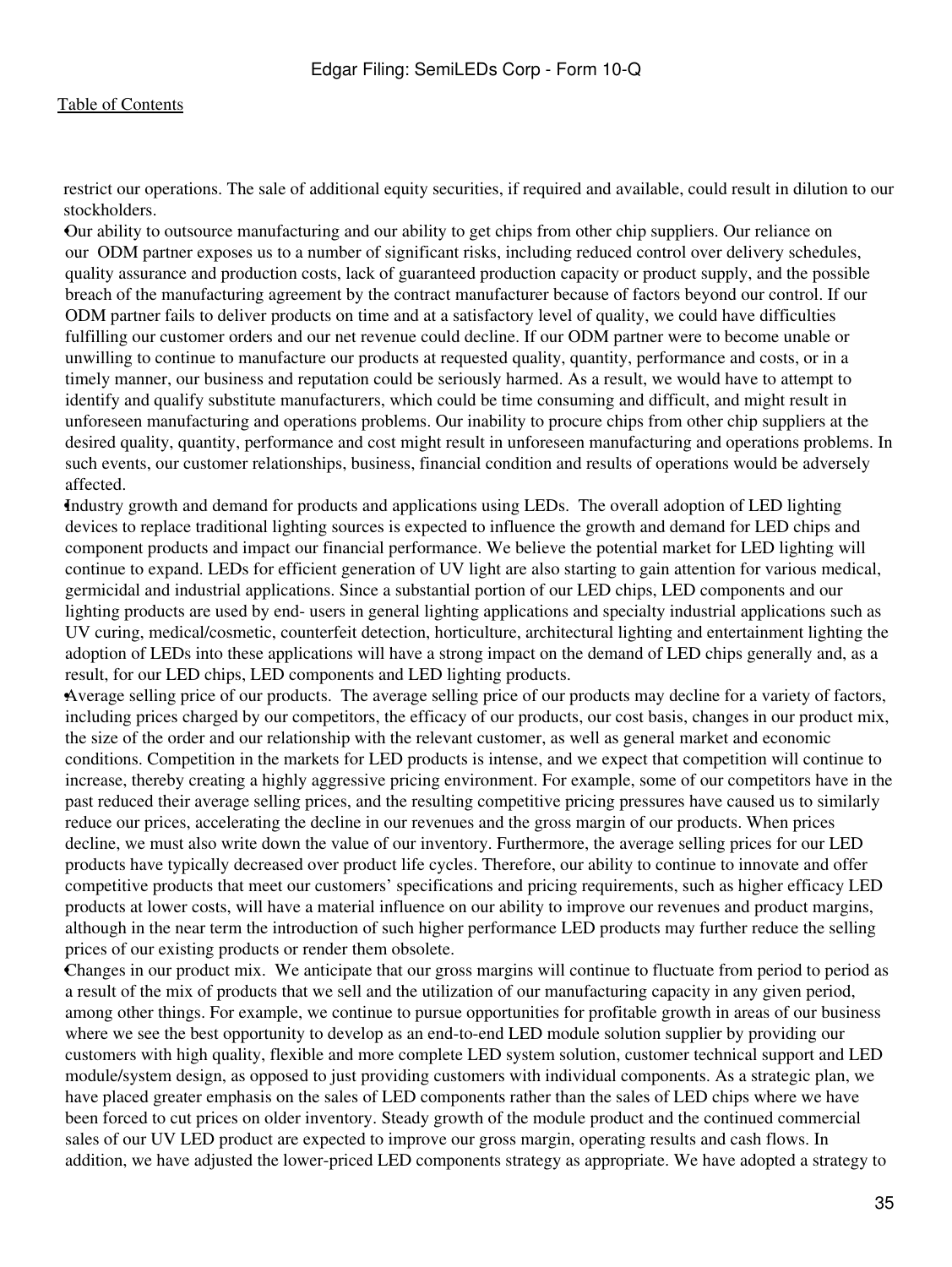adjust our product mix by exiting certain high volume but low unit selling price product lines in response to the general trend of lower average selling prices for products that have been available in the market for some time. However, as we expand and diversify our product offerings and with varying average selling prices, or execute new business initiatives, a change in the mix of products that we sell in any given period may increase volatility in our revenues and gross margin from period to period.

•Our ability to reduce cost to offset lower average selling prices. Competitors may reduce average selling prices faster than our ability to reduce costs, and competitive pricing pressures may accelerate the rate of decline of our average selling prices. To address increased pricing pressure, we have improved and increased our production yields to reduce the per-unit cost of production of our products. However, such cost savings currently have limited impact on our gross profit, as we currently suffer from the underutilization of manufacturing capacity and must absorb a high level of fixed costs, such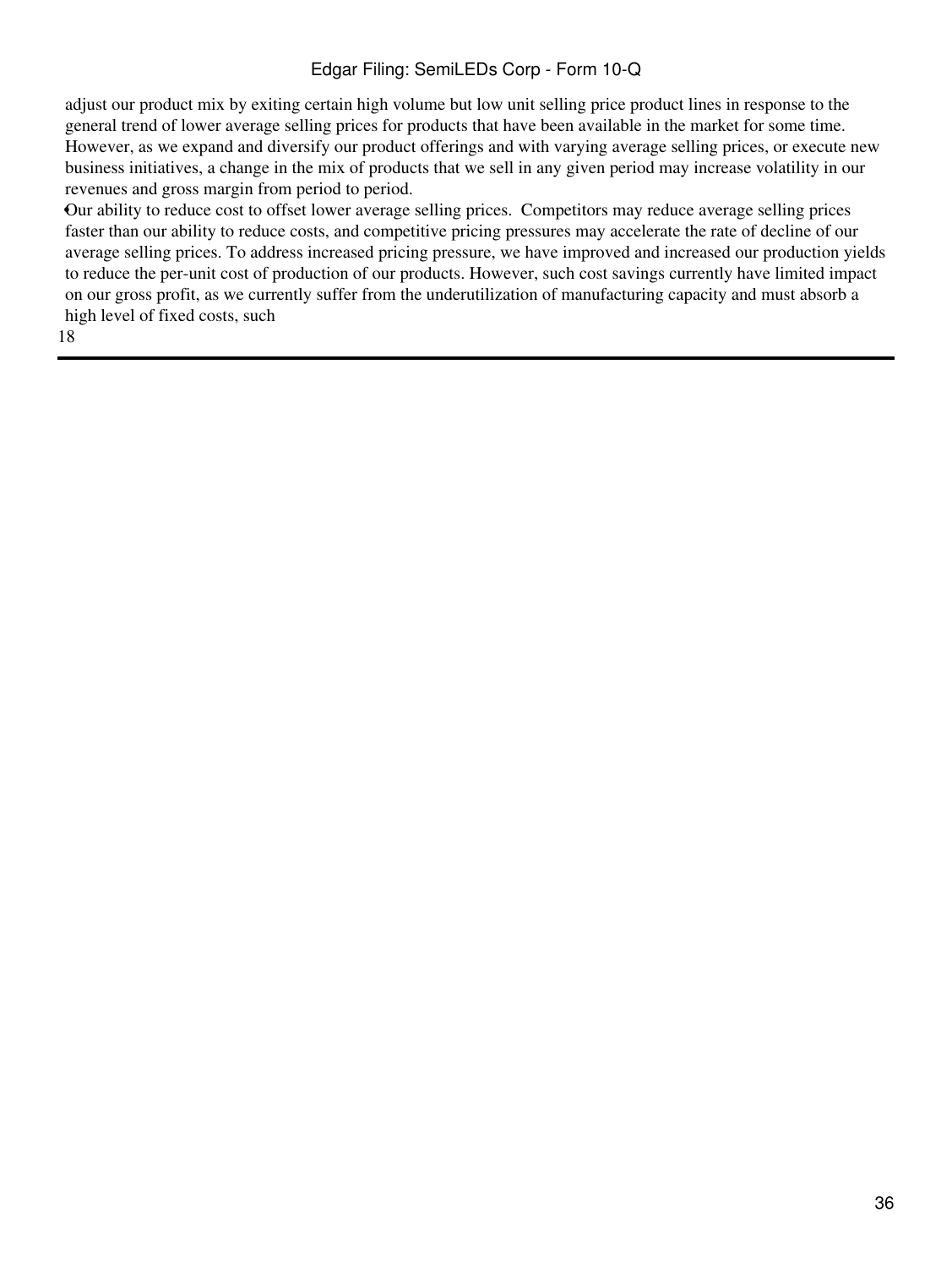as depreciation. We are moving toward a fabless business model in which we would utilize foundry fabs to ODM our chips using our developed technology. As part of the restructuring, we continue to explore opportunities to consign or sell our chip manufacturing equipment to our ODM partner or others, which will help us to reduce the idle capacity costs. As part of our cost reduction efforts, during the second quarter ended February 28, 2018, we moved and consolidated our LED packaging facility to our headquarters in Chunan, Taiwan, after the lease ended on February 28, 2018. While we intend to focus on managing our costs and expenses, over the long term we expect to be required to invest substantially in LED component products development and production equipment if we are to grow. •Our ability to continue to innovate. As part of our growth strategy, we plan to continue to be innovative in product design, to deliver new products and to improve our manufacturing efficiencies. Our continued success depends on our ability to develop and introduce new, technologically advanced and lower cost products, such as more efficient, better performance LED component products. If we are unable to introduce new products that are commercially viable and meet rapidly evolving customer requirements or keep pace with evolving technological standards and market developments or are otherwise unable to execute our product innovation strategy effectively, we may not be able to take advantage of market opportunities as they arise, execute our business plan or be able to compete effectively. To differentiate ourselves from other LED package manufacturers, we are putting more resources towards module and system design. Along with our technical know-how in the chip and package sectors, we are able to further integrate electrical, thermal and mechanical manufacturing resources to provide customers with one-stop system services. Services include design, prototyping, OEM and ODM. Key markets that we intend to target at the system end include different types of UV LED industrial printers, aquarium lighting, medical applications, niche imaging light engines, horticultural lighting and high standard commercial lighting. The modules are designed for various printing, curing, and PCB exposure industrial equipments, providing uncompromised reliability and optical output. Our LED components include different sizes and wattage to accommodate different demands in the LED market.

•General economic conditions and geographic concentration. Many countries including the United States and the European Union (the "E.U.") members have instituted, or have announced plans to institute, government regulations and programs designed to encourage or mandate increased energy efficiency in lighting. These actions include in certain cases banning the sale after specified dates of certain forms of incandescent lighting, which are advancing the adoption of more energy efficient lighting solutions such as LEDs.. When the global economy slows or a financial crisis occurs, consumer and government confidence declines, with levels of government grants and subsidies for LED adoption and consumer spending likely to be adversely impacted. Our revenues have been concentrated in a few select markets, including Taiwan, the United States and China (including Hong Kong). Given that we are operating in a rapidly changing industry, our sales in specific markets may fluctuate from quarter to quarter. Therefore, our financial results will be impacted by general economic and political conditions in such markets. For example, the aggressive support by the Chinese government for the LED industry through significant government incentives and subsidies to encourage the use of LED lighting and to establish the LED sector companies has resulted in production overcapacity in the market and intense competition. Furthermore, due to Chinese package manufacturers increasing usage of domestic LED chips, prices are increasingly competitive, leading to Chinese manufacturers growing market share in the global LED industry. In addition, we have historically derived a significant portion of our revenues from a limited number of customers. Some of our largest customers and what we produce/have produced for them have changed from quarter to quarter primarily as a result of the timing of discrete, large project based purchases and broadening customer base, among other things. For the three and the six months ended February 28, 2018, sales to our three largest customers, in the aggregate, accounted for 44% and 31% of our revenues, respectively. •Intellectual property issues. Competitors of ours and other third parties have in the past and will likely from time to time in the future allege that our products infringe on their intellectual property rights. Defending against any intellectual property infringement claims would likely result in costly litigation and ultimately may lead to our not being able to manufacture, use or sell products found to be infringing. In June 2012, we settled an intellectual property dispute involving Cree. We agreed to dismiss amended complaints filed against each other without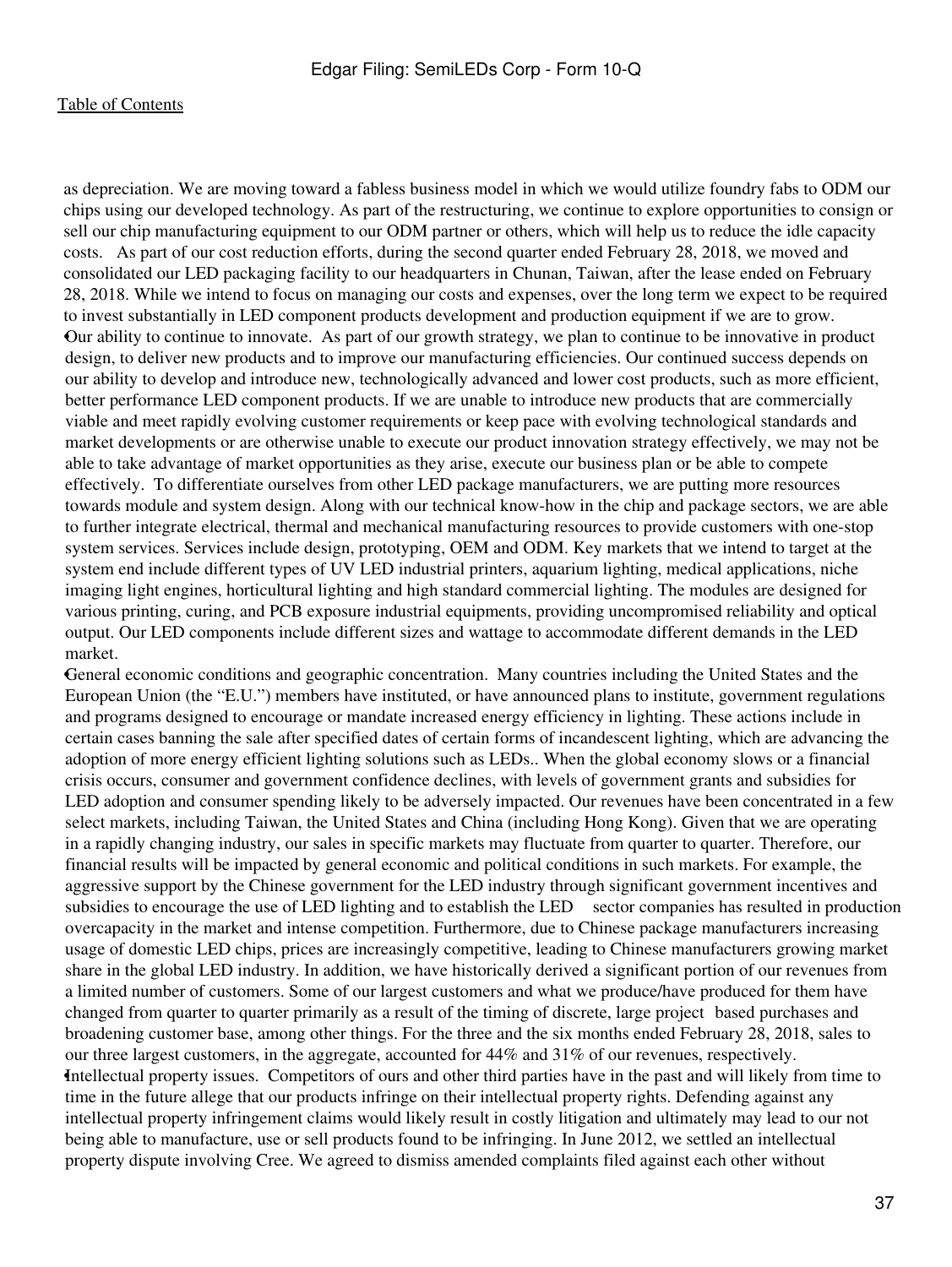prejudice. We agreed to the entry of a permanent injunction that was effective October 1, 2012 that precludes us from (and/or from assisting others in) making, using, importing, selling and/or offering to sell in the United States certain accused products and/or any device that includes such an accused product after that date and to payment of a settlement fee for past damages. All remaining claims between Cree and us were withdrawn without prejudice, with each retaining the right to assert them in the future. However, other third parties may also assert infringement claims against our customers with respect to our products, or our customers' products that incorporate our technologies or products. Any such legal action or the threat of legal action against us, or our customers, could impair such customers' continued demand for our products. This could prevent us from growing or even maintaining our revenues, or cause us to incur additional costs and expenses, and adversely affect our financial condition and results of operations. 19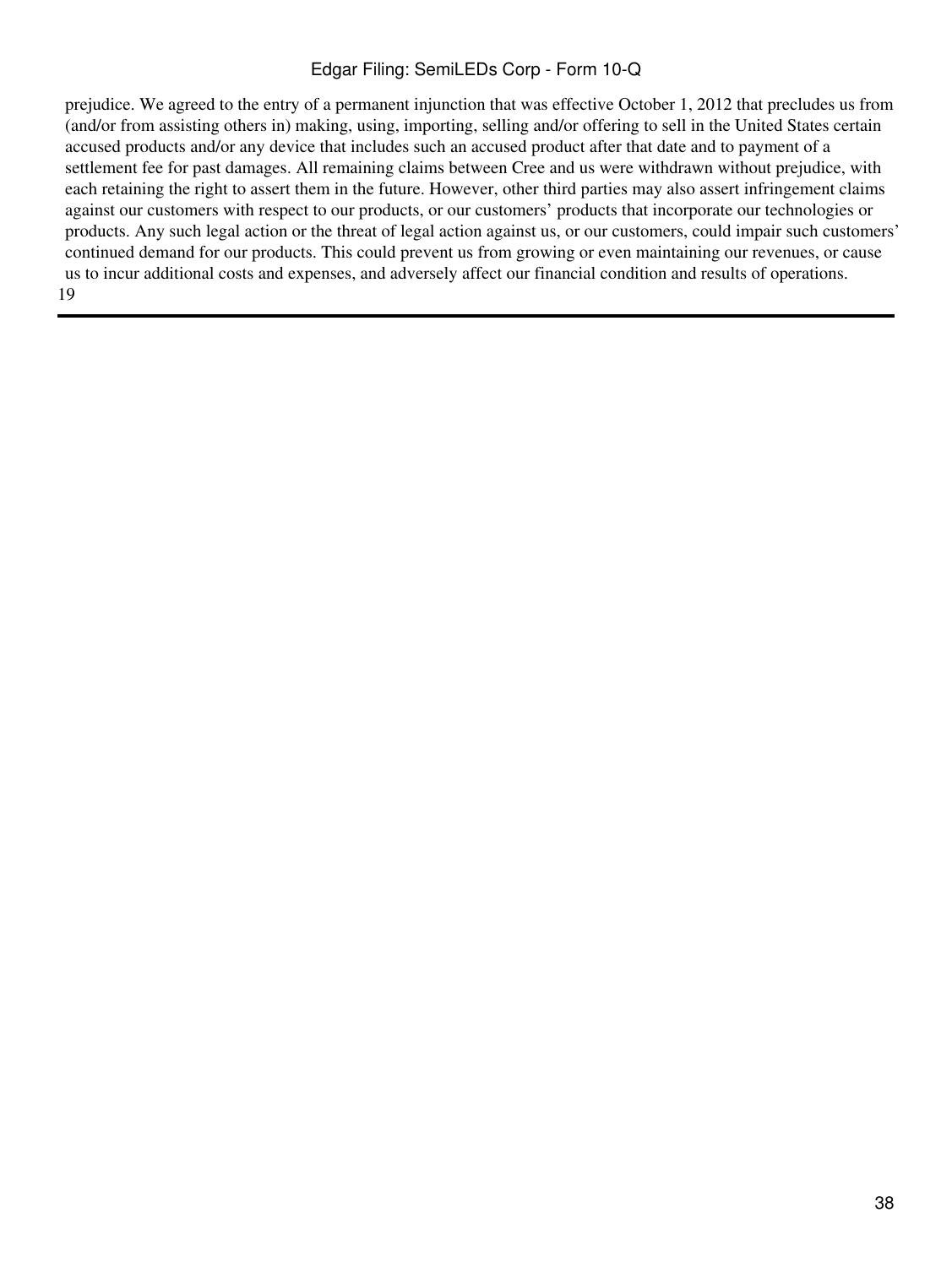•Cash position. Our cash and cash equivalents slightly increased to \$3.8 million as of February 28, 2018 primarily due to the combination of our net cash provided in operating activities and payments related to long-term debt. We have implemented actions to accelerate operating cost reductions and improve operational efficiencies. The plan is further enhanced through the fabless business model in which we implemented certain workforce reductions and are exploring the opportunities to consign or sell certain equipment related to the manufacturing of vertical LED chips to our ODM partner or others, in order to reduce the idle capacity charges, minimize our research and development activities associated with chips manufacturing operation. We believe we will be able to generate positive cash inflows through the restructuring of our chip operation and the significant ongoing cost savings in the form of reduced payroll and research and development activities. The shipment of our new module product and the continued commercial sales of our UV LED product are expected to grow steadily. Based on our current financial projections, we believe that we will have sufficient sources of liquidity to fund our operations and capital expenditure plans for the next 12 months. Please see "Critical Accounting Policies and Estimates" for more information about our liquidity plans.

Critical Accounting Policies and Estimates

There have been no material changes in the matters for which we make critical accounting policies and estimates in the preparation of our unaudited interim condensed consolidated financial statements for the six months ended February 28, 2018 as compared to those disclosed in our 2017 Annual Report.

#### Exchange Rate Information

We are a Delaware corporation and, under SEC requirements, must report our financial position, results of operations and cash flows in accordance with accounting principles generally accepted in the United States of America, or U.S. GAAP. At the same time, our subsidiaries use the local currency as their functional currency. For example, the functional currency for Taiwan SemiLEDs is the NT dollar. The assets and liabilities of the subsidiaries are, therefore, translated into U.S. dollars at exchange rates in effect at each balance sheet date, and income and expense accounts are translated at average exchange rates during the period. The resulting translation adjustments are recorded to a separate component of accumulated other comprehensive income (loss) within equity. Any gains and losses from transactions denominated in currencies other than their functional currencies are recognized in the consolidated statements of operations as a separate component of other income (expense). Due to exchange rate fluctuations, such translated amounts may vary from quarter to quarter even in circumstances where such amounts have not materially changed when denominated in their functional currencies.

The translations from NT dollars to U.S. dollars were made at the exchange rates as set forth in the statistical release of the Bank of Taiwan. On February 28, 2018, the exchange rate was 29.20 NT dollars to one U.S. dollar. On April 6, 2018, the exchange rate was 29.14 NT dollars to one U.S. dollar.

The following table sets forth, for the periods indicated, information concerning the number of NT dollars for which one U.S. dollar could be exchanged.

|                | NT dollars per U.S. dollar |  |                   |                             |  |  |  |  |  |
|----------------|----------------------------|--|-------------------|-----------------------------|--|--|--|--|--|
|                |                            |  |                   | Average High Low Period-End |  |  |  |  |  |
| Fiscal 2016    |                            |  |                   | 32.55 33.77 31.19 31.73     |  |  |  |  |  |
| Fiscal 2017    |                            |  | 30.95 32.30 30.04 | 30.18                       |  |  |  |  |  |
| September 2017 |                            |  | 30.13 30.38 29.99 | 30.26                       |  |  |  |  |  |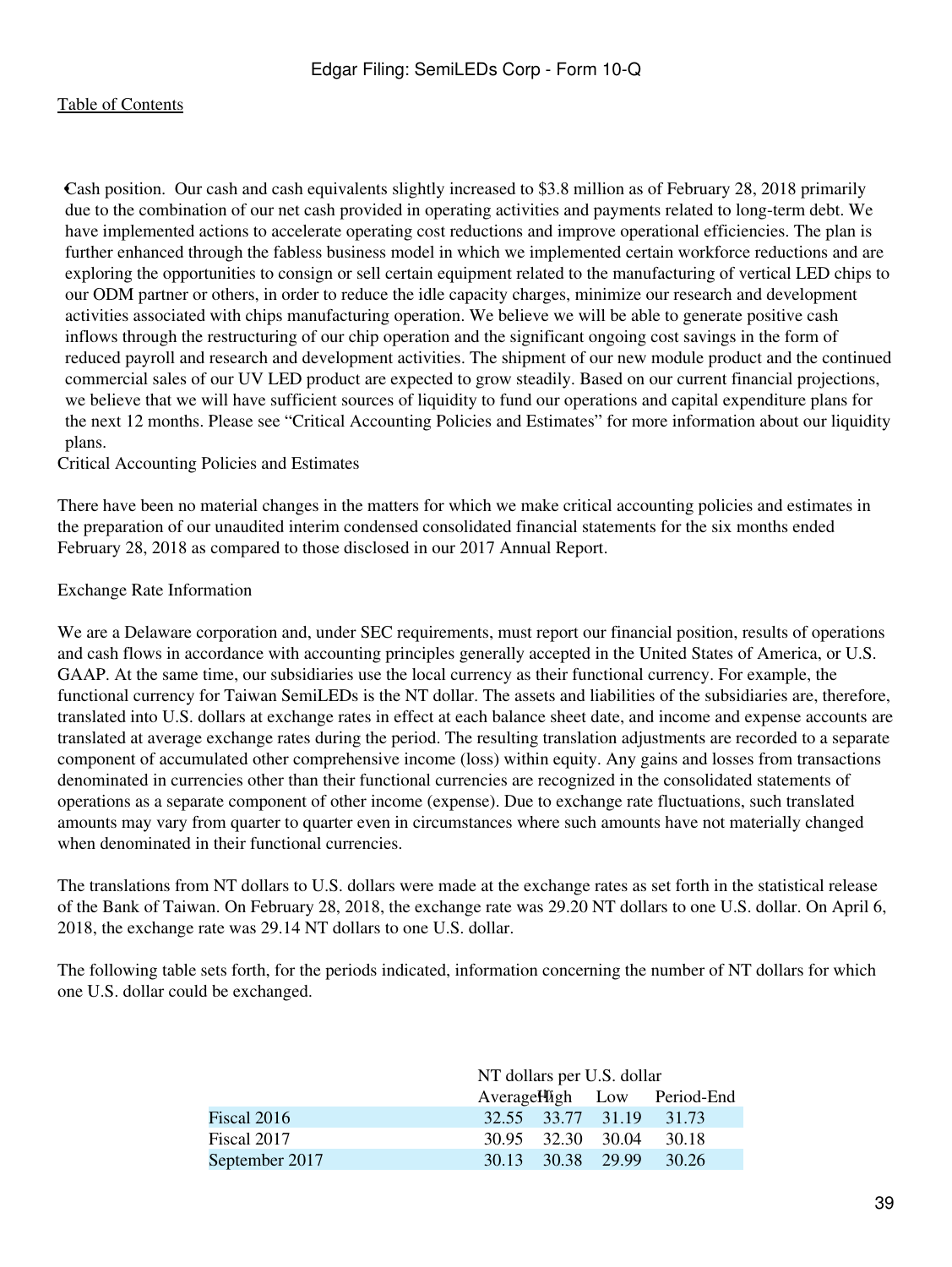| October 2017                       | 30.25 | 30.44 | 30.16 | 30.17 |
|------------------------------------|-------|-------|-------|-------|
| November 2017                      | 30.10 | 30.20 | 29.98 | 30.00 |
| December 2017                      | 29.97 | 30.03 | 29.76 | 29.76 |
| January 2018                       | 29.41 | 29.62 | 29.05 | 29.13 |
| February 2018                      | 29.28 | 29.39 | 29.19 | 29.20 |
| March 2018                         | 29.20 | 29.30 | 29.11 | 29.11 |
| April 2018 (through April 6, 2018) | 29.14 | 29.14 | 29.14 | 29.14 |

(1)Annual averages calculated from month-end rates and monthly averages calculated from daily closing rates. No representation is made that the NT dollar or U.S. dollar amounts referred to herein could have been or could be converted into U.S. dollars or NT dollars, as the case may be, at any particular rate or at all.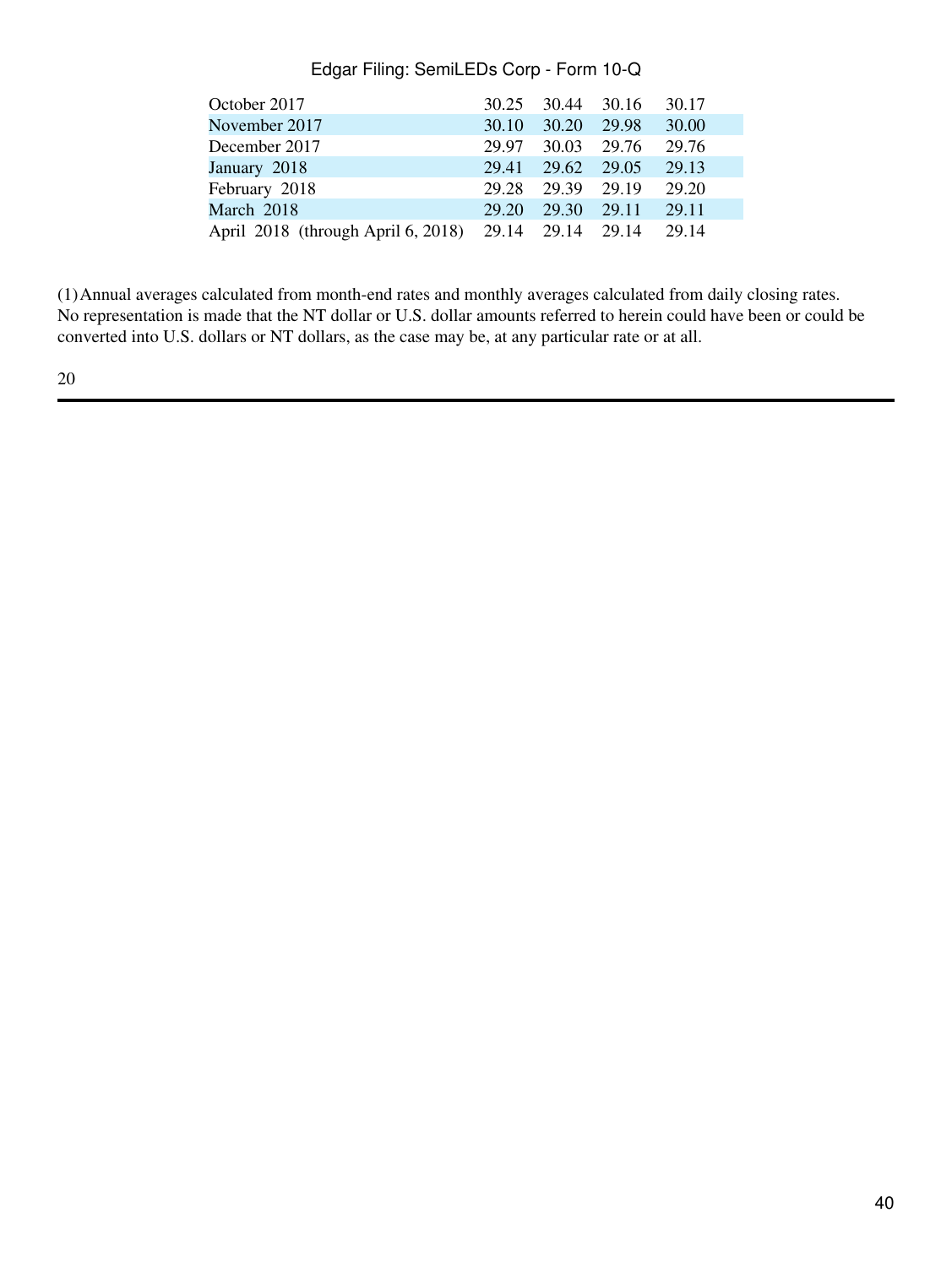#### Results of Operations

Three Months Ended February 28, 2018 Compared to the Three Months Ended February 28, 2017

|                                            |                | Three Months Ended |      |           |                   |      |              |             |       |
|--------------------------------------------|----------------|--------------------|------|-----------|-------------------|------|--------------|-------------|-------|
|                                            |                | February 28, 2018  |      |           | February 28, 2017 |      |              |             |       |
|                                            |                | $\%$ of            |      |           | $\%$ of           |      | Change       | Change      |       |
|                                            | \$             | Revenues           |      | \$        | Revenues          |      | \$           | $\%$        |       |
|                                            | (in thousands) |                    |      |           |                   |      |              |             |       |
| LED chips                                  | \$74           | 5                  |      | % \$74    | $\overline{4}$    |      | $% \$ —      |             | $\%$  |
| LED components                             | 941            | 61                 | %    | 1,284     | 70                | %    | (343)        | (27)        | 9%    |
| Lighting products                          | 290            | 19                 | $\%$ | 329       | 18                | $\%$ | (39)         | (12)        | 9%    |
| Other revenues <sup><math>(1)</math></sup> | 238            | 15                 | $\%$ | 143       | 8                 | $\%$ | 95           | 66          | %     |
| Total revenues, net                        | 1,543          | 100                | $\%$ | 1,830     | 100               | $\%$ | (287)        | (16)        | $)\%$ |
| Cost of revenues                           | 1,987          | 129                | %    | 1,823     | 100               | $\%$ | 164          | 9           | $\%$  |
| Gross profit (loss)                        | \$ (444)       | (29)               |      | $)\%$ \$7 | $\Omega$          |      | $%$ \$ (451) | $(6,443)\%$ |       |
|                                            |                |                    |      |           |                   |      |              |             |       |

(1) Other includes primarily revenues attributable to the sale of epitaxial wafers, scraps and raw materials and the provision of services.

Revenues, net

Our revenues decreased by 16% to \$1.5 million for the three months ended February 28, 2018 from \$1.8 million for the three months ended February 28, 2017. The decrease in revenues was driven primarily by a \$343 thousand decrease in sales of LED components offset in part by a \$95 thousand increase in other revenue.

Revenues attributable to the sales of our LED chips was both \$74 thousand and represented 5% and 4%, respectively, of our revenues for the three months ended February 28, 2018 and 2017, primarily due to lower volume sold and lower average selling price for the LED chips. We have adopted a strategy to adjust our product mix by exiting certain high volume but low unit selling price product lines in response to the general trend of lower average selling prices for products that have been available in the market for some time and to focus on profitable products.

Revenues attributable to the sales of our LED components represented 61% and 70% of our revenues for the three months ended February 28, 2018 and 2017, respectively. The decrease in revenues attributable to sales of LED components was primarily due to the lower volumes sold and lower average selling price for the UV LED product, which we particularly focus on within the niche LED markets. The decrease was also a result of lower volumes sold for other LED components products, offset in part by a higher average selling price. We have adopted a strategy to adjust our product mix by exiting certain high volume but low unit selling price product lines as more fully mentioned above.

Revenues attributable to the sales of lighting products represented 19% and 18% of our revenues for the three months ended February 28, 2018 and 2017, respectively. Revenues attributable to the sales of lighting products were slightly lower for the three months ended February 28, 2018 primarily due to lower volumes sold and lower average selling price.

The increase in other revenues was primarily due to an increase in service revenues for the three months ended February 28, 2018.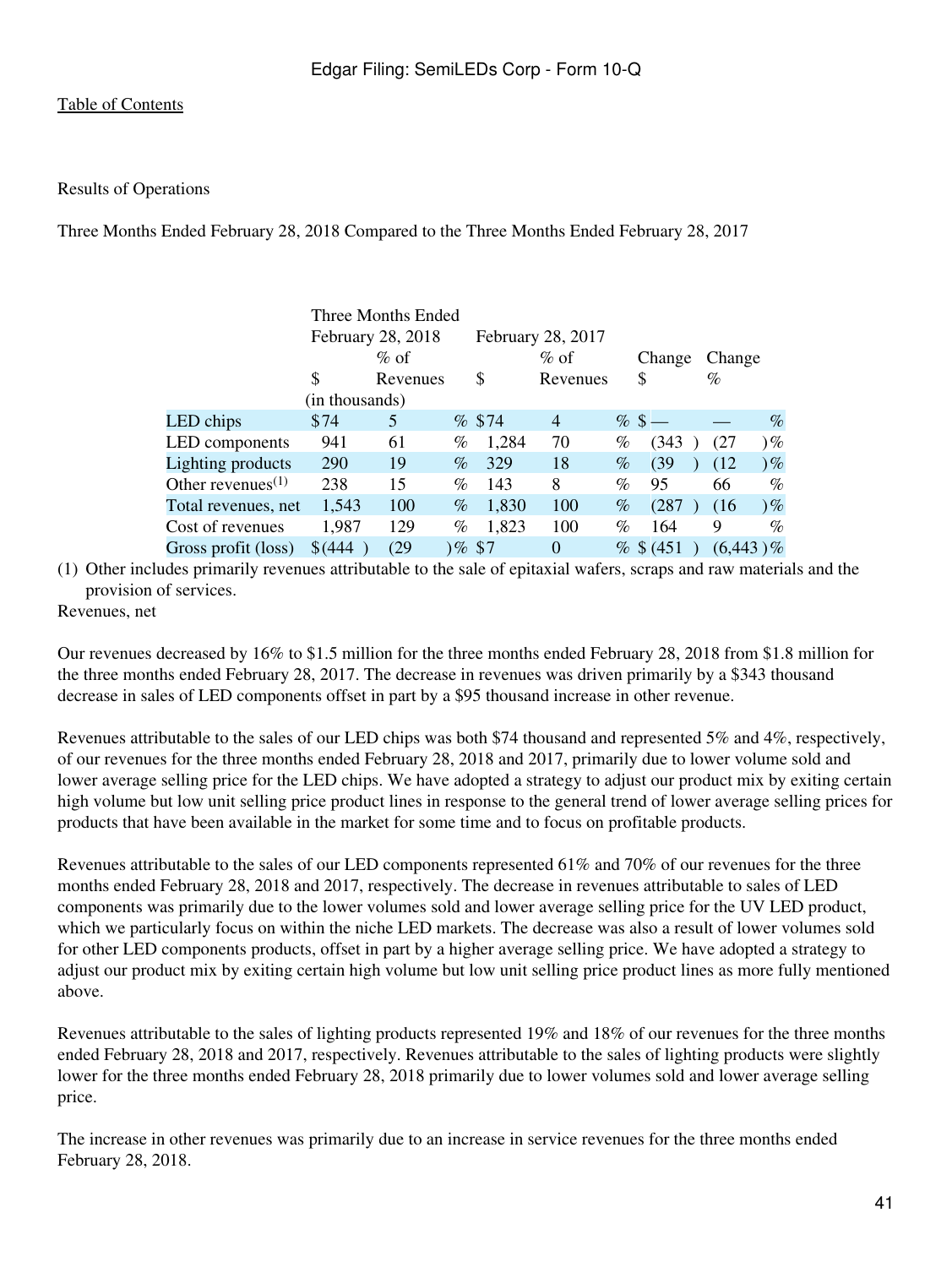## Cost of Revenues

Our cost of revenues increased by 9% from \$1.8 million for the three months ended February 28 2017 to \$2.0 million for the three months ended February 28, 2018. The increase in cost of revenue was primarily due to the raw-material-scrap in January 2018 and idle capacity charges associated with property, plant and equipment.

#### Gross Profit (Loss)

Our gross loss increased from a profit of \$7 thousand for the three months ended February 28, 2017 to a loss of \$444 thousand for the three months ended February 28, 2018. Our gross margin percentage decreased from breakeven for the three months ended February 28, 2017 to negative 29% for the three months ended February 28, 2018 as a consequence of the raw-material-scrap in January 2018.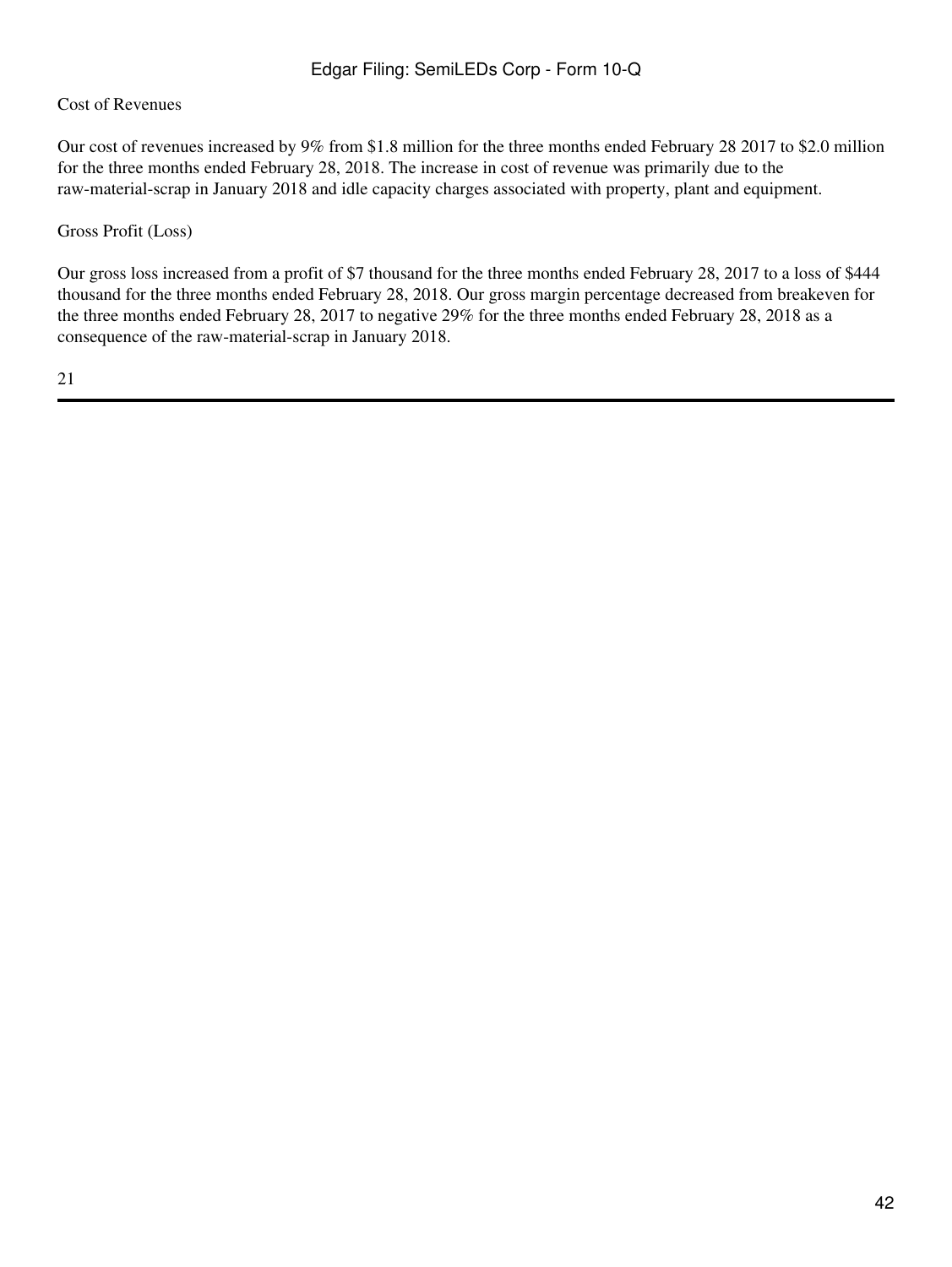### Operating Expenses

|                                             |                | Three Months Ended |             |                   |      |              |        |                 |
|---------------------------------------------|----------------|--------------------|-------------|-------------------|------|--------------|--------|-----------------|
|                                             | February 28,   |                    |             |                   |      |              |        |                 |
|                                             | 2018           |                    |             | February 28, 2017 |      |              |        |                 |
|                                             |                | $\%$ of            |             | $\%$ of           |      | Change       | Change |                 |
|                                             | \$.            | Revenues           | S           | Revenues          |      | \$           | $\%$   |                 |
|                                             | (in thousands) |                    |             |                   |      |              |        |                 |
| Research and development                    | \$223          | 15                 | % \$195     | 11                |      | $%$ \$28     | 14     | $\%$            |
| Selling, general and administrative         | 781            | 51                 | 941<br>$\%$ | 51                | %    | (160)        |        | $\mathcal{V}_o$ |
| Gain on disposals of long-lived assets, net | (209)          | (14)               | $\%$        |                   | $\%$ | (209)        | 100    | $\%$            |
| Total operating expenses                    | \$795          | 52                 | % \$1,136   | 62                |      | $%$ \$ (341) | (30)   | $\mathcal{V}_o$ |

Research and development. Our research and development expenses were \$223 thousand and \$195 thousand for the three months ended February 28, 2018 and 2017, respectively. The increase was primary due to a \$37 thousand increase in materials and supplies used for our new products and offset by a decrease in payroll, and depreciation and amortization expense.

Selling, general and administrative. Our selling, general and administrative expenses decreased from \$941 thousand for the three months ended February 28, 2017 to \$781 thousand for the three months ended February 28, 2018. The decrease was mainly attributable to a \$109 thousand decrease in payroll and stock based compensation and a \$69 thousand decrease in Delaware Franchise tax, offset in part by an increase in professional service fees.

Loss on disposal of long-lived assets, net. Due to the excess capacity charges that we have suffered for a few years, considering the risk of technological obsolescence and according to the production plan built based on our sales forecast, we disposed of certain of our idle equipment and a gain of \$209 thousand was recognized as a result for the three months ended February 28, 2018.

Other Income (Expenses)

|                                                    | Three Months Ended |                |            |              |          |        |  |  |
|----------------------------------------------------|--------------------|----------------|------------|--------------|----------|--------|--|--|
|                                                    | February 28,       |                |            | February 28, |          |        |  |  |
|                                                    | 2018               |                |            | 2017         |          |        |  |  |
|                                                    | $\%$ of            |                |            | $\%$ of      |          |        |  |  |
|                                                    | \$                 | Revenues       |            | S            | Revenues |        |  |  |
|                                                    |                    | (in thousands) |            |              |          |        |  |  |
| Equity in gain (loss) from unconsolidated entities |                    |                |            | % \$ (2)     | $\omega$ | $)\%$  |  |  |
| Interest expenses, net                             | (7                 | (0)            | $\partial$ | (8)          | (0)      | $)\%$  |  |  |
| Other income, net                                  | 49                 | 3              | $\%$       | 20           |          | $\%$   |  |  |
| Foreign currency transaction gain (loss), net      | 65                 | 4              | $\%$       | (30)         | (2)      | ) $\%$ |  |  |
| Total other income (expenses), net                 | \$107              |                |            | % \$ (20)    |          | ) $\%$ |  |  |

Equity in gain (loss) from unconsolidated entities.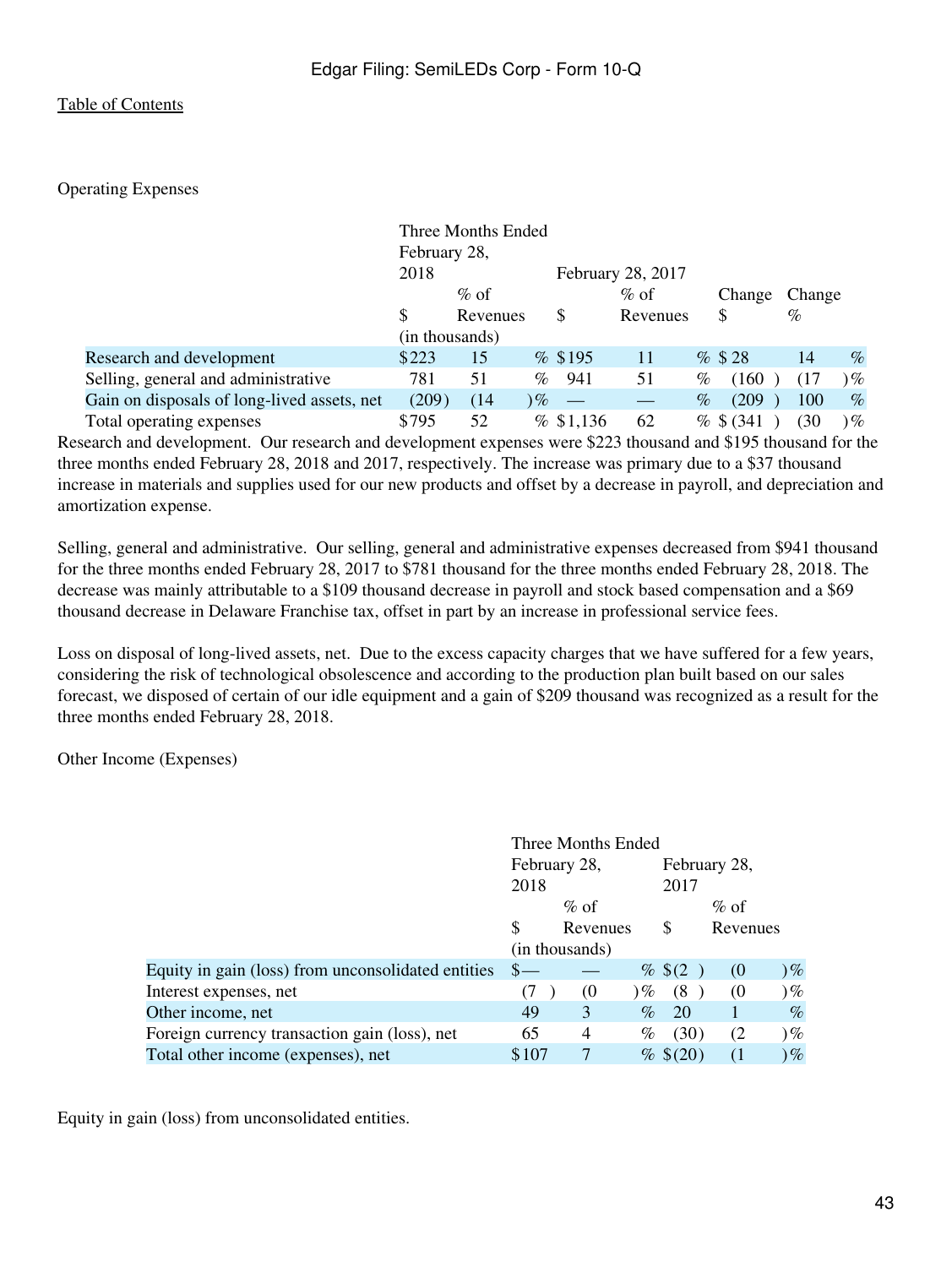In February 2017, we sold all of our equity interest in Nanoteco to the other investor and recognized a loss on sale of investment of \$2 thousand for the three months ended February 28, 2017.

Interest expenses, net. The decrease in interest expenses, net was primarily due to the decrease in debt balance because of the continuous repayment of debt.

Other income, net. Our other income consists primarily of rental income from the lease back of the second floor of our Hsinchu building to the original owner, net of related depreciation charge.

Foreign currency transaction gain (loss), net. We recognized a net foreign currency transaction gain of \$65 thousand and a net loss of \$30 thousand for the three months ended February 28, 2018 and 2017, respectively, primarily due to the depreciation of the U.S. dollar against the NT dollar from bank deposits and accounts receivables.

Income Tax Expense

Our effective tax rate is expected to be zero for fiscal 2018 and was approximately zero for fiscal 2017, since Taiwan SemiLEDs incurred losses, and because we provided a full valuation allowance on all deferred tax assets, which consisted primarily of net operating loss carryforwards and foreign investment loss.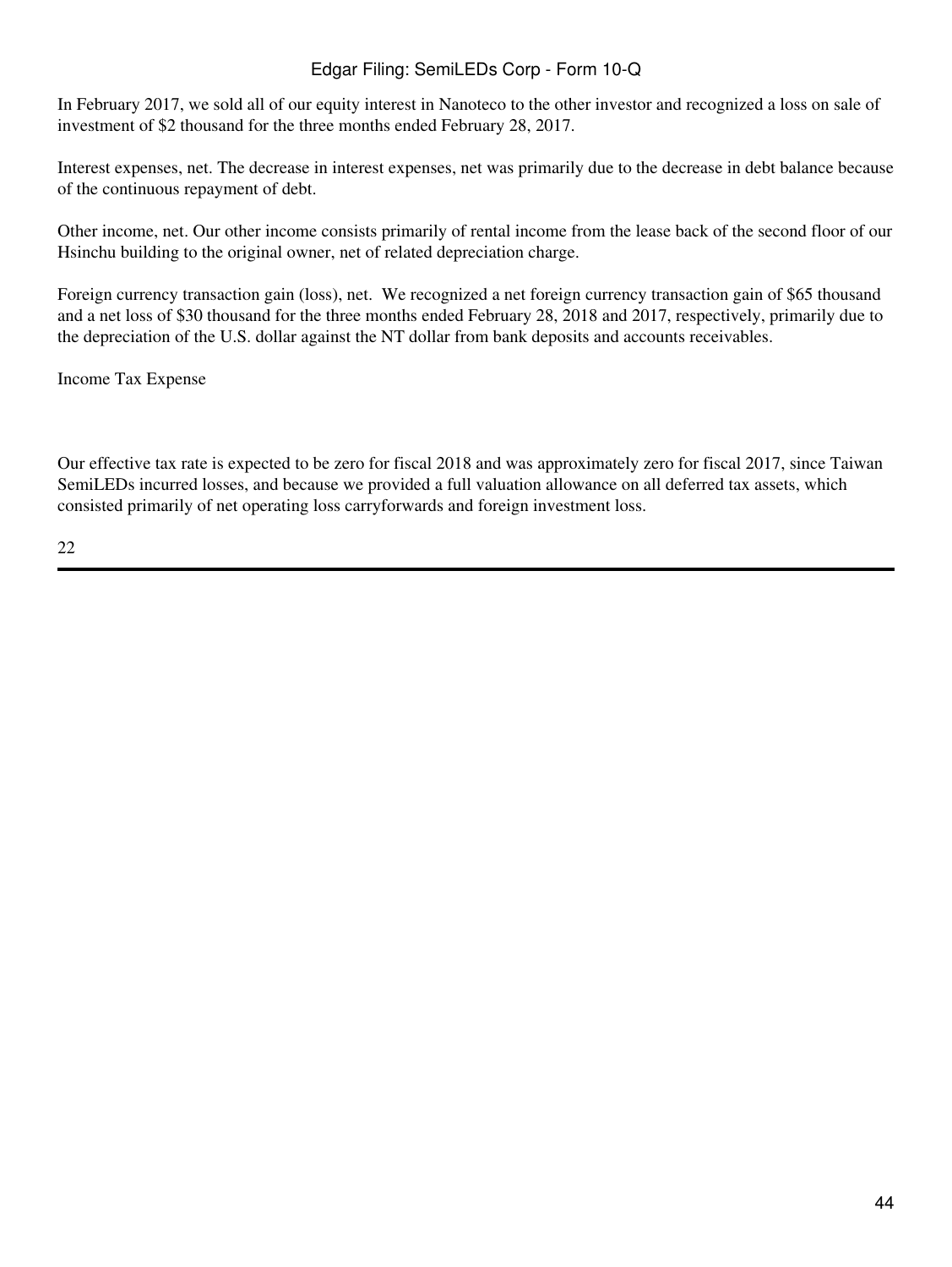On December 22, 2017 the U.S. Tax Reform, which among other effects, reduces the U.S. federal corporate income tax rate to 21% from 34% (or 35% in certain cases) beginning in 2018, requires companies to pay a one-time transition tax on certain unrepatriated earnings from non-U.S. subsidiaries that is payable over eight years, makes the receipt of future non-U.S. sourced income of non-U.S. subsidiaries tax-free to U.S. companies and creates a new minimum tax on the earnings of non-U.S. subsidiaries relating to the parent's deductions for payments to the subsidiaries. Our provisional estimate is that no tax will be due under this provision. We continue gather information relating to this estimate.

Net Loss Attributable to Noncontrolling Interests

|                                                             | Three Months Ended        |                      |           |          |        |
|-------------------------------------------------------------|---------------------------|----------------------|-----------|----------|--------|
|                                                             | February 28, February 28, |                      |           |          |        |
|                                                             | 2018                      |                      | 2017      |          |        |
|                                                             |                           | $\%$ of              |           | $\%$ of  |        |
|                                                             |                           | Revenues \$ Revenues |           |          |        |
|                                                             |                           | (in thousands)       |           |          |        |
| Net loss attributable to noncontrolling interests $\quad -$ |                           |                      | $-\%5(7)$ | $\omega$ | ) $\%$ |

We recognized net loss attributable to noncontrolling interests of \$7 thousand for the three months ended February 28, 2017, which was attributable to the share of the net losses of Ning Xiang held by the remaining noncontrolling holders. On March 1, 2017, the 93% equity interest subsidiary, Ning Xiang was dissolved. The assets, liability and certain employees of Ning Xiang were merged into its holding company, Taiwan Bandaoti Zhaoming Co., Lt d. An amount of \$46 thousand was paid for the acquisition of the Ning Xiang non-controlling interests. As a result of this payment, our non-controlling interest was reduced to zero.

Six Months Ended February 28, 2018 Compared to the Six Months Ended February 28, 2017

|                                            |                       | Six Months Ended  |         |         |                   |        |        |        |       |
|--------------------------------------------|-----------------------|-------------------|---------|---------|-------------------|--------|--------|--------|-------|
|                                            |                       | February 28, 2018 |         |         | February 28, 2017 |        |        |        |       |
|                                            |                       | $%$ of            |         |         | $%$ of            |        | Change | Change |       |
|                                            | \$                    | Revenues          | \$      |         | Revenues          | \$     |        | $\%$   |       |
|                                            | (in thousands)        |                   |         |         |                   |        |        |        |       |
| LED chips                                  | 150<br>S              | 4                 |         | % \$242 | 5                 | %      | (92)   | (38    | $)\%$ |
| LED components                             | 2,352                 | 66                | %       | 3,254   | 72                | %      | (902)  | (28)   | $)\%$ |
| Lighting products                          | 556                   | 16                | $\%$    | 727     | 16                | $\%$   | (171)  | (24)   | $)\%$ |
| Other revenues <sup><math>(1)</math></sup> | 488                   | 14                | $\%$    | 309     | 7                 | $\%$   | 179    | 58     | $\%$  |
| Total revenues, net                        | 3,546                 | 100               | $\%$    | 4,532   | 100               | $\%$   | (986)  | (22)   | $)\%$ |
| Cost of revenues                           | 3,938                 | 111               | %       | 4,409   | 97                | $\%$   | (471)  | (11)   | $)\%$ |
| Gross profit (loss)                        | (392)<br><sup>S</sup> | (11)              | 0%\$123 |         | 3                 | $%$ \$ | (515)  | (419)  | $)\%$ |

(1)Other includes primarily revenues attributable to the sale of epitaxial wafers, scraps and raw materials and the provision of services.

Revenues, net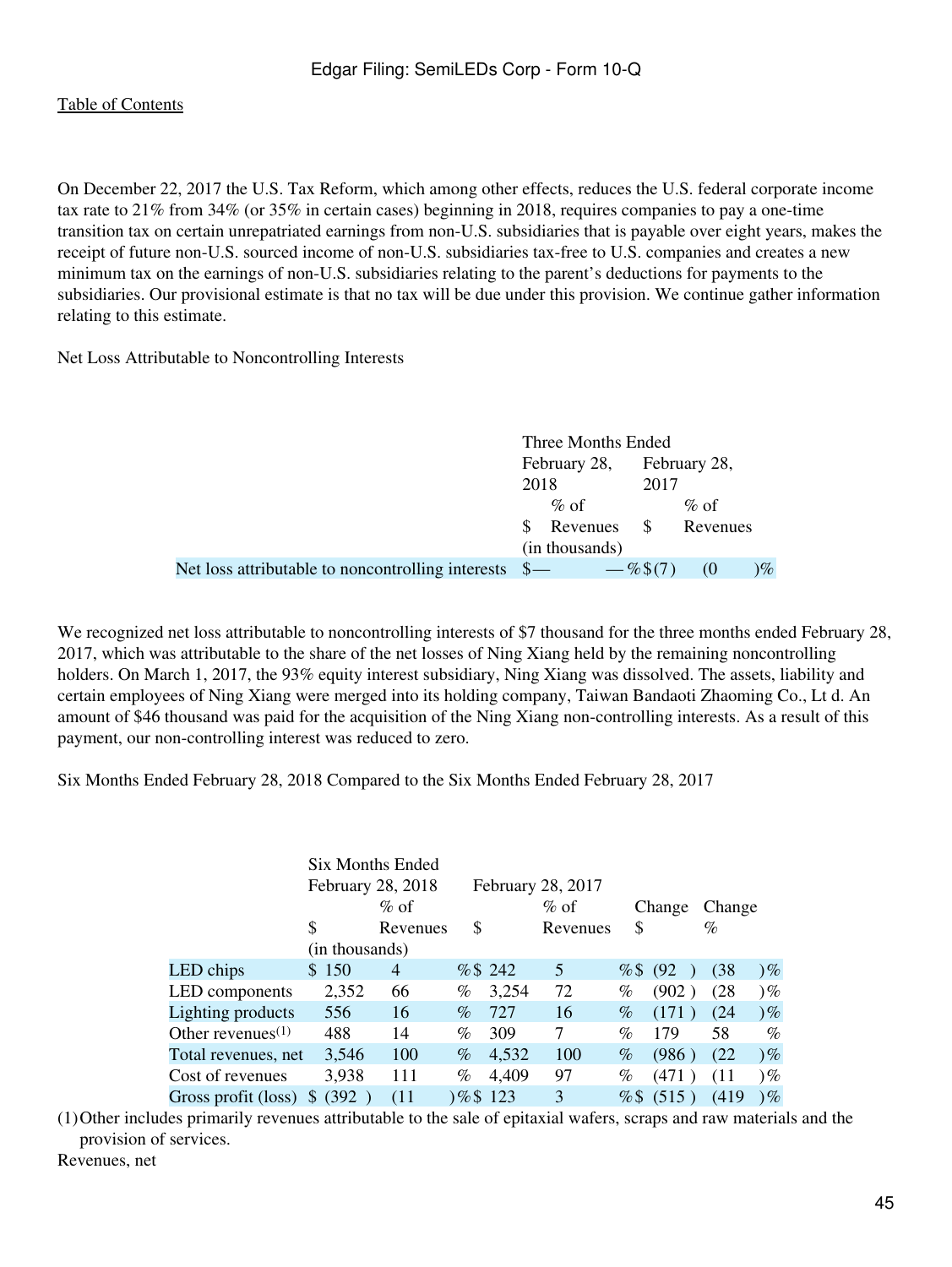Our revenues decreased by 22% from \$4.5 million for the six months ended February 28, 2017 to \$3.5 million for the six months ended February 28, 2018. The \$986 thousand decrease in revenues reflects a \$92 thousand decrease in revenues attributable to sales of LED chips, a \$902 thousand decrease in sales of LED components, and a \$171 thousand decrease in revenues attributable to sales of lighting products, offset in part by a \$179 thousand increase in revenues attributable to other revenues.

Revenues attributable to the sales of our LED chips represented 4% and 5% of our revenues for the six months ended February 28, 2018 and 2017, respectively. The decrease of 38% in revenues attributable to sales of LED chips was a result of a decrease in the volume of LED chips sold, offset slightly by a higher average selling price, primarily due to our strategic plan to place greater emphasis on the sales of LED components rather than the sales of LED chips.

Revenues attributable to the sales of our LED components represented 66% and 72% of our revenues for the six months ended February 28, 2018 and 2017, respectively. The decrease in revenues attributable to sales of LED components was primarily due to lower volumes sold and lower average selling price for the UV LED product, which we particularly focus on within the niche LED markets.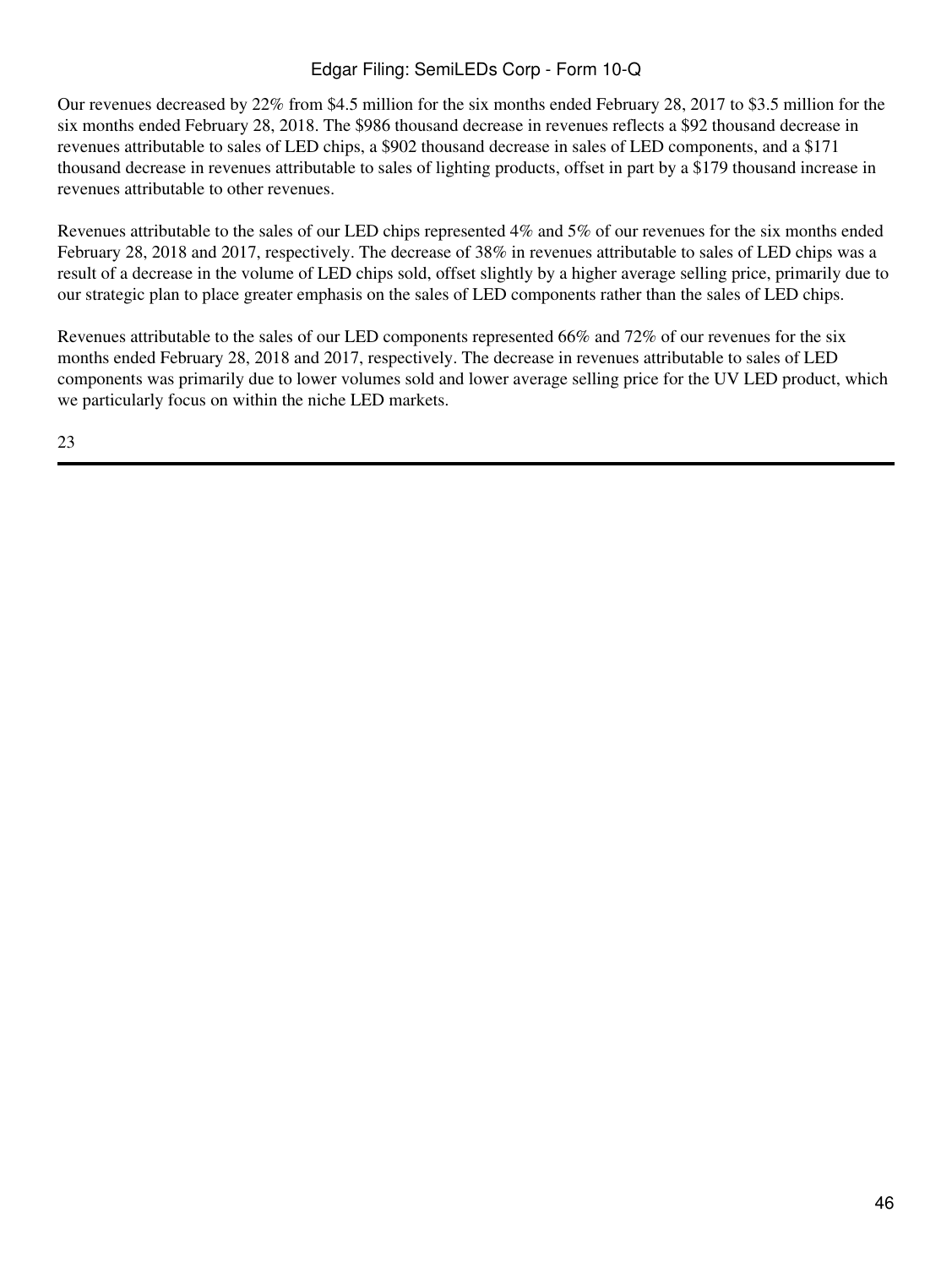Revenues attributable to the sales of lighting products represented 16% of our revenues for both the six months ended February 28, 2018 and 2017. Revenues attributable to the sales of lighting products was \$171 thousand lower for the six months ended February 28, 2018 primarily due to a slowdown in demand on LED luminaries and retrofits and fewer non-recurring project-based orders for LED lighting products compared to the six months ended February 28, 2017.

The increase in other revenues was primarily due to an increase in service revenues for the six months ended February 28, 2018.

#### Cost of Revenues

Our cost of revenues decreased by 11% from \$4.4 million for the six months ended February 28, 2017 to \$3.9 million for the six months ended February 28, 2018. The decrease in cost of revenues was primarily due to the effect of our ongoing cost reduction efforts, a decrease in volume sold and decreases in depreciation expenses and idle capacity charges associated with property, plant and equipment, and offset by the effect of raw-material-scrap in January 2018.

#### Gross Profit (Loss)

Our gross loss increased from a profit of \$123 thousand for the six months ended February 28, 2017 to a loss of \$392 thousand for the six months ended February 28, 2018. Our gross margin percentage was negative 11% for the six months ended February 28, 2018, as compared to 3% for the six months ended February 28, 2017 as a consequence of a raw-material-scrap in January 2018 as more fully described above.

## Operating Expenses

|                                             |                | Six Months Ended  |      |            |                   |        |             |        |        |
|---------------------------------------------|----------------|-------------------|------|------------|-------------------|--------|-------------|--------|--------|
|                                             |                | February 28, 2018 |      |            | February 28, 2017 |        |             |        |        |
|                                             |                | $%$ of            |      |            | $\%$ of           |        | Change      | Change |        |
|                                             | S              | Revenues          | S    |            | Revenues          | \$     |             | $\%$   |        |
|                                             | (in thousands) |                   |      |            |                   |        |             |        |        |
| Research and development                    | \$407          | 11                |      | $%$ \$ 394 | 9                 | % \$13 |             |        | $\%$   |
| Selling, general and administrative         | 1.514          | 43                | $\%$ | 2,041      | 45                | $\%$   | (527        | (26    | $)\%$  |
| Gain on disposals of long-lived assets, net | (209)          | (6)               | $\%$ | (80)       | (2)               | ) $\%$ | (129)       | 161    | $\%$   |
| Total operating expenses                    | \$1,712        | 48                |      | % \$2,355  | 52                |        | $%$ \$ (643 | (27    | ) $\%$ |

Research and development. Our research and development expenses were \$407 thousand and \$394 thousand for the six months ended February 28, 2018 and 2017, respectively.

Selling, general and administrative. Our selling, general and administrative expenses decreased from \$2.0 million for the six months ended February 28, 2017 to \$1.5 million for the six months ended February 28, 2018. The decrease was mainly attributable to a decrease in payroll, and decreases in various other expenses.

Loss (gain) on disposal of long-lived assets, net.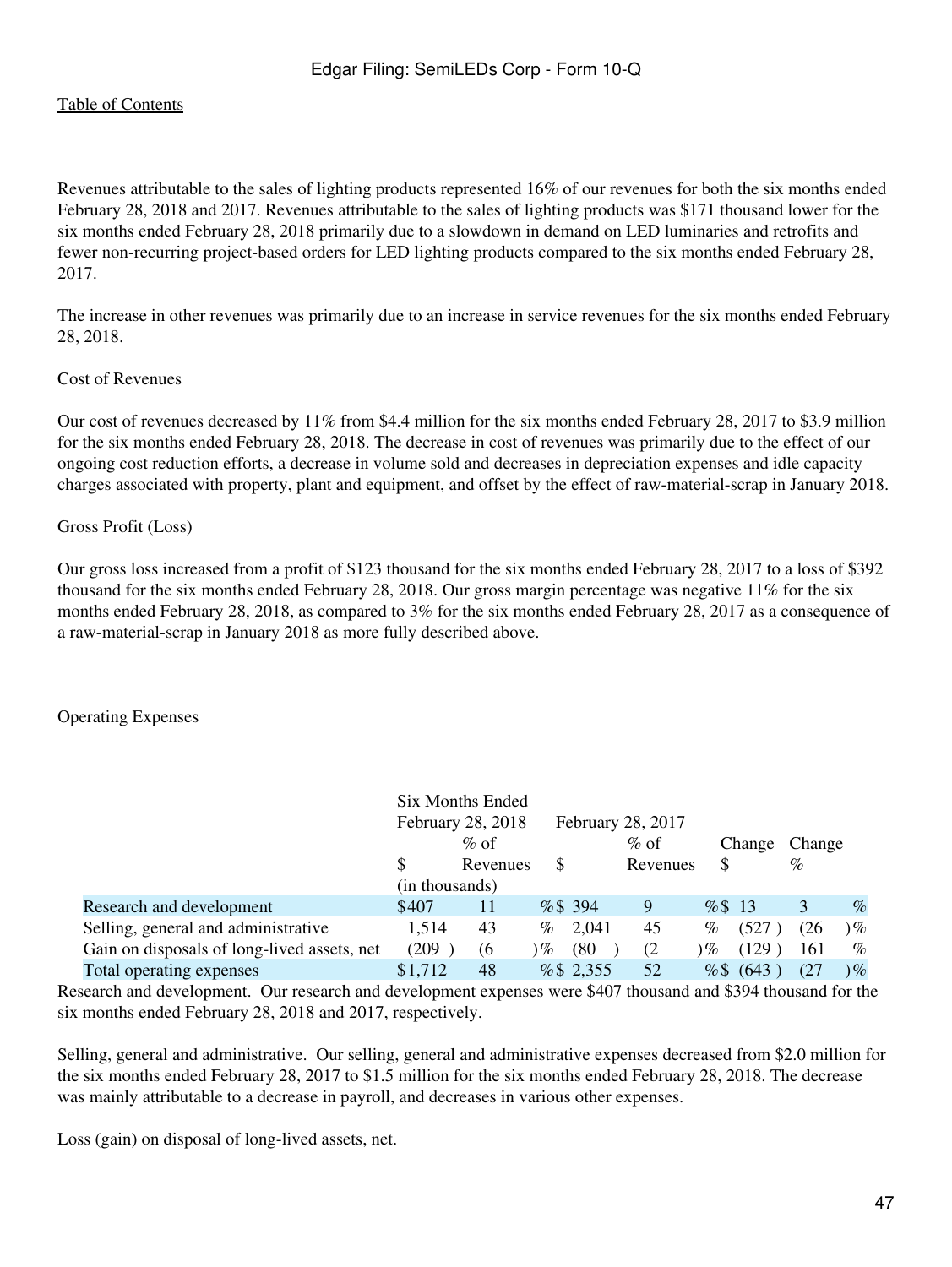We recognized a net gain of \$209 thousand and \$80 thousand on the disposal of long-lived assets for the six months ended February 28, 2018 and 2017, respectively. Due to the excess capacity charges that we have experienced for the last few years, considering the risk of technological obsolescence and according to the production plan built based on our sales forecast, we disposed of certain of our idle equipment.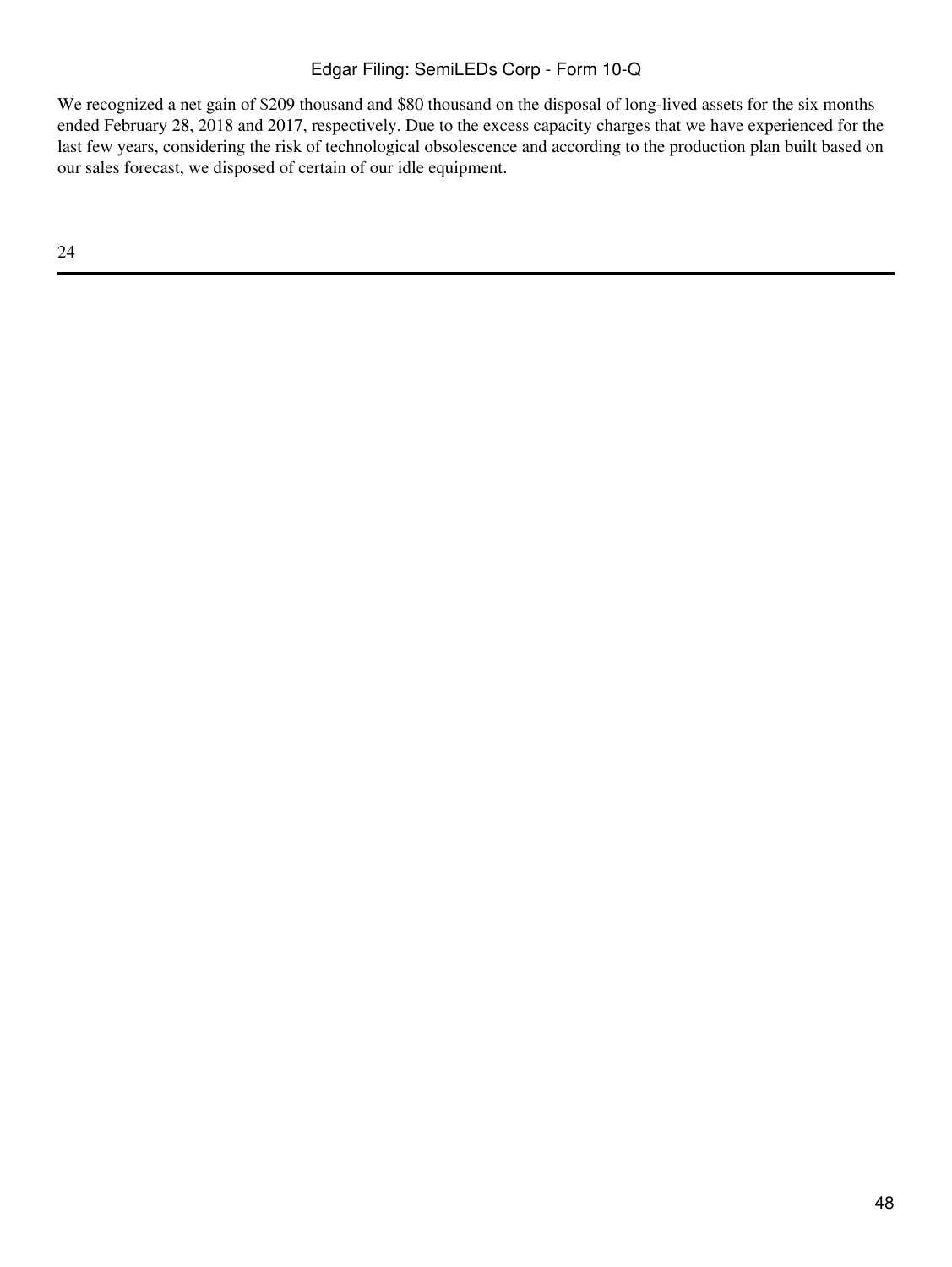#### Other Income (Expenses)

|                                               |              | Six Months Ended |            |              |          |                         |
|-----------------------------------------------|--------------|------------------|------------|--------------|----------|-------------------------|
|                                               | February 28, |                  |            | February 28, |          |                         |
|                                               | 2018         |                  |            | 2017         |          |                         |
|                                               |              | $\%$ of          |            |              | $\%$ of  |                         |
|                                               | S            | Revenues         |            | \$           | Revenues |                         |
|                                               |              | (in thousands)   |            |              |          |                         |
| Equity in loss from unconsolidated entities   |              |                  |            | % \$(11)     | $\omega$ | $)\%$                   |
| Interest expenses, net                        | (15)         | (0)              | $\partial$ | (17)         | (0)      | $)\%$                   |
| Other income, net                             | 547          | 15               | $\%$       | 496          | 11       | $\%$                    |
| Foreign currency transaction gain (loss), net | 48           |                  | %          | (81)         | (2)      | $\mathcal{V}_{\varphi}$ |
| Total other income (expenses), net            | \$580        | 16               |            | $%$ \$387    | 9        | $\%$                    |

Equity in loss from unconsolidated entities. We sold all of our equity interest in SILQ and Nanoteco in November 2016 and February 2017 and recognized a loss on sale of investment of \$9 thousand and \$2 thousand for the six months ended February 28, 2017, respectively.

Interest expenses, net. The decrease in interest expenses, net was primarily due to the decrease in debt balance because of the continuous repayment of debt.

Other income, net. Other income for the six months ended February 28, 2018 primarily consists of sales of patents offset by their commission expense and cost. Other income for the six months ended February 28, 2017 primarily due to the favorable settlement of a lawsuit.

Foreign currency transaction gain (loss), net. We recognized net foreign currency transaction gain of \$48 thousand and a loss of \$81 thousand for the six months ended February 28, 2018 and 2017, respectively, primarily due to the depreciation of the U.S. dollar against the NT dollar from bank deposits and accounts receivables held by Taiwan SemiLEDs and Taiwan Bandaoti Zhaoming Co., Ltd. in currency other than the functional currency of such subsidiaries.

Income Tax Expense

Our effective tax rate is expected to be zero for fiscal 2018 and was approximately zero for fiscal 2017, since Taiwan SemiLEDs incurred losses, and because we provided a full valuation allowance on all deferred tax assets, which consisted primarily of net operating loss carryforwards and foreign investment loss.

On December 22, 2017 the U.S. Tax Reform, which among other effects, reduces the U.S. federal corporate income tax rate to 21% from 34% (or 35% in certain cases) beginning in 2018, requires companies to pay a one-time transition tax on certain unrepatriated earnings from non-U.S. subsidiaries that is payable over eight years, makes the receipt of future non-U.S. sourced income of non-U.S. subsidiaries tax-free to U.S. companies and creates a new minimum tax on the earnings of non-U.S. subsidiaries relating to the parent's deductions for payments to the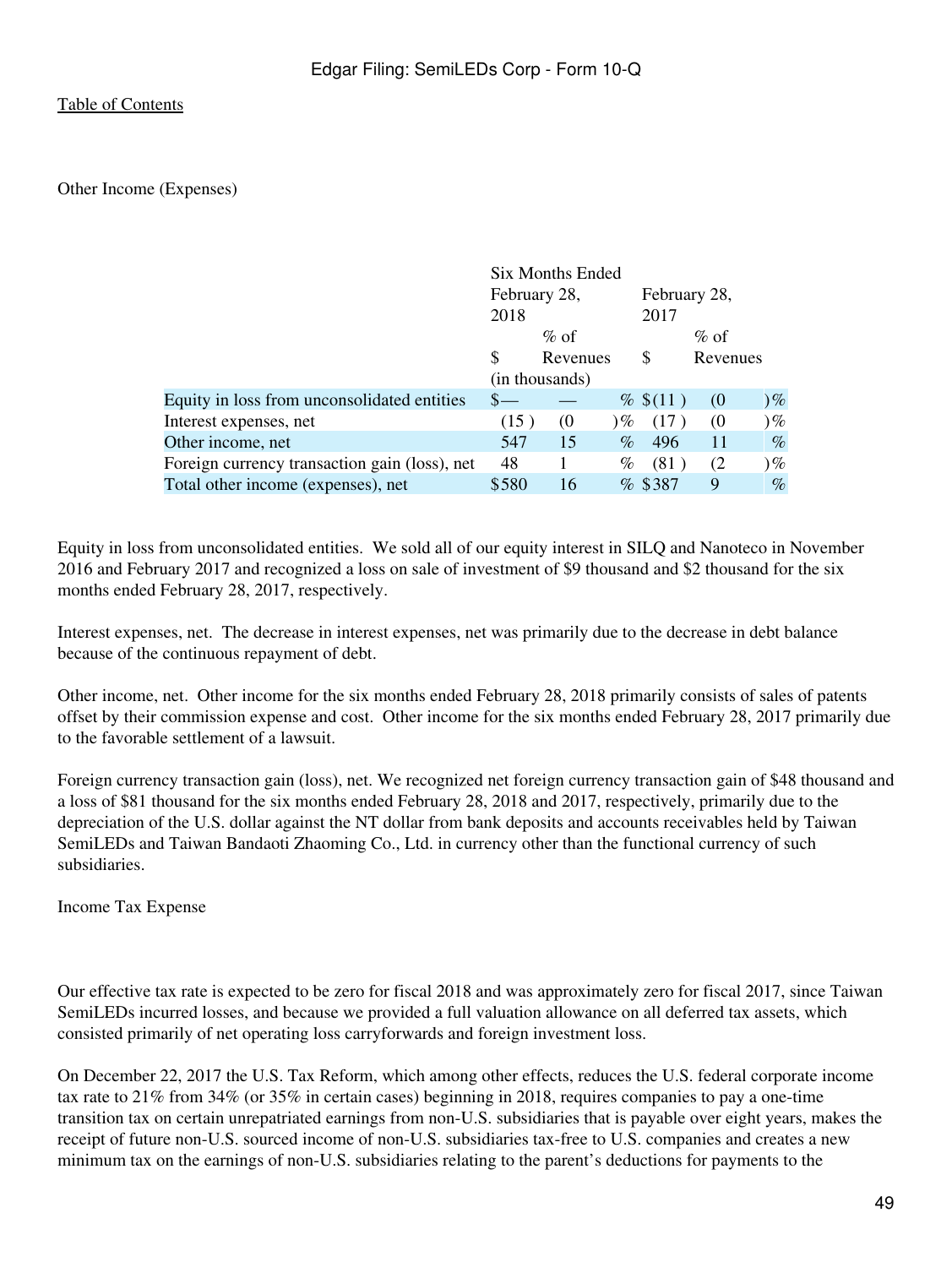subsidiaries. Our provisional estimate is that no tax will be due under this provision. We continue gather information relating to this estimate.

Net Loss Attributable to Noncontrolling Interests

|                                                                 | Six Months Ended |                |              |              |        |
|-----------------------------------------------------------------|------------------|----------------|--------------|--------------|--------|
|                                                                 |                  | February 28,   |              | February 28, |        |
|                                                                 | 2018             |                | 2017         |              |        |
|                                                                 |                  | $\%$ of        |              | $\%$ of      |        |
|                                                                 |                  | Revenues \$    |              | Revenues     |        |
|                                                                 |                  | (in thousands) |              |              |        |
| Net loss attributable to noncontrolling interests $\frac{1}{2}$ |                  |                | $-\%$ \$(13) | $\omega$     | ) $\%$ |

We recognized net losses attributable to noncontrolling interests of \$13 thousand for the six months ended February 28, 2017, which were attributable to the share of the net losses of Ning Xiang held by the remaining noncontrolling holders. On March 1, 2017, the 93% equity interest subsidiary, Ning Xiang was dissolved. The assets, liability and certain employees of Ning Xiang were merged into its holding company, Taiwan Bandaoti Zhaoming Co., Lt d. An amount of \$46 thousand was paid for the acquisition of the Ning Xiang non-controlling interests. As a result of this payment, our non-controlling interest was reduced to zero.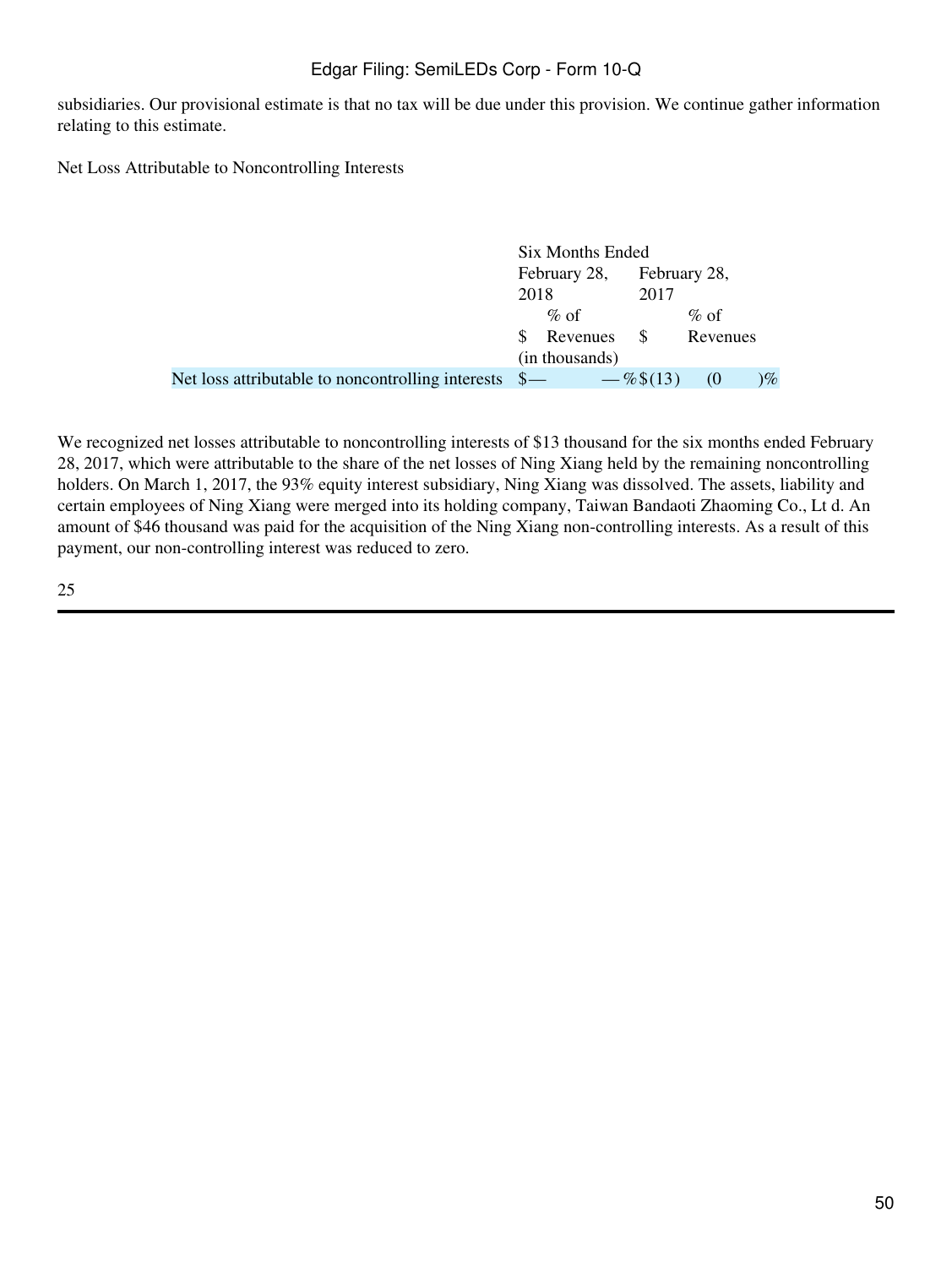### Liquidity and Capital Resources

As of February 28, 2018 and August 31, 2017, we had cash and cash equivalents of \$3.9 million and \$3.6 million, respectively, which were predominately held in U.S. dollar denominated demand deposits and/or money market funds.

As of April 6, 2018, we had no available credit facility.

Our long-term debt, which consisted of NT dollar denominated long-term notes, totaled \$2.6 million and \$2.7 million as of February 28, 2018 and August 31, 2017, respectively. These long-term notes carry an interest rate of 1.62%, based on the annual time deposit rate plus a specific spread, as of both February 28, 2018 and August 31, 2017, are payable in monthly installments, and are secured by our property, plant and equipment. These long-term notes do not have prepayment penalties or balloon payments upon maturity.

•The first note payable requires monthly payments of principal and interest in the amount of \$12 thousand over the 15-year term of the note with final payment to occur in May 2024 and, as of February 28, 2018, our outstanding balance on this note payable was approximately \$980 thousand.

•The second note payable requires monthly payments of principal and interest in the amount of \$16 thousand over the 15-year term of the note with final payment to occur in December 2025 and, as of February 28, 2017, our outstanding balance on this note payable was approximately \$1.6 million.

Property, plant and equipment pledged as collateral for our notes payable were \$4.6 million as of both February 28, 2018 and August 31, 2017, respectively.

We have incurred significant losses since inception, including net losses attributable to SemiLEDs stockholders of \$4.1 million and \$21.3 million during the years ended August 31, 2017 and 2016, respectively. Net cash used in operating activities for the year ended August 31, 2017 was \$2.1 million. As of August 31, 2017, we had cash and cash equivalents of \$3.6 million. We have undertaken actions to decrease losses incurred and implemented cost reduction programs in an effort to transform the Company into a profitable operation.

Based on our current financial projections and assuming the successful implementation of our liquidity plans, we believe that we will have sufficient sources of liquidity to fund our operations and capital expenditure plans for the next 12 months. However, there can be no assurances that our planned activities will be successful in reducing losses and preserving cash. If we are not able to generate positive cash flows from operations, we may need to consider alternative financing sources and seek additional funds through public or private equity financings or from other sources, or refinance our indebtedness, to support our working capital requirements or for other purposes. There can be no assurance that additional debt or equity financing will be available to us or that, if available, such financing will be available on terms favorable to us. Please see "Critical Accounting Policies and Estimates" for more information on our liquidity plans.

#### Cash Flows

The following summary of our cash flows for the periods indicated has been derived from our unaudited interim condensed consolidated financial statements, which are included elsewhere in this Quarterly Report (in thousands):

> Six Months Ended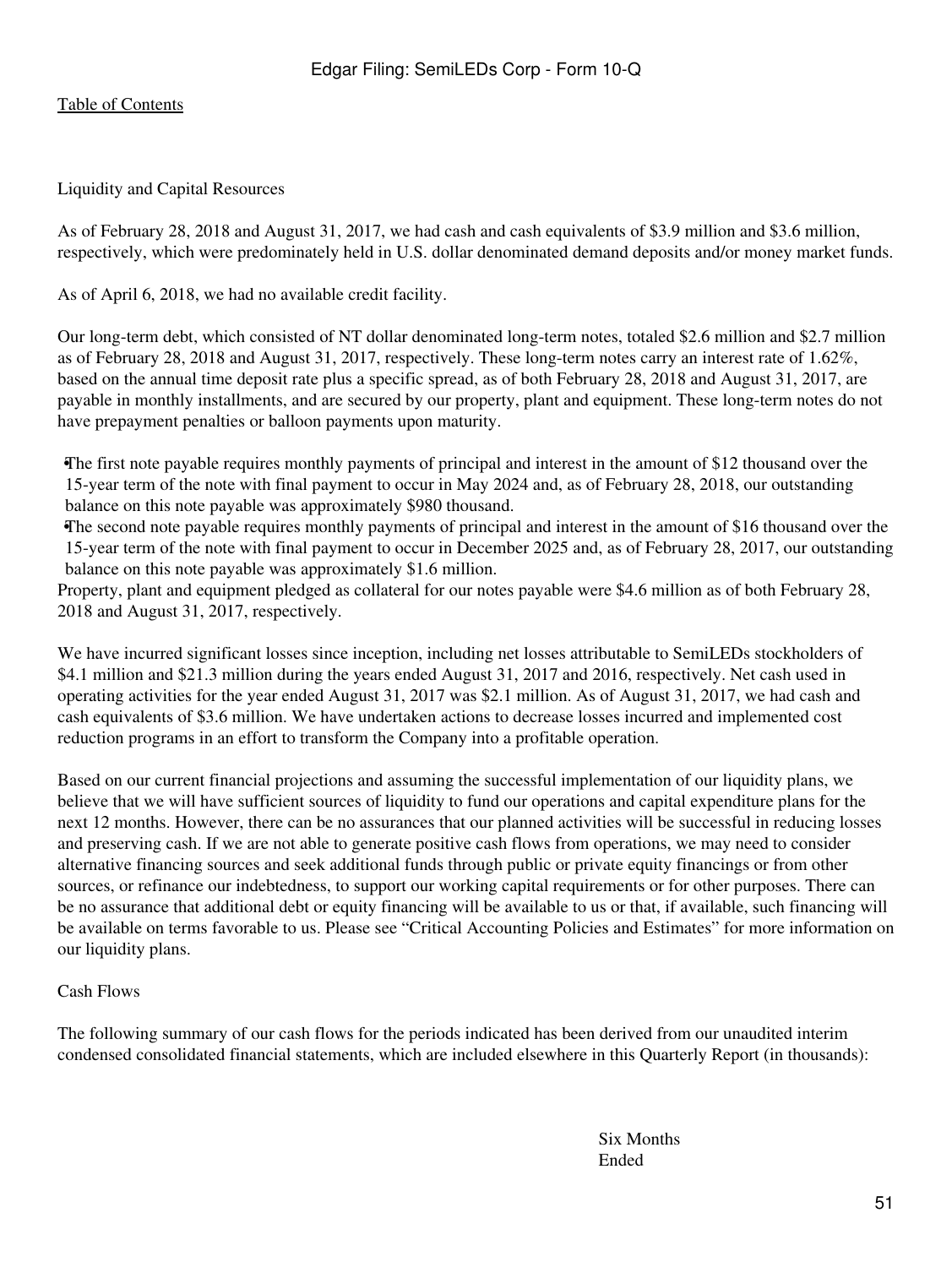|                                                     | February                |           |  |
|-----------------------------------------------------|-------------------------|-----------|--|
|                                                     | 28.                     | February  |  |
|                                                     | 2018                    | 28, 2017  |  |
| Net cash provided by (used in) operating activities | \$162                   | \$(1,759) |  |
| Net cash provided by (used in) investing activities | \$196                   | \$ (38)   |  |
| Net cash used in financing activities               | $\frac{$(173) $(158) }$ |           |  |

Cash Flows Provided by (Used In) Operating Activities

Net cash provided by operating activities for the six months ended February 28, 2018 was \$162 thousand while net cash used in operating activities for the six months ended February 28, 2017 was \$1.8 million. Cash flows used in operating activities for the six months ended February 28, 2018 was \$1.9 million less, primary attributable to an increase of \$950 thousand in cash collected from customers, and a portion of accounts payable and expenses due in August 2016 was paid in the first quarter of fiscal 2017.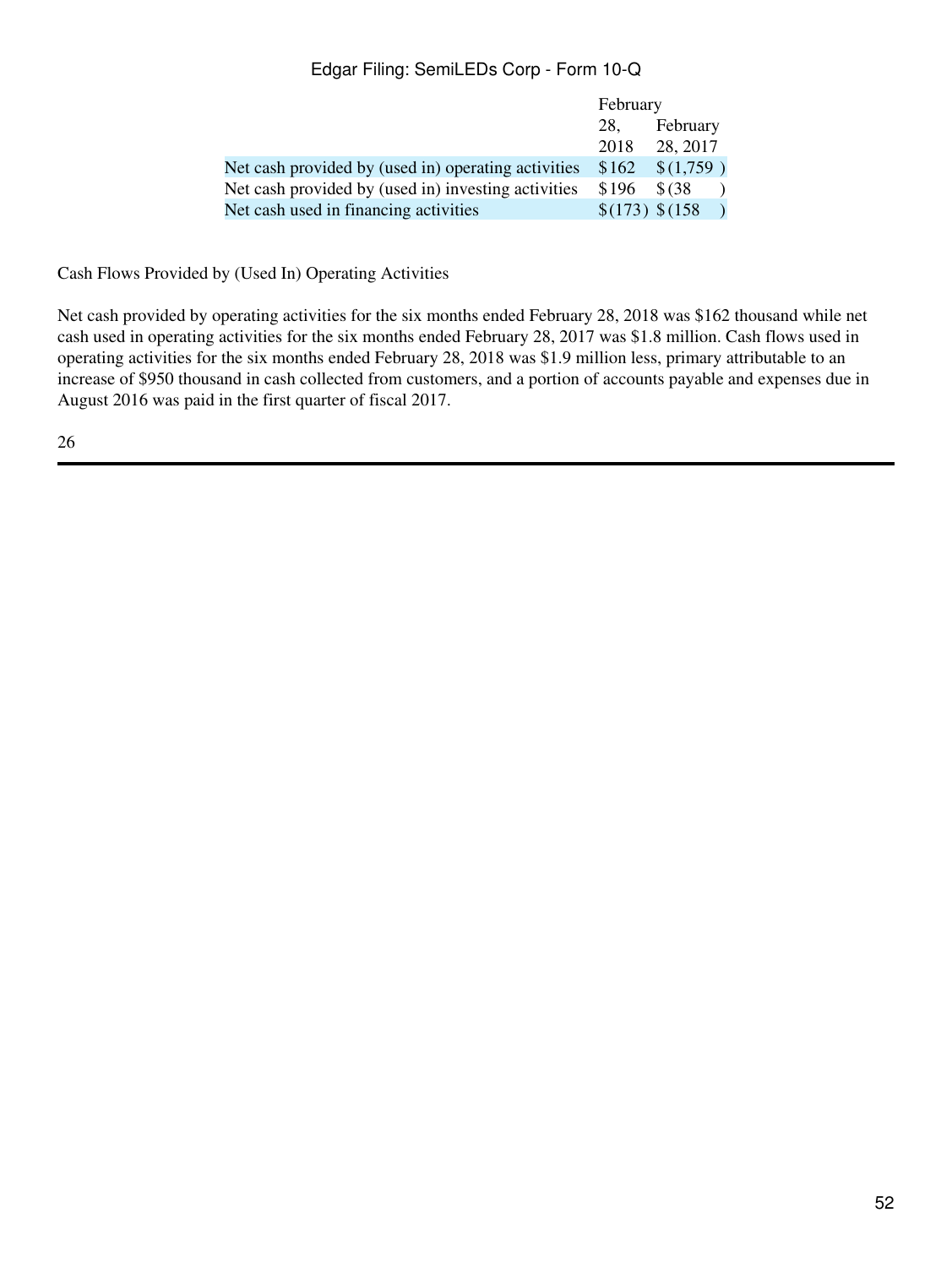#### Cash Flows Provided by (Used In) Investing Activities

Net cash provided in investing activities for the six months ended February 28, 2018 was \$196 thousand, consisting primarily of \$327 thousand of proceeds from the sales of machinery and equipment, offset in part by the purchases of machinery and equipment.

Net cash used in investing activities for the six months ended February 28, 2017 was \$38 thousand, consisting primarily of \$88 thousand of purchases of machinery and equipment, offset in part by the proceeds from the sale of investments in SILQ and Nanoteco.

Cash Flows Used In Financing Activities

Net cash used in financing activities for the six months ended February 28, 2018 and 2017 was \$173 thousand and \$158 thousand, respectively, primarily attributable to the repayments on long-term debt.

### Capital Expenditures

We had capital expenditures of \$131 thousand and \$88 thousand for the six months ended February 28, 2018 and 2017, respectively. Our capital expenditures consisted primarily of the purchases of machinery and equipment, construction in progress, prepayments for our manufacturing facilities and prepayments for equipment purchases. We expect to continue investing in capital expenditures in the future as we expand our business operations and invest in such expansion of our production capacity as we deem appropriate under market conditions and customer demand. However, in response to controlling capital costs and maintaining financial flexibility, our management continues to monitor prices and, consistent with its existing contractual commitments, may decrease further its activity level and capital expenditures as appropriate.

#### Off-Balance Sheet Arrangements

As of February 28, 2018, we did not engage in any off-balance sheet arrangements. We do not have any interests in variable interest entities.

<span id="page-52-0"></span>Item 3. Quantitative and Qualitative Disclosures About Market Risk

Not applicable.

<span id="page-52-1"></span>Item 4. Controls and Procedures

Evaluation of disclosure controls and procedures

Our management, with the participation of our chief executive officer, or CEO, and our chief financial officer, or CFO, has evaluated the effectiveness of our disclosure controls and procedures, as defined in Rules 13a-15(e) and 15d-15(e) under the Exchange Act, as of February 28, 2018. In designing and evaluating the disclosure controls and procedures, management recognizes that any controls and procedures, no matter how well designed and operated, can provide only reasonable assurance of achieving the desired control objectives. In addition, the design of disclosure controls and procedures must reflect the fact that there are resource constraints and that management is required to apply its judgment in evaluating the benefits of possible controls and procedures relative to their costs.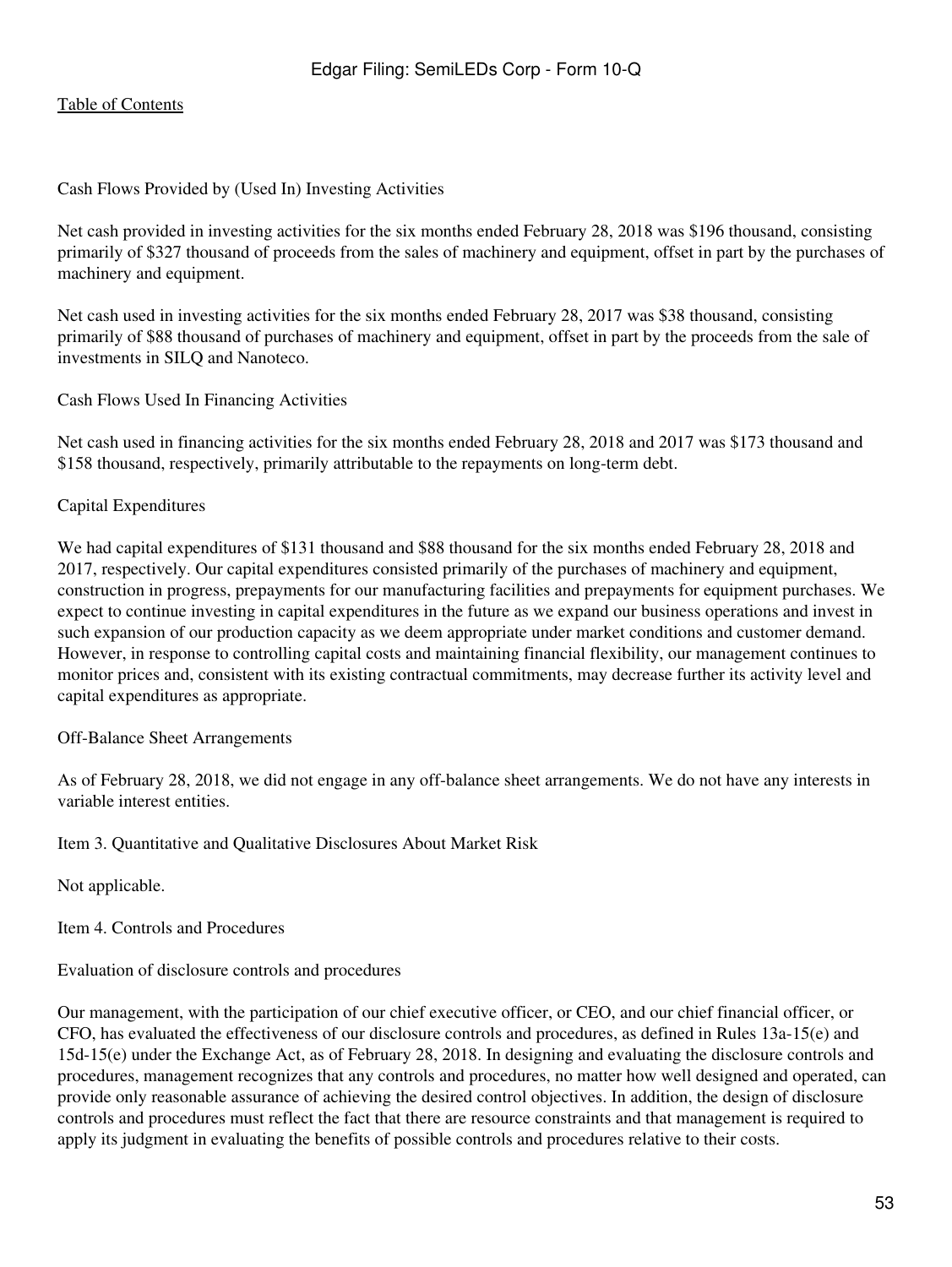Based upon the aforementioned evaluation, our CEO and CFO have concluded that, as of February 28, 2018, our disclosure controls and procedures are designed at a reasonable assurance level and are effective to provide reasonable assurance that information required to be disclosed in our Exchange Act reports is recorded, processed, summarized and reported within the time periods specified in the SEC rules and forms and that such information is accumulated and communicated to our management, including our CEO and CFO, as appropriate to allow timely decisions regarding required disclosure.

Changes in internal control over financial reporting

There were no changes in our internal control over financial reporting that occurred during the quarter ended February 28, 2018 that have materially affected, or are reasonably likely to materially affect, our internal control over financial reporting.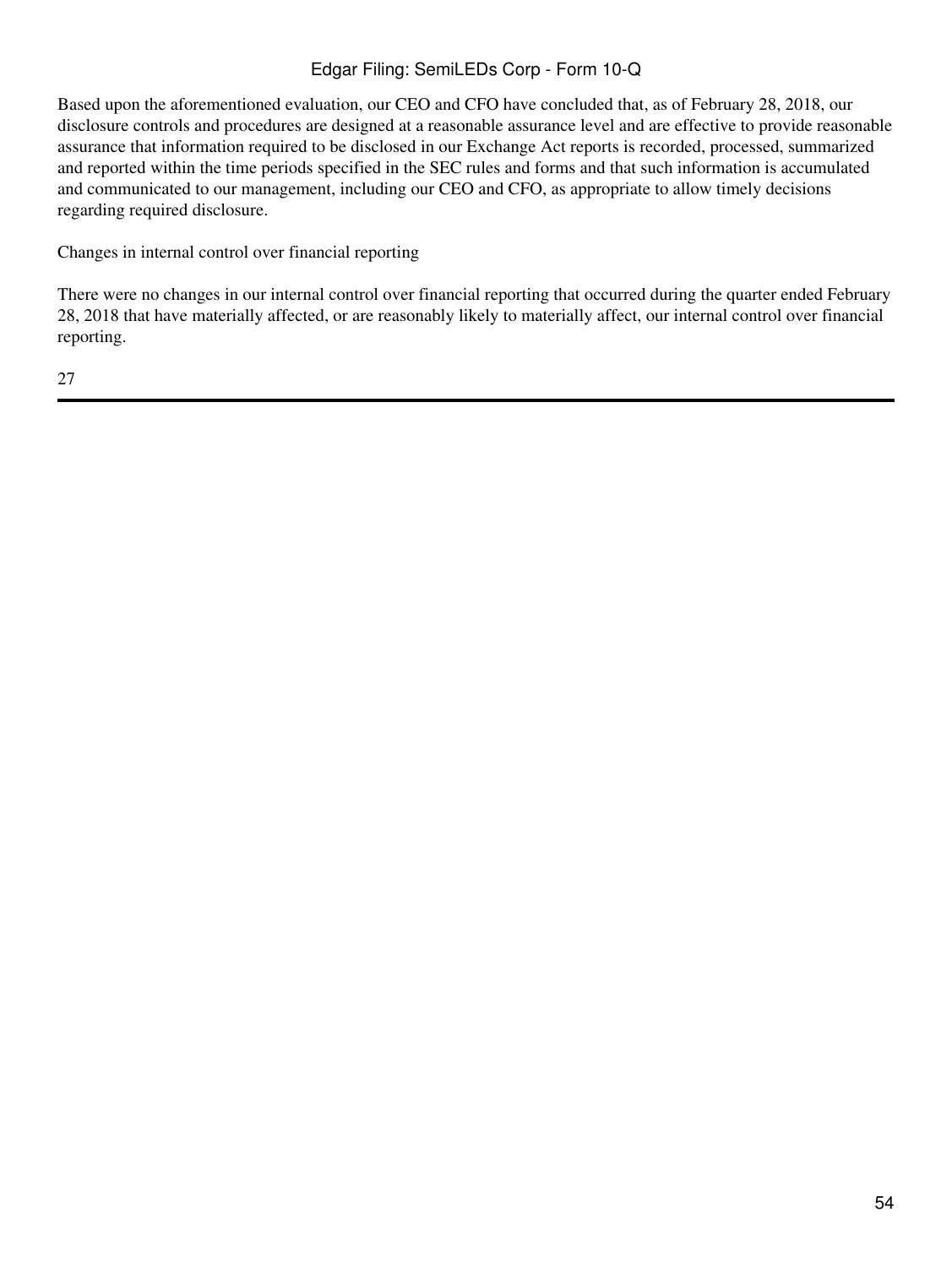### <span id="page-54-0"></span>PART II — OTHER INFORMATION

#### <span id="page-54-1"></span>Item 1. Legal Proceedings

Due to the complex technology required to compete successfully in the LED industry, participants in our industry are often engaged in significant intellectual property licensing arrangements, negotiations, disputes and litigation. We are directly or indirectly involved from time to time and may be named in various other claims or legal proceedings arising in the ordinary course of our business or otherwise.

On June 21, 2017, Well Thrive Ltd. ("Well Thrive") filed a complaint against SemiLEDs Corporation in the United States District Court for the District of Delaware. The complaint alleges that Well Thrive was entitled to return of \$500 thousand paid toward a note purchase pursuant to a purchase agreement (the "Purchase Agreement") effective July 6, 2016 with Dr. Peter Chiou, which was assigned to Well Thrive on August 4, 2016. Pursuant to the terms of the Purchase Agreement, we retained the \$500 thousand payment as liquidated damages. Well Thrive alleged that the liquidated damages provision was unenforceable as an illegal penalty and did not reflect the amount of purported damages. On March 13, 2018, we filed a motion to enforce a settlement agreement between the parties to dismiss the lawsuit with prejudice. On March 27, 2018, Well Thrive filed an answering brief in opposition to our motion on the basis that Well Thrive never consented to dismiss the case. The judge has not ruled on ours motion. If our motion for specific enforcement is not granted, we intends to defend this case vigorously.

Except as described above, there was no material pending legal proceedings or claims as of February 28, 2018.

<span id="page-54-2"></span>Item 1A. Risk Factors

There are no material changes related to risk factors from the risk factors described in Item 1A "Risk Factors" in Part I of our 2017 Annual Report.

<span id="page-54-3"></span>Item 2. Unregistered Sales of Equity Securities and Use of Proceeds

<span id="page-54-6"></span><span id="page-54-5"></span><span id="page-54-4"></span>None. Repurchases None. Item 3. Defaults Upon Senior Securities None. Item 4. Mine Safety Disclosures Not applicable. Item 5. Other Information None.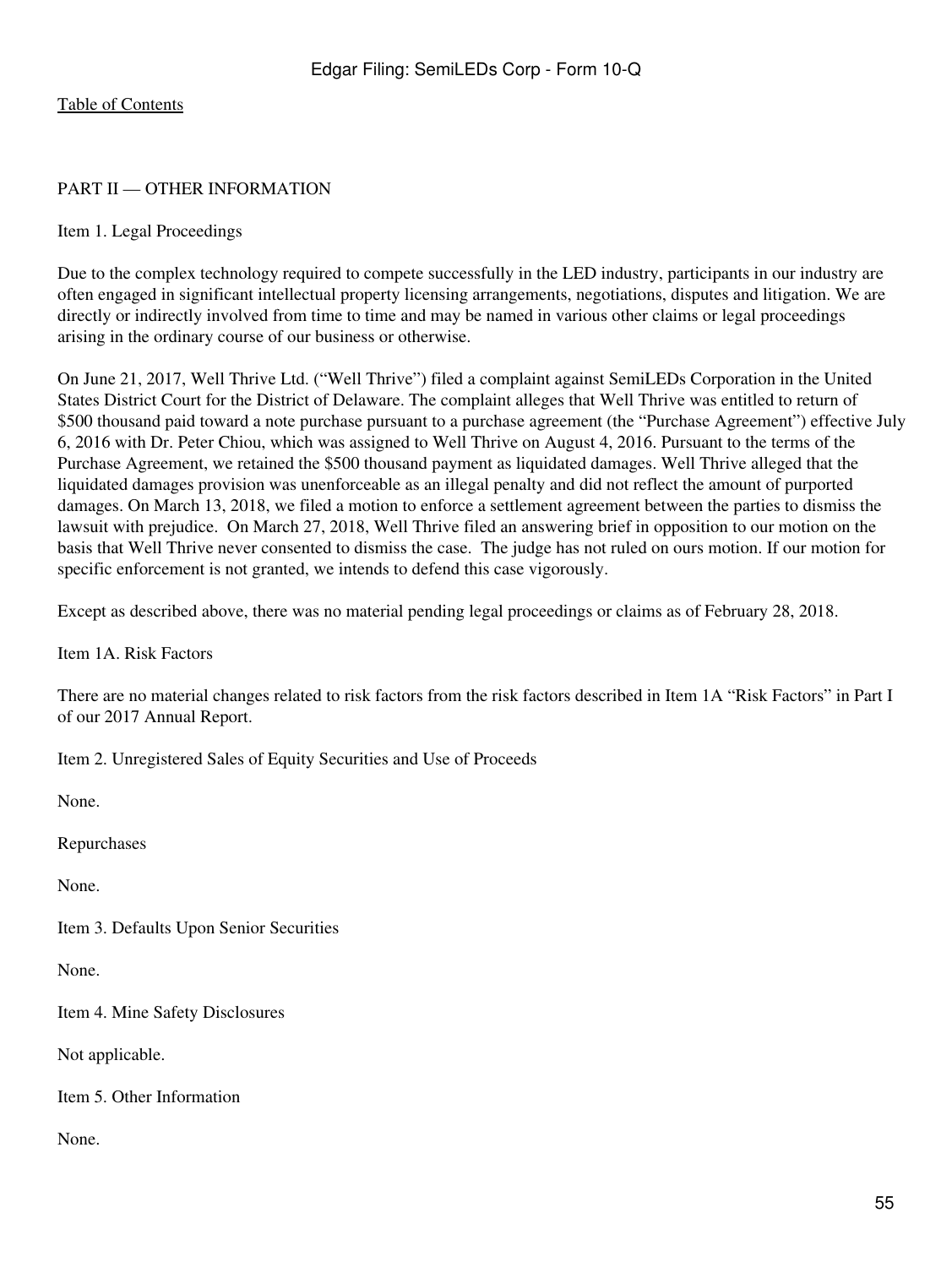# <span id="page-55-0"></span>Item 6. Exhibits

Exhibit No. Description

| 3.1  | Amended and Restated Certificate of Incorporation of SemiLEDs Corporation (Filed as Exhibit 3.1(c) to   |
|------|---------------------------------------------------------------------------------------------------------|
|      | Amendment No. 8 to the Company's Registration Statement on Form S-1 filed with the Securities and       |
|      | Exchange Commission on November 22, 2010, and incorporated herein by reference).                        |
| 3.2  | Certificate of Amendment of Amended and Restated Certificate of Incorporation of SemiLEDs               |
|      | Corporation (Filed as Exhibit 3.1 to the Company's Form 8-K filed with the Securities and Exchange      |
|      | Commission on April 15, 2016, and incorporated herein by reference).                                    |
| 31.1 | Certification of Chief Executive Officer Pursuant to Exchange Act Rule $13a-14(a)/15d-14(a)$ as adopted |
|      | pursuant to Section 302 of the Sarbanes-Oxley Act of 2002                                               |
| 31.2 | Certification of Chief Financial Officer Pursuant to Exchange Act Rule 13a-14(a)/15d-14(a) as adopted   |
|      | pursuant to Section 302 of the Sarbanes-Oxley Act of 2002                                               |
| 28   |                                                                                                         |
|      |                                                                                                         |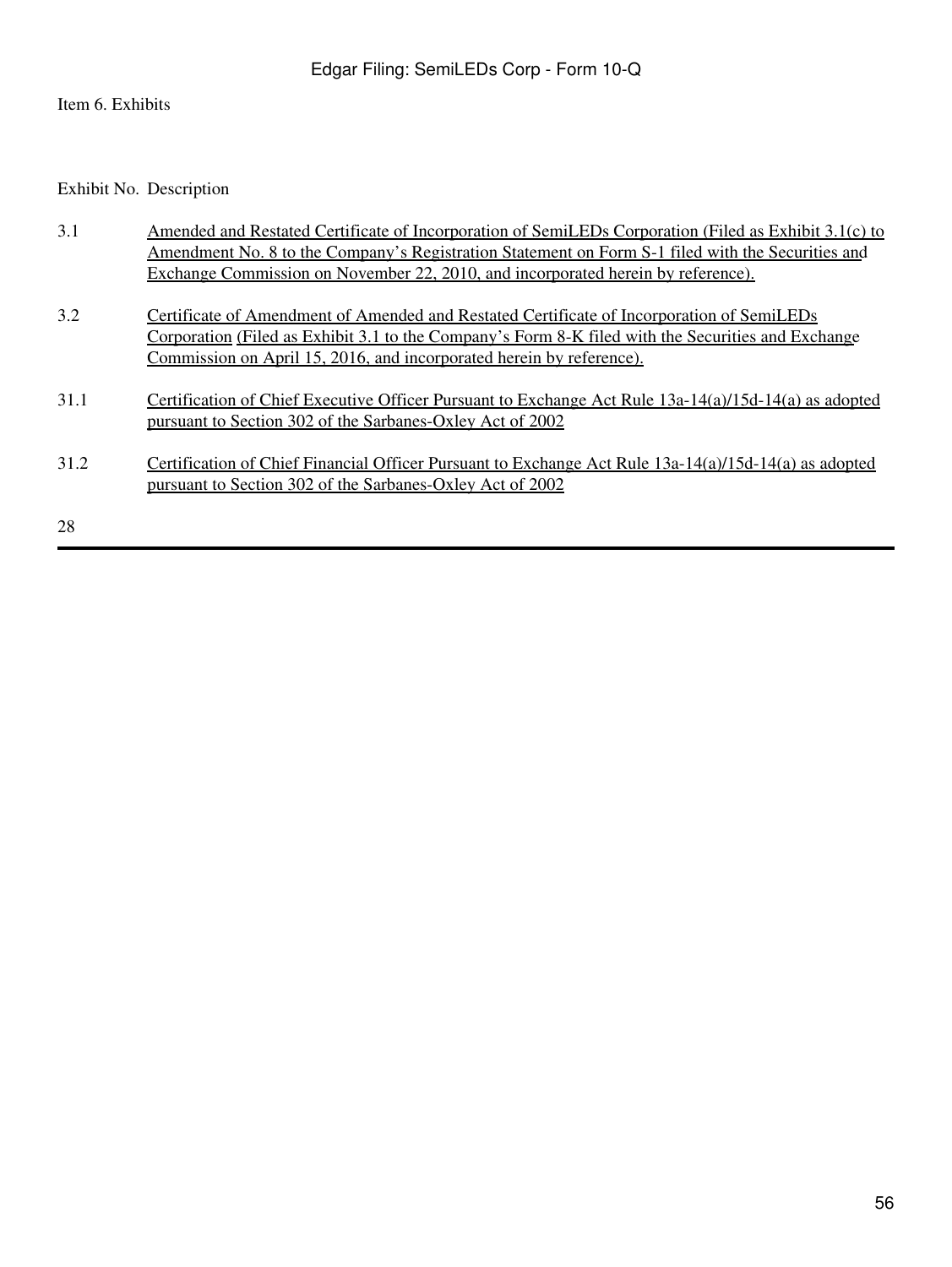- 32.1 Certification pursuant to 18 U.S.C. Section 1350 as adopted pursuant to Section 906 of the Sarbanes-Oxley Act of 2002
- 32.2 Certification pursuant to 18 U.S.C. Section 1350 as adopted pursuant to Section 906 of the Sarbanes-Oxley Act of 2002
	- 101.INS XBRL Instance Document
	- 101.SCH XBRL Taxonomy Extension Schema Document
	- 101.CAL XBRL Taxonomy Extension Calculation Linkbase Document
	- 101.DEF XBRL Taxonomy Extension Definition Linkbase Document
	- 101.LAB XBRL Taxonomy Extension Label Linkbase Document

101.PRE XBRL Taxonomy Extension Presentation Linkbase Document